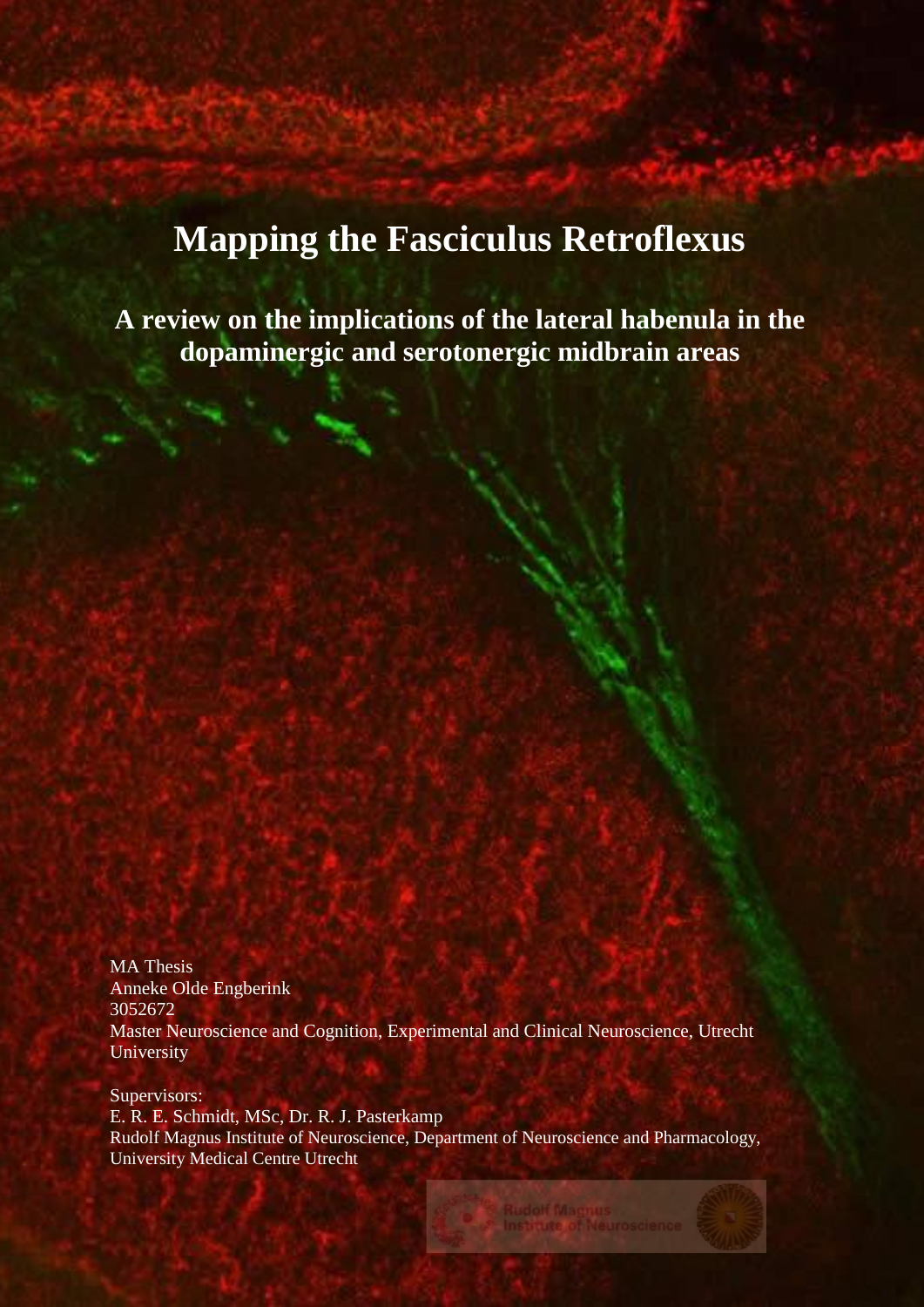Figure title page: Staining of the fasciculus retroflexus, results section Kantor *et al.*, Neuron 2004, p. 969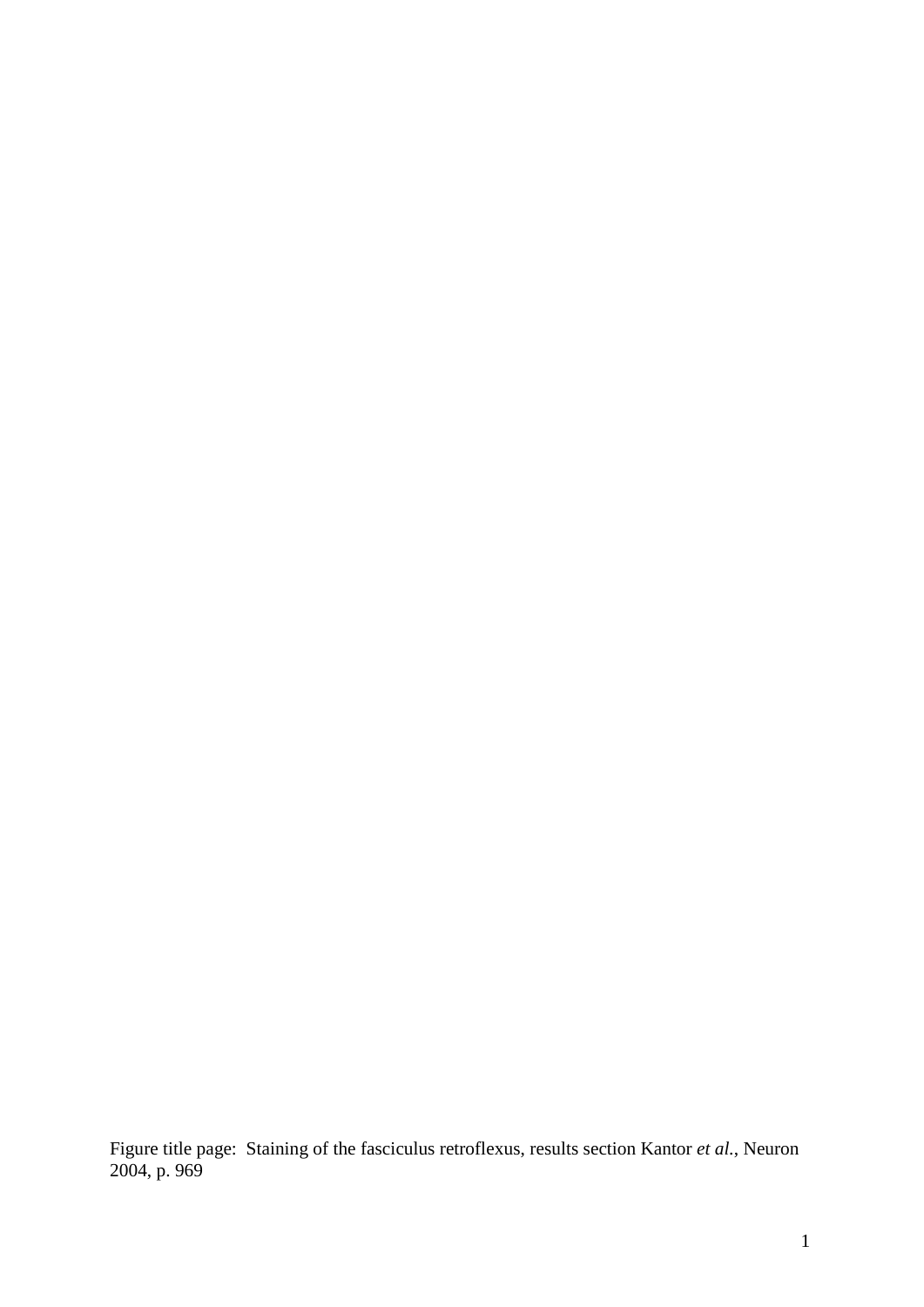| <b>Contents</b> |
|-----------------|
|-----------------|

| <b>List of abbreviations</b>                                                |          |
|-----------------------------------------------------------------------------|----------|
| <b>Abstract</b>                                                             | 4        |
| <b>Introduction</b>                                                         | 5        |
| <b>Chapter 1: Anatomy</b>                                                   | 6        |
| 1.1 The lateral habenula                                                    | 6        |
| <i>Invertebrates</i>                                                        | 7        |
| Vertebrates                                                                 | 7        |
| Subnuclear organization of the lateral habenula                             | 7        |
| 1.2 Afferent connectivity                                                   | 9        |
| Basal ganglia                                                               | 9        |
| Limbic system                                                               | 9        |
| Ascending input                                                             | 9        |
| 1.3 Efferent connectivity                                                   | 10       |
| Raphe nucleus<br><b>VTA</b>                                                 | 10<br>10 |
|                                                                             |          |
| Chapter 2: The development of the habenula and the fasciculus retroflexus   | 12       |
| 2.1 Genes important for habenula development                                | 12       |
| 2.2 Segmental organization                                                  | 13       |
| 2.3 Axon guidance events underlying FR development                          | 13       |
| Semaphorin family                                                           | 14       |
| Development of the habenular nucleus and the fasciculus retroflexus         | 14       |
| Netrin-1                                                                    | 14       |
| Neuropilin-2-Sema3F                                                         | 14       |
| Sema <sub>5</sub> A                                                         | 15       |
| 2.4 Future perspectives                                                     | 15       |
| <b>Chapter 3: Functions of the habenular complex</b>                        | 18       |
| 3.1 Projections from the lateral habenula to the VTA                        | 18       |
| 3.2 The dopamine reward system                                              | 20       |
| The role of the lateral habenula projections in dopamine reward processing  | 21       |
| 3.3 The serotonin reward system                                             | 22       |
| The role of the lateral habenula projections in serotonin reward processing | 22       |
| 3.4 Cognitive functions of the lateral habenula                             | 23       |
| Spatial learning and memory                                                 | 23       |
| <b>Attention</b>                                                            | 24       |
| <b>Chapter 4: Dysfunctions of the habenula in psychiatric disorders</b>     | 26       |
| 4.1 Depression                                                              | 26       |
| 4.2 Schizophrenia                                                           | 27       |
|                                                                             |          |
| <b>Summary and Discussion</b><br><b>Future perspectives</b>                 | 29<br>31 |
|                                                                             |          |
| <b>Reference list</b>                                                       | 32       |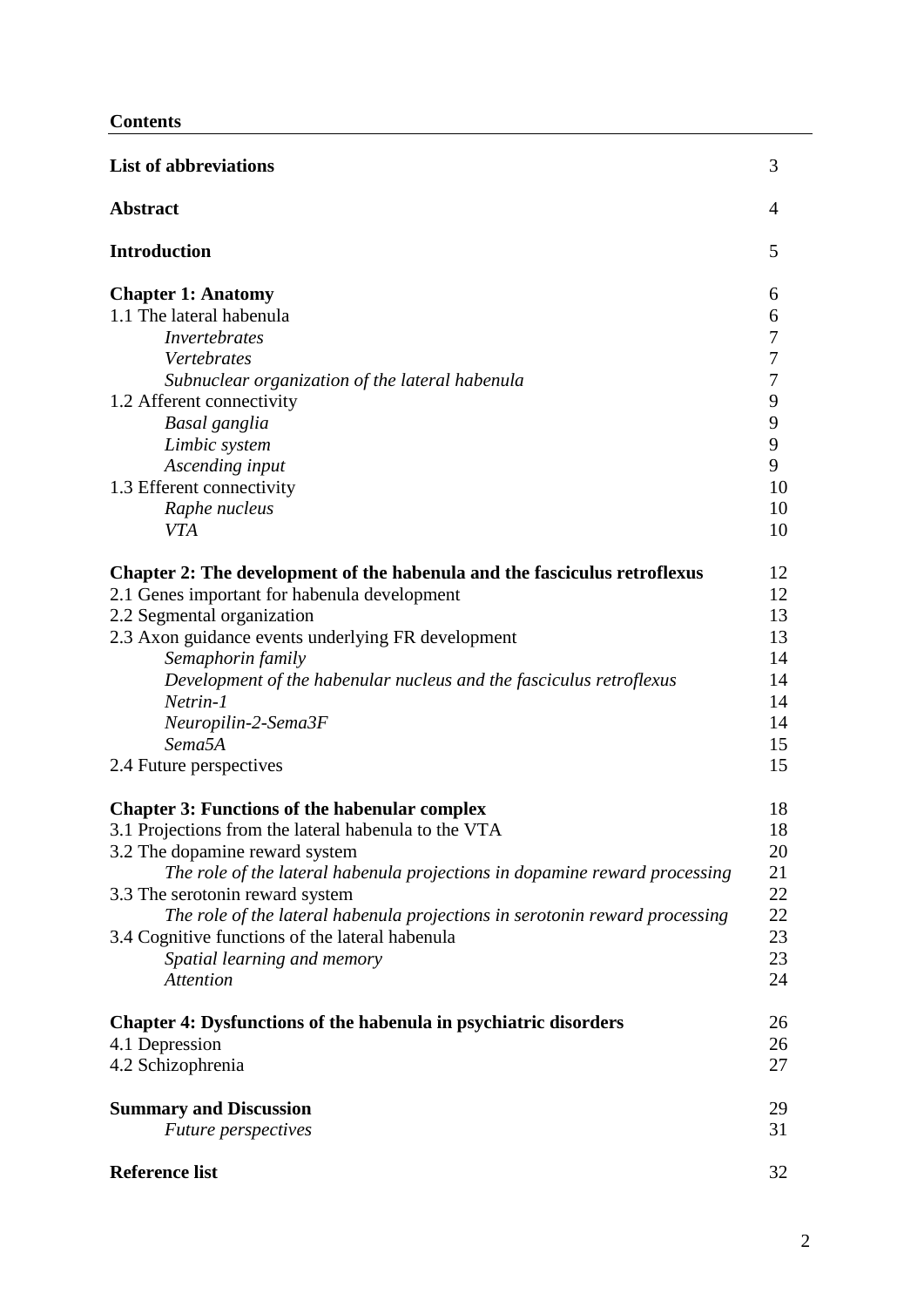# **List of abbreviations**

| 5-CSRTT:             | 5-choise serial reaction time task                   |
|----------------------|------------------------------------------------------|
| Brn3a:               | Product of <i>Pou4f1</i> gene/transcription factor   |
| CSPG <sub>s</sub> :  | Chondroitin sulfate proteoglycans                    |
| DCC:                 | Deleted in colorectal cancer                         |
| DDC:                 | Dorsal diencephalic conduction system                |
| $D(n)$ :             | Neuromere n                                          |
| DRN:                 | Dorsal raphe nucleus                                 |
| $E(n)$ :             | Embryonic day n                                      |
| EPN:                 | entopeduncular nucleus                               |
| fMRI:                | Functional magnetic resonance imaging                |
| FR:                  | Fasciculus retroflexus                               |
| GABA:                | gamma-aminobutyric acid                              |
| Hb:                  | habenular nuclei                                     |
| HRP:                 | Horseradish peroxidase                               |
| HSPG <sub>s</sub> :  | Heparan sulfate proteoglycans                        |
| IFN:                 | Intrafascicular nucleus                              |
| IPN:                 | Interpeduncular nucleus                              |
| LHb:                 | Lateral habenula                                     |
| LHbL:                | Lateral division lateral habenula                    |
| LHbLB:               | Basal part lateral division lateral habenula         |
| LHbLMc:              | Magnocellular part lateral division lateral habenula |
| LHbLMg:              | Marginal part lateral division lateral habenula      |
| LHbLO:               | Oval part lateral division lateral habenula          |
| LHbLPc:              | Parvocellular part lateral division lateral habenula |
| LHbM:                | Medial division lateral habenula                     |
| LHbMA:               | Anterior part medial division lateral habenula       |
| LHbMC:               | Central part medial division lateral habenula        |
| LHbMMg:              | Marginal part medial division lateral habenula       |
| LHbMPc:              | Parvocellular part medial division lateral habenula  |
| LHbMS:               | Superior part medial division lateral habenula       |
| LR:                  | Left-right                                           |
| LTD:                 | Long-term depression                                 |
| mdDA:                | mesodiencephalic dopaminergic                        |
| MFB:                 | Medial forebrain bundle                              |
| MH <sub>b</sub> :    | Medial habenula                                      |
| MRN:                 | Medial raphe nucleus                                 |
| NAcc:                | Nucleus accumbens                                    |
| NMDA:                | N-Methyl-D-aspartic acid                             |
| Nrp1a:               | Neuropilin1a                                         |
| $P(n)$ :             | Prosomere n                                          |
| PPI:                 | Prepulse inhibition                                  |
| Sema3F:              | Semaphorin class 3 F                                 |
| Sema <sub>5</sub> A: | Semaphorin class 5 A                                 |
| SM:                  | Stria medullaris                                     |
| SN:                  | Substantia nigra                                     |
| SNc:                 | Substantia nigra pars compacta                       |
| TH:                  | Thalamic nucleus                                     |
| tVTA/RMTg:           | Ventromedial mesopontine tegmentum                   |
| VTA:                 | Ventral tegmental area                               |
| VTApn:               | Medial paranigral ventral tegmental area             |
|                      |                                                      |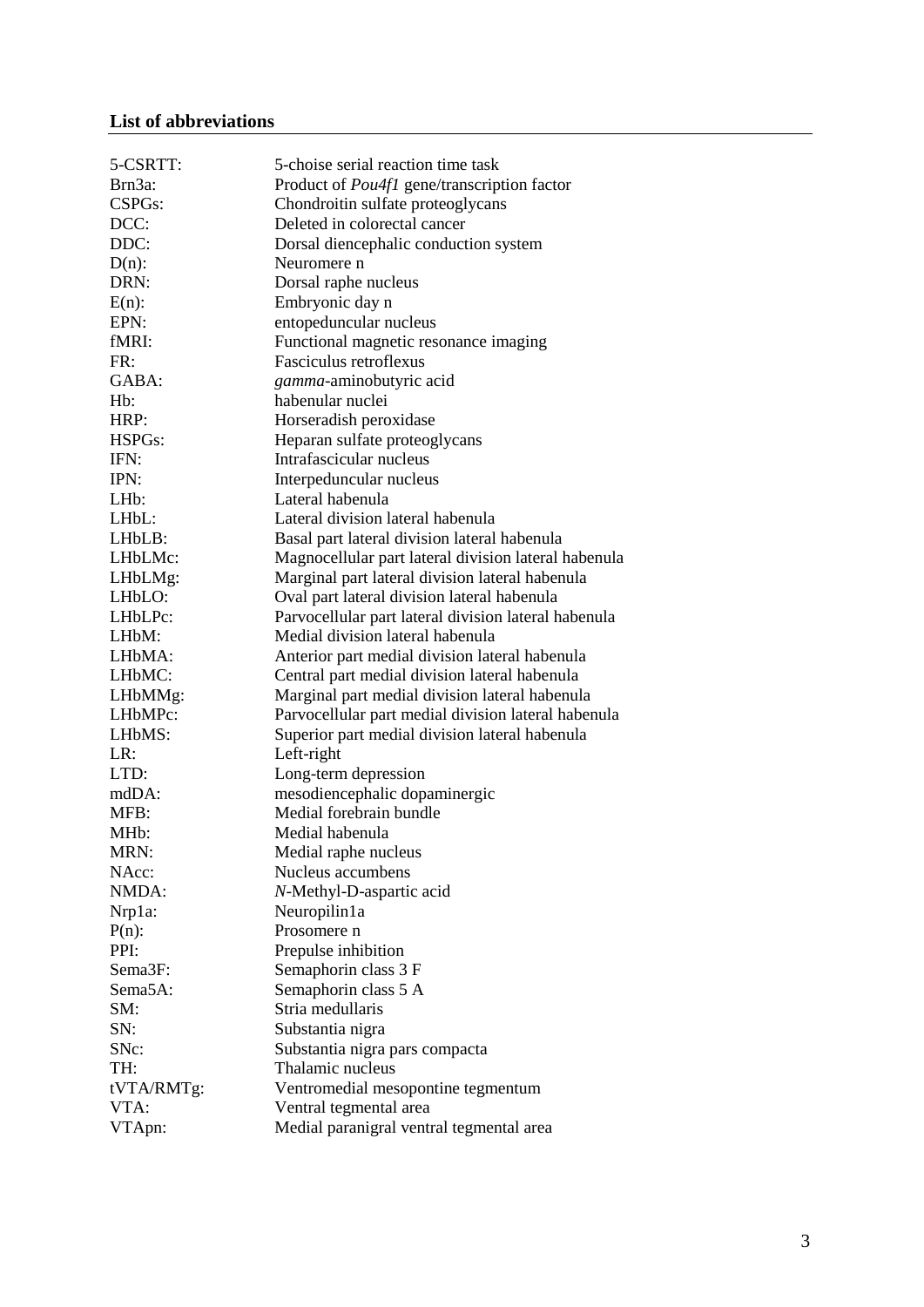## **Abstract**

There is growing awareness that motivation and reward are important determining factors of our behavior. The habenular complex is uniquely positioned both anatomically and functionally to participate in the circuit mediating some forms of these behaviors. The habenula, a very intriguing and complex structure, is a node linking the limbic and striatal forebrain with midbrain and hindbrain structures. It is composed of bilaterally medial and lateral subdivisions. Because of this complexity in anatomy and connections, the habenula is implicated in a various range of behaviors. Recent studies suggest that the lateral habenula also plays a pivotal role in cognitive behaviors, such as learning, memory, and attention, by influencing the dopamine and serotonin neurons of the ventral midbrain. Besides, via its inhibitory control over these monoaminergic systems, the lateral habenula exerts influence on reward-related behaviors. Dysfunctions of these cognitive behaviors, as well as the motivation and the reward system, are thought to contribute to the pathology of several neuropsychiatric disorders. Here, the neuroanatomical, developmental, and physiological aspects of the lateral habenula and the fasciculus retroflexus will be discussed, as well as its implications in depression and schizophrenia.

*Keywords:* Lateral habenula; Fasciculus retroflexus; Development, Axon guidance molecules; Dopamine; Serotonin; Reward; Learning; Memory; Attention; Depression; Schizophrenia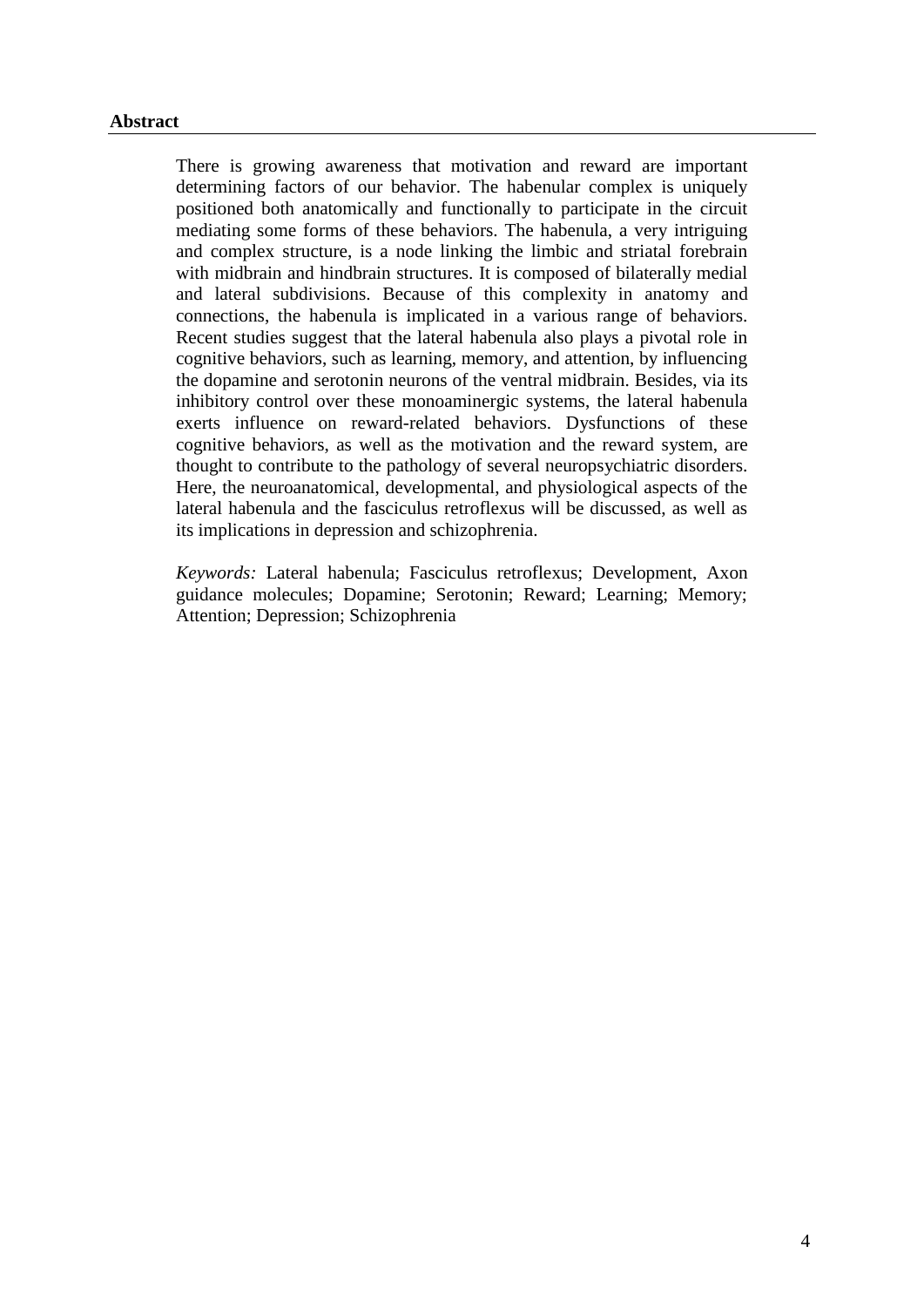# **Introduction**

The dorsal diencephalic conduction system (DDC) is one of the two major pathways that interconnect the limbic and striatal forebrain with areas of the mid- and hindbrain. The DDC comprises of three core components: the habenular nucleus, the stria medullaris, and the fasciculus retroflexus. In many vertebrates, the habenular nuclear complex is divided into a medial (MHb) and lateral (LHb) nucleus. It receives input from forebrain structures via the stria medullaris and exerts influence on certain midbrain cell groups via the fasciculus retroflexus (Sutherland, 1982; Bianco and Wilson, 2009). This highly evolutionary conserved DDC circuit is implicated in a diverse range of behaviors. The habenula plays a role in functions as diverse as maternal behavior, pain, sleep, stress, learning, and reward, but its exact role in most of these functions remains uncertain (Lecourtier and Kelly, 2007). In addition to these behaviors, recent studies suggest that the lateral habenula plays a pivotal role in controlling cognitive behavior by influencing the dopamine and serotonin neurons in the midbrain (Lecourtier and Kelly, 2007; Hikosaka *et al.*, 2008). Lateral habenula pathology is thought to contribute to the dysfunction of these cognitive behaviors and therefore be implicated in several neuropsychiatric disorders, such as depression, schizophrenia, and druginduced psychosis (Ellison, 1994, 2002; Bianco and Wilson, 2009).

This thesis will review different characteristics, such as anatomy, development, and function, of the lateral habenula and the fascicules retroflexus. Particularly, it will focus on the influence of the lateral habenula on the reward system, as well as its role in several cognitive behaviors, namely, learning, memory, and attention. Finally, the implications of the lateral habenula in neuropsychiatric disorders will be discussed. Several studies have shown that dysfunction of the habenula in the dopaminergic and serotonergic systems can result in depression- and schizophrenia-like symptoms (Morris *et al.*, 1999; Lecourtier *et al.*, 2004; Ellison, 1994, 2002; Lecourtier and Kelly 2005).

This review presents a clear overview of the most crucial research concerning the role of the lateral habenula in different behaviors that seem to be impaired in depressed and schizophrenic patients. Furthermore, this will be the first paper to combine information about the development of he habenula and the fasciculus retroflexus with its functions. While comparing all the essential data from the literature, this paper hopes to shine new light on the importance of the lateral habenula in reward processing, learning, and attention. Moreover, this paper may provide additional insights into the mechanisms of these behaviors and how dysfunction of these systems may contributes to the pathology of neuropsychiatric disorders.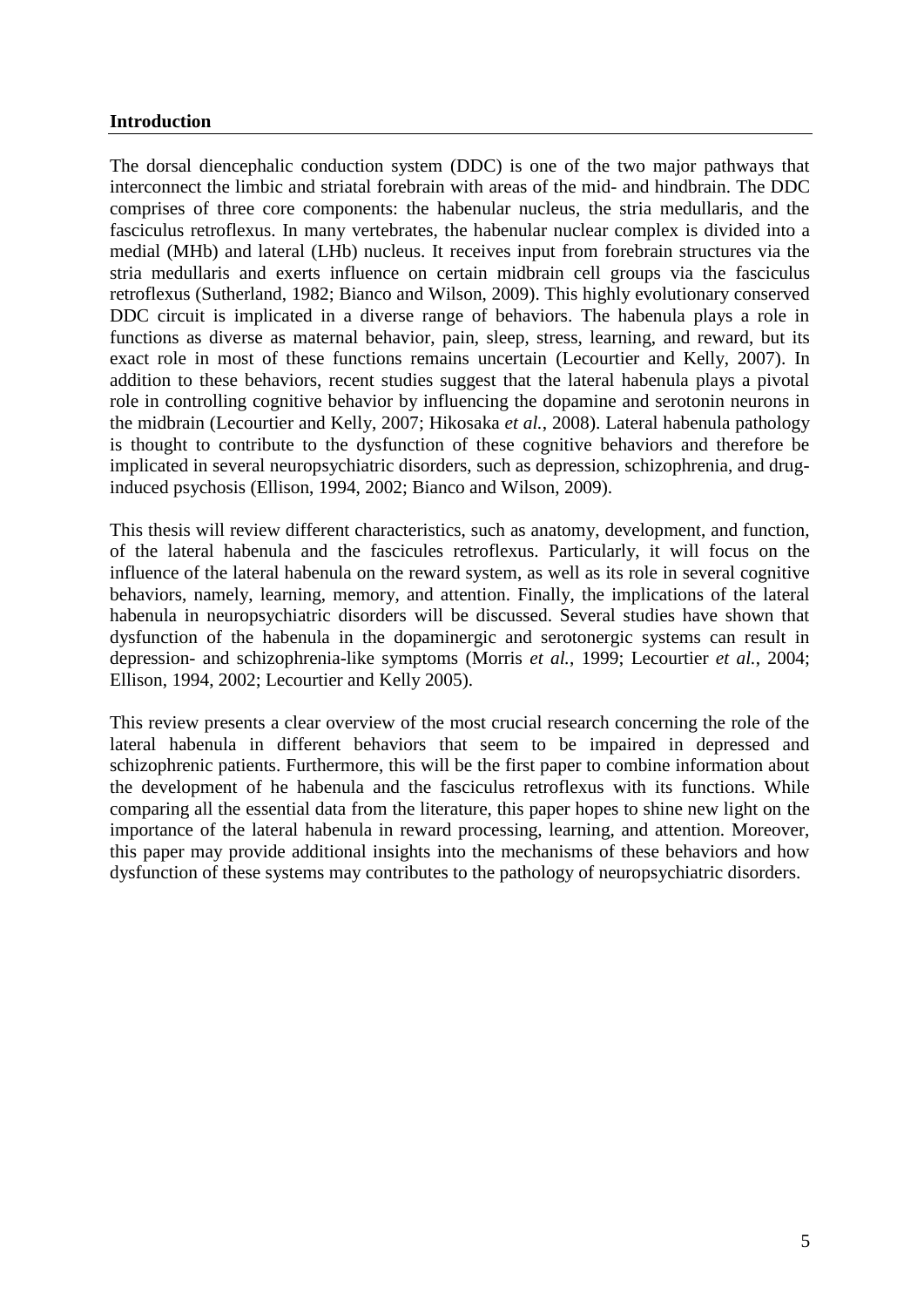#### **Chapter 1: Anatomy**

The dorsal diencephalic conduction (DDC) system is one of the two major pathways that interconnects the limbic forebrain with sites in the mid- and hindbrain. The other, more ventral, pathway is the medial forebrain bundle (MFB) which originates in the anterior olfactory areas and passes through the lateral preoptic, lateral hypothalamic, and ventral tegmental areas (Sutherland, 1982). The DDC consists of three major components: the habenular nuclei (Hb); the stria medullaris (SM), which is the main fiber tract through which input from the forebrain arrives at the habenula; and the fasciculus retroflexus (FR), a prominent fiber tract that primarily carries efferent axons from the habenula towards the targets in the mid- and hindbrain (Sutherland, 1982; Bianco and Wilson, 2009). It has been hypothesized that the two pathways act parallel. Both pathways are depicted in Figure 1C. This chapter will focus on the anatomy of the different parts of the dorsal diencephalic conduction system, with the habenula (and its patterns of connectivity) in particular.



Figure 1: The habenula is situated in the dorsal diencephalon on both sides of the third ventricle (A) and consists of a MHb and a LHb (B). The Hb is part of the dorsal diencephalon conduction system that conveys information from several forebrain nuclei to ascending brainstem nuclei (C: red lines). The DDC is suggested to act in parallel to the more ventral located medial forebrain bundle (C: green lines). Figure adapted from Geisler and Trimble (2008).

#### **1.1 The lateral habenula**

The habenular nucleus is a point of convergence for neural information from the basal ganglia and limbic forebrain. From here, the information is passed on to regulatory monoaminergic mid- and hindbrain areas. In the next paragraphs, the anatomy of the lateral part of the habenula will be discussed, followed by its afferent connections, and lastly its efferent connections.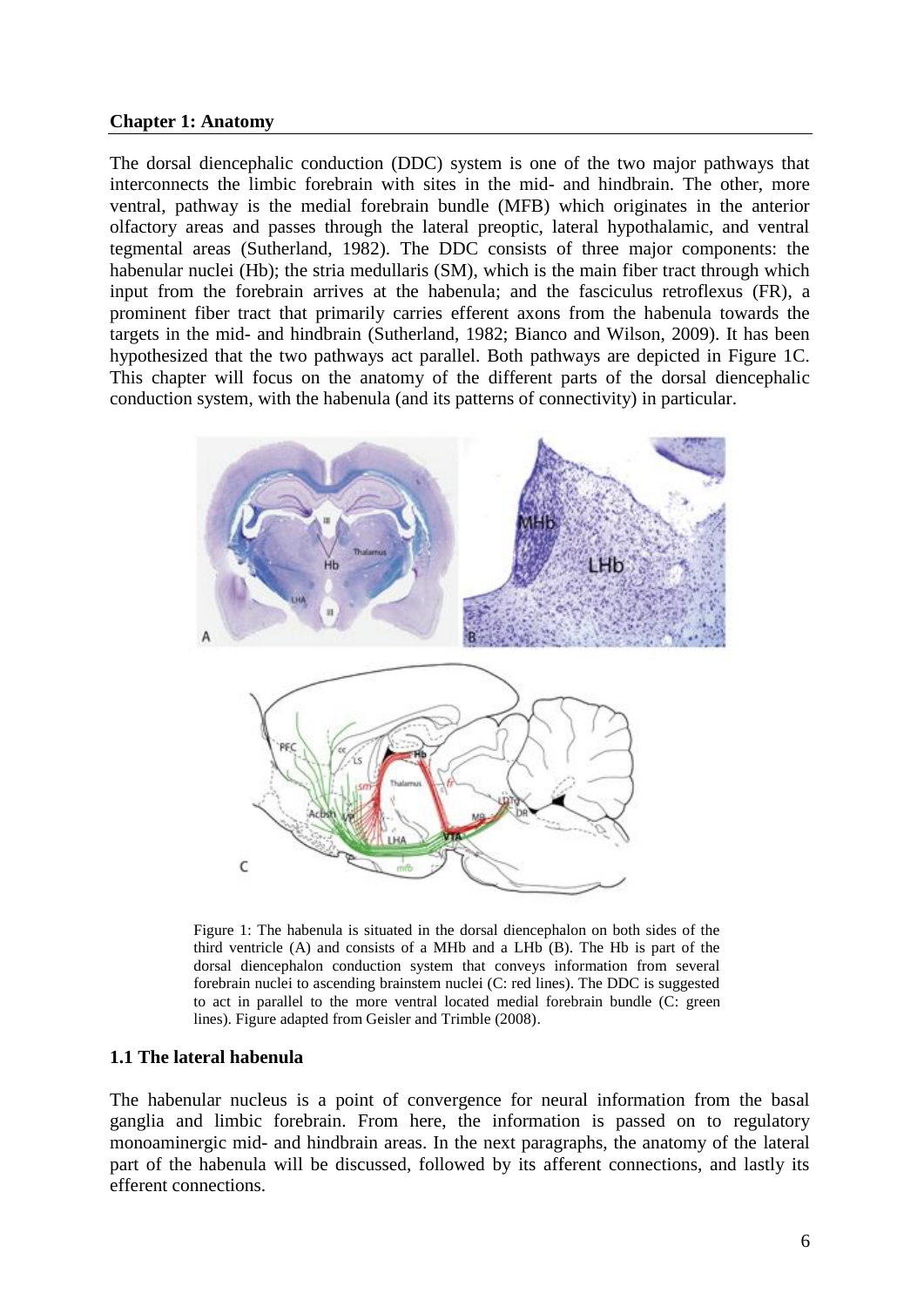### *Invertebrates*

Phylogenetically, the three main structures of the DDC are highly conserved and are distinguishable in all vertebrates. In fishes and amphibians, the habenular nuclei and the fasciculus retroflexus have a bilateral asymmetry. The habenulae display left-right (LR) differences in size, cytoarchitectonic organization, neurochemistry, and connectivity. In these species the right habenula is considerably larger than the left. Furthermore, the larger right habenula is linked to a thicker right fasciculus retroflexus. These asymmetries are associated with pronounced asymmetry in afferent projections from the pineal eye organs. Habenular asymmetries are significantly more subtle in birds and mammals, although there are small LR differences in size. This is partly due to the fact that birds and mammals lack pineal eyes and pineal efferents projecting to the lateral habenula and are therefore less asymmetric (Bianco and Wilson, 2009).

### *Vertebrates*

The habenula is located above the thalamus, adjacent to the third ventricle, with its posterior end close to the midline (see Figure 1A and 1B). It is called the epithalamus together with the pineal body.

The habenular complex comprises two separate nuclei on each side and a habenular commisure connects the nucleus on one side of the diencephalon with that on the other side. In mammals, the habenular complex is composed of two separate nuclei on each side: a medial (MHb) and a lateral (LHb) nucleus. The MHb and LHb are very distinct from one another, from anatomical, as well as physiological perspectives. Both the lateral and the medial nucleus consist of smaller nuclei, ten and five subnuclei respectively (Sutherland, 1982; Bianco and Wilson, 2009). This paper will focus on the LHb, therefore only the anatomy and connectivity of the LHb will be discussed.

# *Subnuclear organization of the lateral habenula*

The view that the habenula is not a single homogenous structure, but consists of two separate nuclei was first proposed by Nissl in 1889. He divided the habenula into the medial and lateral nuclei, based on cytoarchitectonic differences he observed among the neurons. Since then, several studies have shown that neurons of these two nuclei possess different morphological and electrical properties and are connected with different brain areas (Kim, 2009). The division into a medial and lateral nucleus is now generally accepted. After the habenula was divided into these subnuclei, the question raised whether these nuclei could be further divided into subnuclei. Already in 1977, Herkenham and Nauta conducted a tracing study with horseradish peroxidase (HRP) in order to examine the afferent connections of the habenular complex. In this study a medial (suggested to be limbic) and a lateral (suggested to be motor) area of the LHb have been described (Herkenham and Nauta, 1977). The LHb was considered to composese of this medial and lateral part for a long time. A higher heterogeneous organization of this nuclear group was not recognized until the study of Andres *et al.* in 1999. This study showed that the lateral nucleus can be further divided into ten subnuclei, 5 within its medial (LHbM) and another 5 within its lateral (LHbL) division. Via new techniques using semithin sections, Andres *et al.* developed new morphologic criteria which made the differentiation possible (Andres *et al.*, 1999). The medial subnuclei of the lateral habenula (LHbM) are distinguished from the LHb by its composition of smaller nerve cells, a light neurophil, and its scarceness in myelinated fiber bundles. Furthermore, the formation of the lateral root of the fasciculus retroflexus consists of a large proportion of unmyelinated axons and small myelinated fibers. Concerning the characteristic dendritic formations, coarse or fine neuropil, and differentially sized and shaped neurons, several nuclei have been distinguished in the LHbM. The anterior part (LHbMA) is the most rostral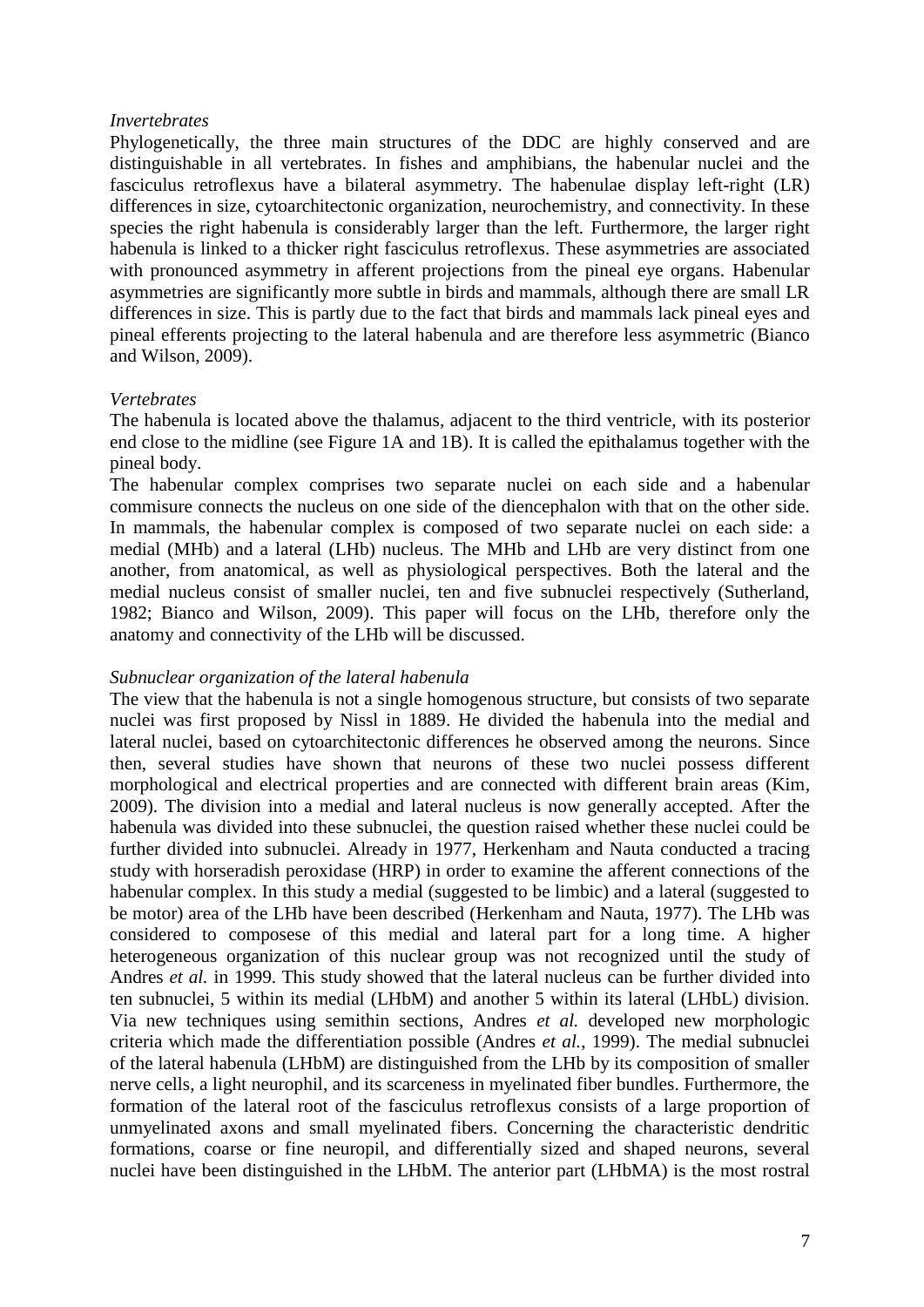extension of the LHb. The superior part (LHbMS) is recognized by its relatively large dendrites. The parvocellular part (LHbMPc) usually is found just below the LHbMS, but these spindle-shaped neurons are smaller compared with those in the LHbMS. The central part (LHbMC) is situated between the LHbMPc and the LHbL. Lastly, the marginal part (LHbMMg) is the shortest of the LHbM subnuclei.

The LHbL is located more caudally compared with the LHbM and contains mostly larger neurons. It includes a substantial number of fibers, which form the lateral root of the fasciculus retroflexus. Just as the medial part of the lateral habenula, the lateral part was divided into five subnuclei. The magnocellular part (LHbLMc) is the most prominent subnucleus of the LHbL. It contains especially large nerve cells and thick, long dendrites. The basal part (LHbLB) forms the ventral border of the LHbL. The oval part (LHbLO) appears as an oval field in the lateral extension of the LHbLMc. The parvocellular part (LHbLPc) forms the dorsal border of the LHbL, it is positioned just below the lateral stria medullaris. Lastly, the marginal part (LHbLMg) is situated at the most dorsal edge of the LHbL, even dorsal to the fibers of the lateral stria medullaris. Andres *et al.* (1999) made graphic reconstructions in order to get a three-dimensional impression of the arrangement and size of all the subnuclei of the lateral habenular complex. These graphic reconstructions are depicted in Figure 2.



Figure 2: Graphic representation of the arrangement and size of all the subnuclei of the lateral habenular complex. A and B represent the LHbM, while C and D represent the LHbL. A and C are a dorsal view, B en D are a view from the median face. Scalebar = 1mm. Figure adapted from Andres *et al.* (1999).

These findings could have very important consequences. Recognizing borders and defining intranuclear heterogeneities are basics for defining the morphologic organization of brain nuclei as a first step towards understanding their biological functions (Andres *et al.*, 1999; Geisler *et al.*, 2003). After primary identification, however, additional information on the chemoarchitecture, the connections, and possibly a distinct function, is required to determine that a morphologically defined structure represents a functional subnucleus (Geisler *et al.*, 2003). To gain further independent information, more experiments were conducted by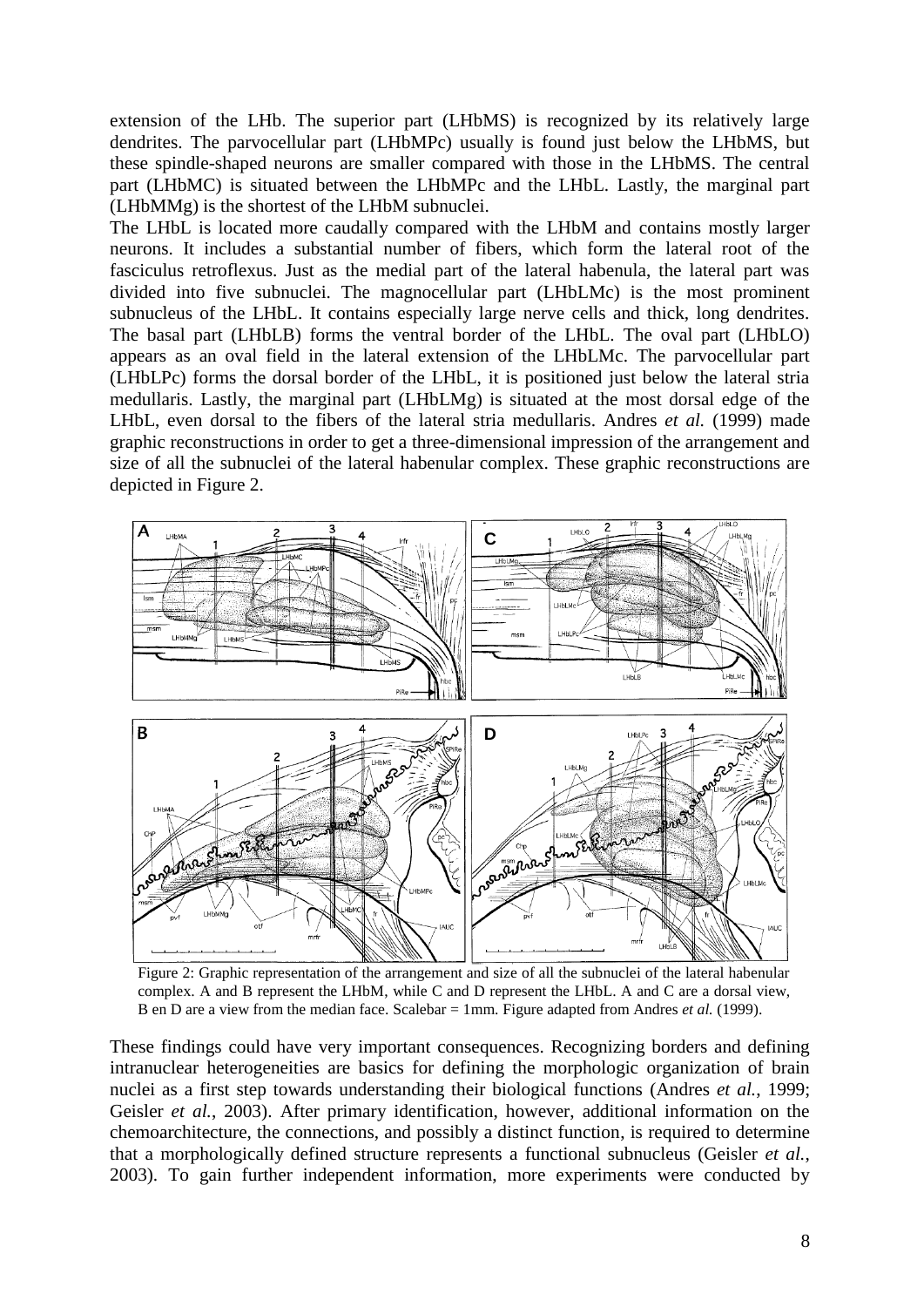Geisler *et al.* (2003) to try to detect the different subnuclei using different criteria. For instance, by using immunocytochemical visualization of a panel of selected neuroactive substances (Geisler *et al.*, 2003).

Still, it remains to be elucidated whether these subfields in fact constitute separate subnuclei that are morphologically and functionally distinguishable from one another (Kim, 2009).

The anatomical organization of the dorsal route can be described most concisely in terms of afferent to and efferent connections from the two habenular nuclei. This paper will only focus on the lateral nucleus and therefore only the most important afferent and efferent connections of this nucleus will be discussed.

# **1.2 Afferent connectivity**

The lateral habenula is a point of convergence for neuronal information from the basal ganglia and limbic forebrain. Afferent fibers reach the lateral habenula via the stria medullaris, the fasciculus retroflexus, and the habenular commissure. Primarily the fibers of the lateral part of the stria medullaris terminate in the lateral habenula (Sutherland, 1982). As described above, the lateral habenula can be subdivided into lateral and medial subnuclei. The medial subnuclei receive afferents primarily from limbic brain regions that are directly or indirectly innervated by the cerebral cortex. While the lateral division is mainly innervated by the basal ganglia, in particular the globus pallidus internus, and the limbic system (Hikosaka *et al.*, 2008). An overview of the afferents and efferents of the habenular complex is shown in Figure 3.

# *Basal ganglia*

The major source of innervations of the LHb of the rat is the entopeduncular nucleus (EPN). This entopeduncular nucleus is the non-primate homologue of the internal segment of the globus pallidus (part of basal ganglia). HRP-tracing studies in rats showed that virtually every entopeduncular neuron appears to project to the LHb (Herkenham and Nauta, 1977). This pallid-habenular pathway has also been demonstrated in cats and monkeys. The entopeduncular projection appears to be topographically organized within the lateral nucleus. Medially pallid-habenular neurons merge with a large population of lateral hypothalamic neurons that also project to the LHb. Therefore, the habenular nucleus appears to be a major convergence point of projections from these otherwise quite separate cell regions.

Moreover, the LHb receives a strong input from the ventral pallidum which contributes to the ventral basal ganglia loops and is densely innervated by the nucleus accumbens (NAcc).

# *Limbic system*

Limbic regions of the forebrain constitute the second major source of afferent innervations to the LHb. A continuous band of cells stretching from the anterior preoptic area, through the lateral hypothalamus, to the mid-hypothalamus, projects to the LHb. Comparable to the entopeduncular projections, a medial-lateral topographic organization has been described for the projections from the lateral preoptic and lateral hypothalamic areas (Herkenham and Nauta, 1977).

# *Ascending input*

The ventral tegmental area (VTA), median raphe, and ventral central grey give rise to ascending input to the lateral habenular nucleus. The contributing afferents from the midline region of the VTA (interfascicular and paranigral nuclei) probably distribute input via the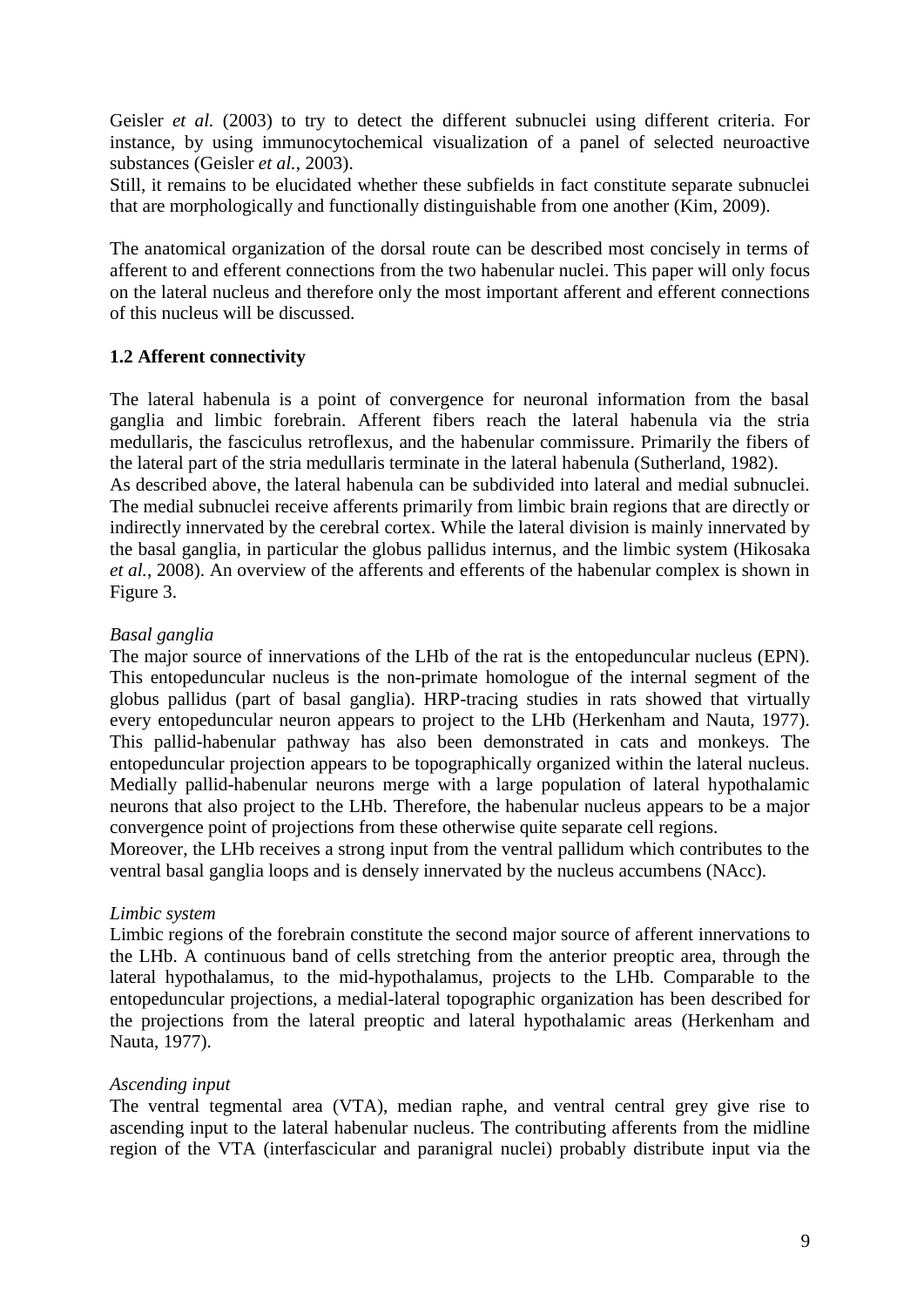fasciculus retroflexus. This projection provides the habenular complex with the major part of its dopaminergic innervations.

Thus, a unique feature of the afferent sources of the lateral habenula is the convergence of limbic efferents, composed of septal, lateral preotic, and lateral hypothalamic fibers, with striatal efferents, composed of entopeduncular fibers and fibers from the ventral pallidum. The major part of the dopaminergic input to the lateral habenula constitutes of ascending input from afferents of the VTA (reviewed by Sutherland, 1982; Bianco and Wilson, 2009).

# **1.3 Efferent connectivity**

The efferents of the lateral habenula are extensively distributed and establish efferent connectivity with a wide range of targets (Araki *et al.*, 1988). Many of these targets are themselves sources of afferent input to the LHb, for instance, the earlier mentioned VTA (Lecourtier and Kelly, 2007). The fasciculus retroflexus is an important fiber tract that mostly carries the efferent axons from the habenula towards the targets in the min- and hindbrain. All of the LHb efferents enter the fasciculus retroflexus and compose the mantle portion of the bundle. The core of this bundle comprises the efferents from the MHb. The fasciculus retroflexus arises from the posterior lateral aspect of the habenula and courses downwards across the junction of the diencephalon and the tectum toward the interpeduncular nucleus (IPN) on the ventral side of the midbrain. Before the FR reaches the IPN, several axons split from the FR and turn to other midbrain nuclei (Kim *et al.*, 2005). An important part of the efferent fibers from the LHb innervate the raphe nucleus and the VTA, therefore these efferents will be discussed in the next paragraphs. A complete overview of the afferents and efferents of the habenular complex is shown in Figure 3.

# *Raphe nucleus*

The main output of the LHb is directed caudalward, targeting midbrain serotonergic, dopaminergic, and cholinergic neuronal groups (Herkenham and Nauta, 1979).

The LHb initiates descending connectivity to numerous monoaminergic nuclei in the midand hindbrain. One major projection innervates the dorsal and median raphe nucleus; this has been well established by studies using radioactively-labelled amino acid- and retrograde HRP transport. Using these techniques additional descending efferents to the substantia nigra pars compacta, superior colliculus, and central grey have been described. The substantia nigra pars compacta projects to the dorsal striatum, which in turn connect to the pallidum, a major source of afferent innervation to the LHb.

# *VTA*

A second major descending projection of the LHb terminates in the ventral tegmental area (Araki *et al.*, 1988). In the VTA, LHb efferents become organized into groups that disperse in several directions. There are some roots for feedback in this circuit: the VTA also projects directly to the LHb and to the nucleus accumbens, which is a source of LHb afferent innervation.

Next to this major descending projection, the LHb projects strongly to a recently identified cell group in the ventromedial mesopontine tegmentum (tVTA/RMTg) situated behind the VTA and dorsolateral to the interpeduncular nucleus (Jhou *et al.*, 2009). This is of interest because this small nucleus projects to the entire midbrain dopaminergic system (Geisler and Trimble, 2008).

In addition to the aforementioned descending efferents, there are also ascending efferents. These ascending efferents mainly project to the dorsomedial and anterior nuclei of the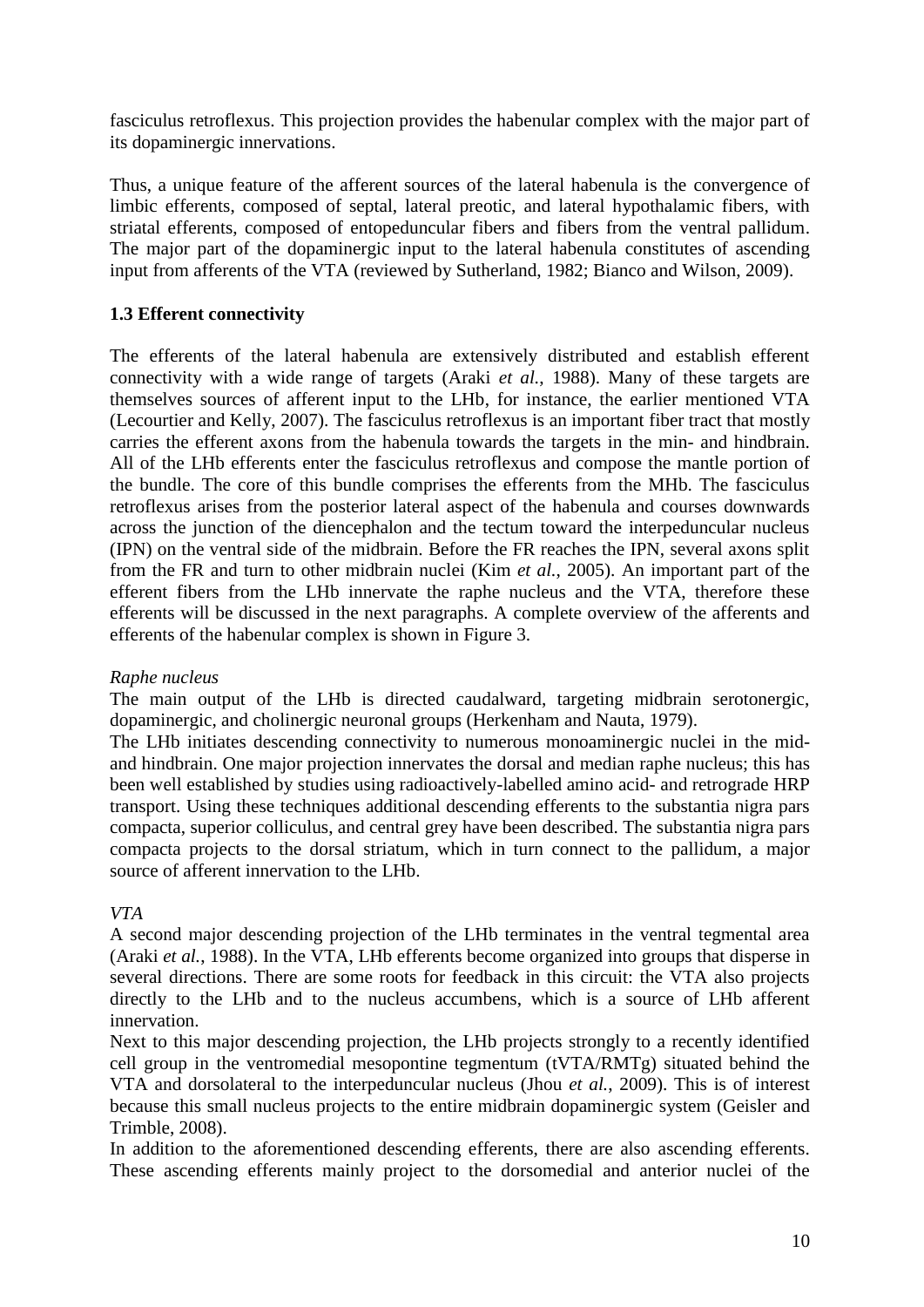thalamus, dorsomedial and lateral hypothalamus, lateral preoptic area, substantia innominata, and lateral dorsal tegmental nucleus (reviewed by Sutherland, 1982; Bianco and Wilson, 2009).



Figure 3: Schematic representation of some of the primary inputs and outputs of the habenular copmplex. Insert shows saggital section with myelin stain, demonstrating the FR. The two major tracts are the SM, ascending into the habenula, and the FR, descending from habenula. For abbreviations: see abbreviations list. Figure adapted from Ellison (1994, 2002)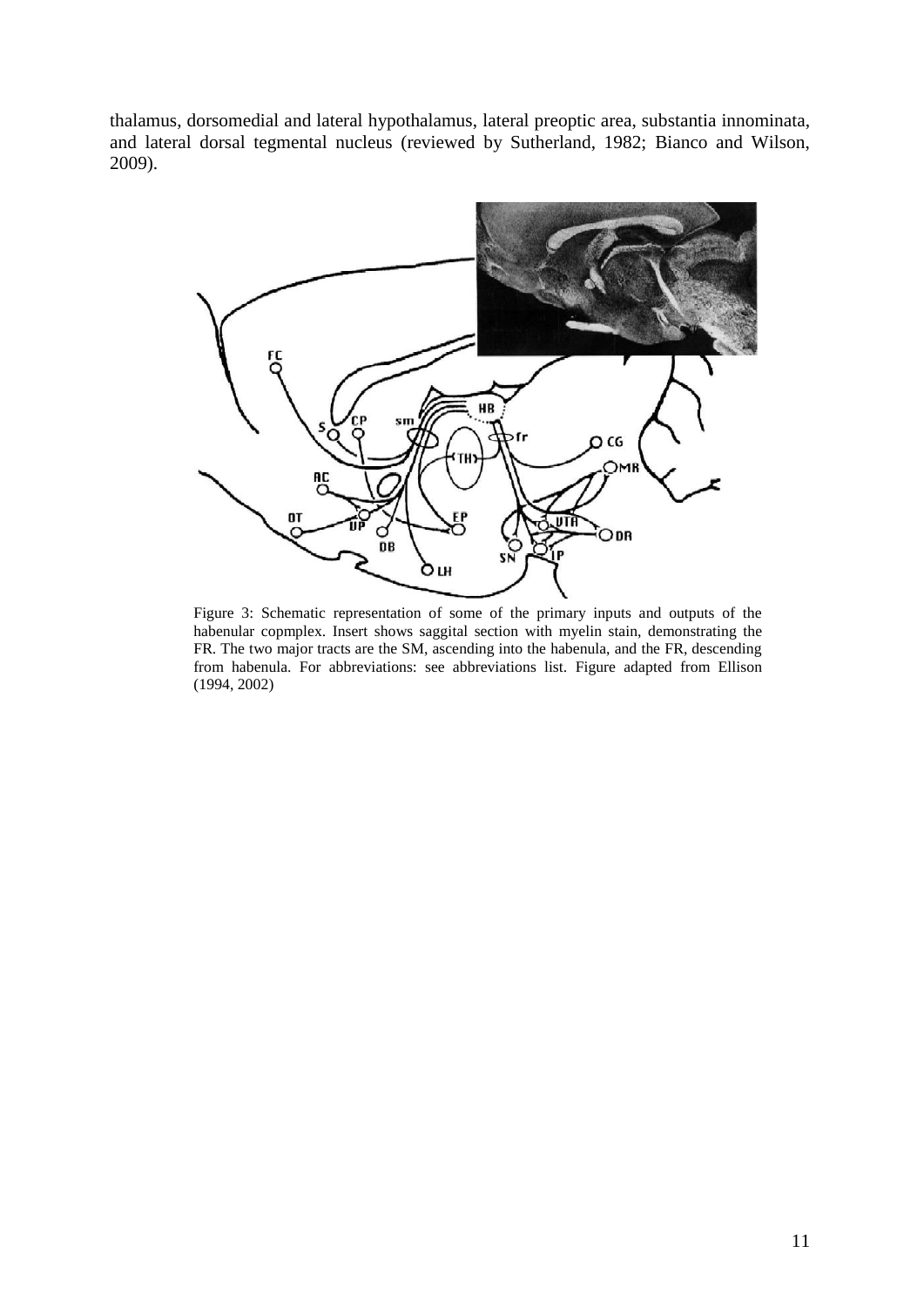# **Chapter 2: The development of the habenula and the fasciculus retroflexus**

During the development of the central nervous system, growing axons reach their targets via very specific routes, resulting in a correct, complex wiring of neuronal circuits. Proper functioning of the nervous system requires precision in wiring structures together.

Pathfinding depends by most axons upon a complex combination of attractants and repellents (guidance cues) in the surrounding environment. Growth cones, the hand-like structures at the end of growing neurites, have an important role in detecting directional cues. The growth cones can be influenced and thereby guided by secreted or contact-mediated attractive and repulsive signals in the environment (Figure 4) (Mueller, 1999; de Castro, 2003). Several families of guidance molecules have been identified. These include the netrins, ephrins, slits, and semaphorins (Giger *et al.*, 2000). These guidance cues are multifunctional; they can either act as a repellant or as an attractant. Moreover, these guidance molecules do not act in isolation to define the routes taken by the developing axons. The combination of guidance cues together with intrinsic and extrinsic factors



Figure 4: Growth cone guidance mechanisms. Guidance mechanisms are classified as being either attractive or repulsive, with both acting over long (chemo-attraction and -repulsion) or short range distances (contact-dependent attraction or repulsion). Figure adapted from Mueller (1999).

regulates the responsiveness of growth cones. Together, these mechanisms cause diversity in growth cone behavior (Dickson, 2002).

These axon guidance molecules will also be used for the development of the axons from the habenula to the midbrain structures, such as the interpeduncular nucleus, the VTA, and raphe nucleus. Since the habenula projects to various brain areas, it influences many different functions, these functions of the habenula and its projections to these monoaminergic midbrain structures will be discussed in chapter 3. To obtain a better understanding of the different functions, it is also important to investigate the development of the habenula and the fascicules retroflexus. Therefore, this chapter will discuss the most prominent research to the development of the habenula and the fasciculus retroflexus and the axon guidance molecules that are necessary to realize this important tract.

# **2.1 Genes important for habenula development**

Before elaborating on the development of the fasciculus retroflexus, this paragraph will briefly discuss the development of the habenular neurons itself. Unfortunately, only little is known about the development of the habenula in mammals.

In fishes and amphibians, the habenula develops bilaterally asymmetrical in relationship with the photoreceptive pineal organ. In the zebrafish diencephalon, asymmetric expression of Neuropilin1a (Nrp1a) mediates the difference in connectivity between the left and the right habenular efferents (Kuan *et al.*, 2007). However, mammals lack the pineal organ and therefore also the asymmetry appears to be lost (reviewed by Bianco and Wilson, 2009).

Recently, one study by Quina *et al.* (2009) demonstrated a role for the POU-domain transcription factor Brn3a (product of *Pou4f1* gene) in habenula development. Microarray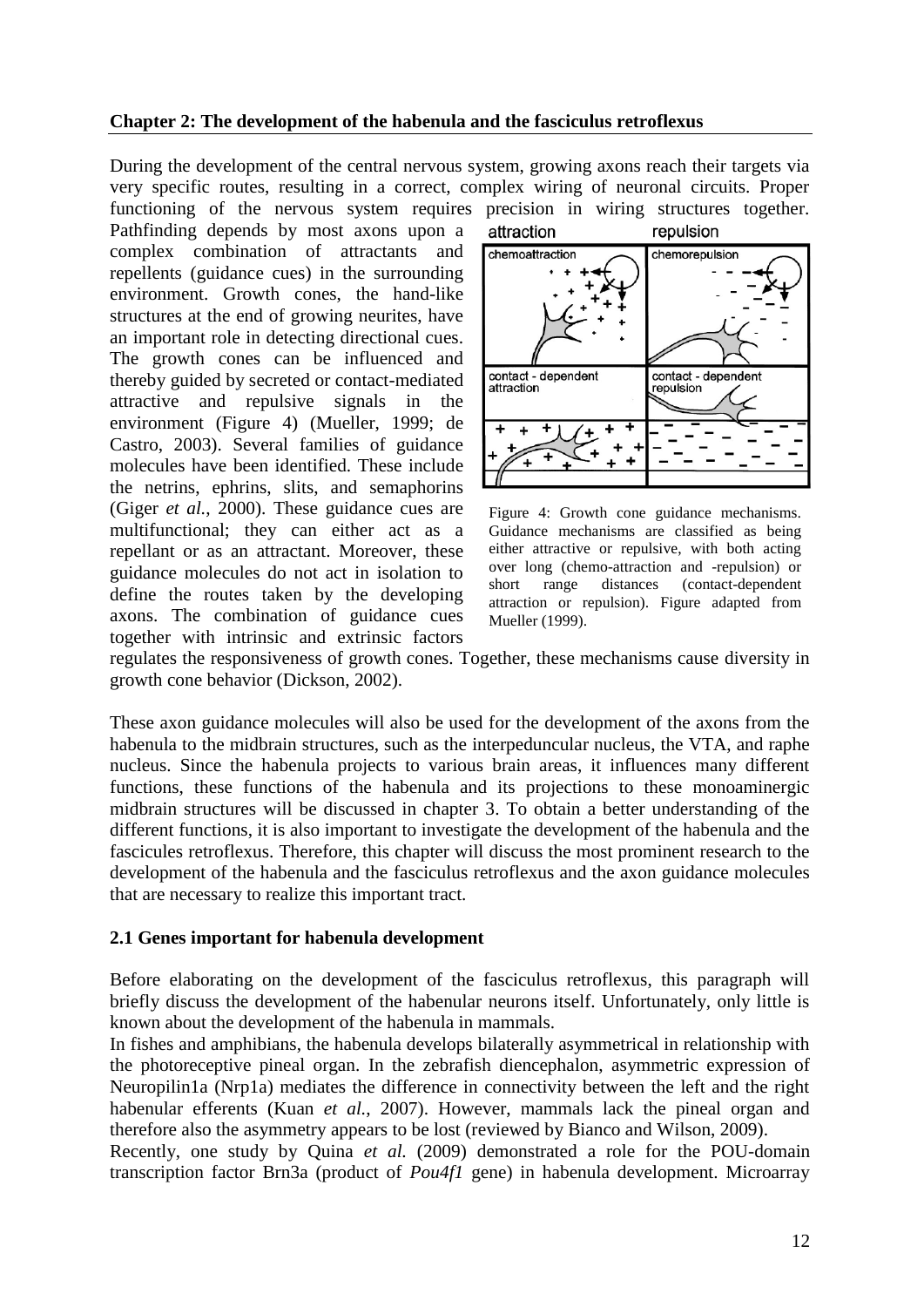analyses showed that Brn3a is required for the coordinated expression of a battery of genes that characterize the habenula. Most of these genes are highly enriched in the habenula and include transcription factors, components of neurotransmitter systems, and  $K^+$  and  $Ca^{2+}$ channels. Nearly all the MHb neurons and a part of those in the LHb, express the transcription factor Brn3a. These neurons exclusively project, via the FR, to the IPN and do not contribute to the earlier described LHb projections to the midbrain monoaminergic nuclei. Hereby, this study identifies a set of neurons in the LHb which shares gene expression and connectivity characteristics with the MHb. *Pou4f1-/-* embryos initially have an appropriate FR tract, but the axons fail to connect to their target, the IPN. Therefore, Brn3a is required for correct innervation of habenular targets. In the habenula, Brn3a appears to function only as a transcription factor (Quina *et al.*, 2009). However, it remains largely unknown how these Brn3a transcripts contribute to the habenula development. Since  $Pou4f1^{-/-}$  embryos develop an appropriate FR, but the axons fail to connect to their target, Brn3a transcripts could be genes involved in this innervation process. The formation of synapses onto targets is a very complex process and involves many different proteins that act from a distance or at site (reviewed by Waites *et al.*, 2005). Thought, it would be possible that Brn3a is a transcription factor for genes that produce proteins important for this process of synaptogenesis. More research into the Brn3a transcripts is necessary to identify their downstream targets and their function in the developmental process of the habenula and the FR.

# **2.2 Segmental organization**

The central nervous system develops segmentally along the rostral-caudal axis to form neuromeres separated by transverse constrictions in the forebrain and hindbrain. The forebrain is divided into six transverse domains, named prosomeres. These prosomeres can be grouped into two large transverse subdivision: the diencephalon and the prosencephalon. The diencephalon is considered to comprise of the first three prosomeres (p1, p2, and p3) and four neuromeres (D1, D2, D3, and D4) (Rubenstein *et al.*, 1994). Circumferential axonal tracts are formed along the neuromere boundary regions (Puelles and Rubenstein, 2003). This suggests that early pioneer axons make effective use of guidance cues expressed within these segments (prosomeres) to establish a simple axon scaffold upon which following generations of axons selectively fasciculate and extend. Two different guidance cues are thought to regulate this axonal growth between prosomeres: repulsive cues expressed within the prosomeres that prevent the axon from crossing into these areas and attractive cues expressed on the initial established axon that promote the fasciculation of the following axons (Figdor and Stern, 1993). The fasciculus retroflexus is formed along the boundary between prosomere 1 and prosomere 2. Although the exact molecular mechanisms for this formation is still puzzling, it is thought that repulsive axon guidance molecules are expressed in the adjacent neuromere or that each boundary region expresses different molecules that are able to guide the axonal growth (Funato *et al.*, 2000).

# **2.3 Axon guidance events underlying FR development**

The floor plate at the ventral midline of the neural tube has a pivotal role in directing circumferential axonal growth in the hindbrain and spinal cord. Netrin-1, secreted from the floor plate is thought to mediate the attractive guidance signal for this axonal growth (Shirasaki *et al.*, 1995). Furthermore, DCC (deleted in colorectal cancer) acts as an attractive receptor for netrin-1 (Keino-Masu *et al.*, 1996). This attractive signal of netrin-1, in combination with repulsive signals from the semaphorins, Sema3F and Sema5A, is thought to contribute to the growth of the fasciculus retroflexus by guiding it along the neuromere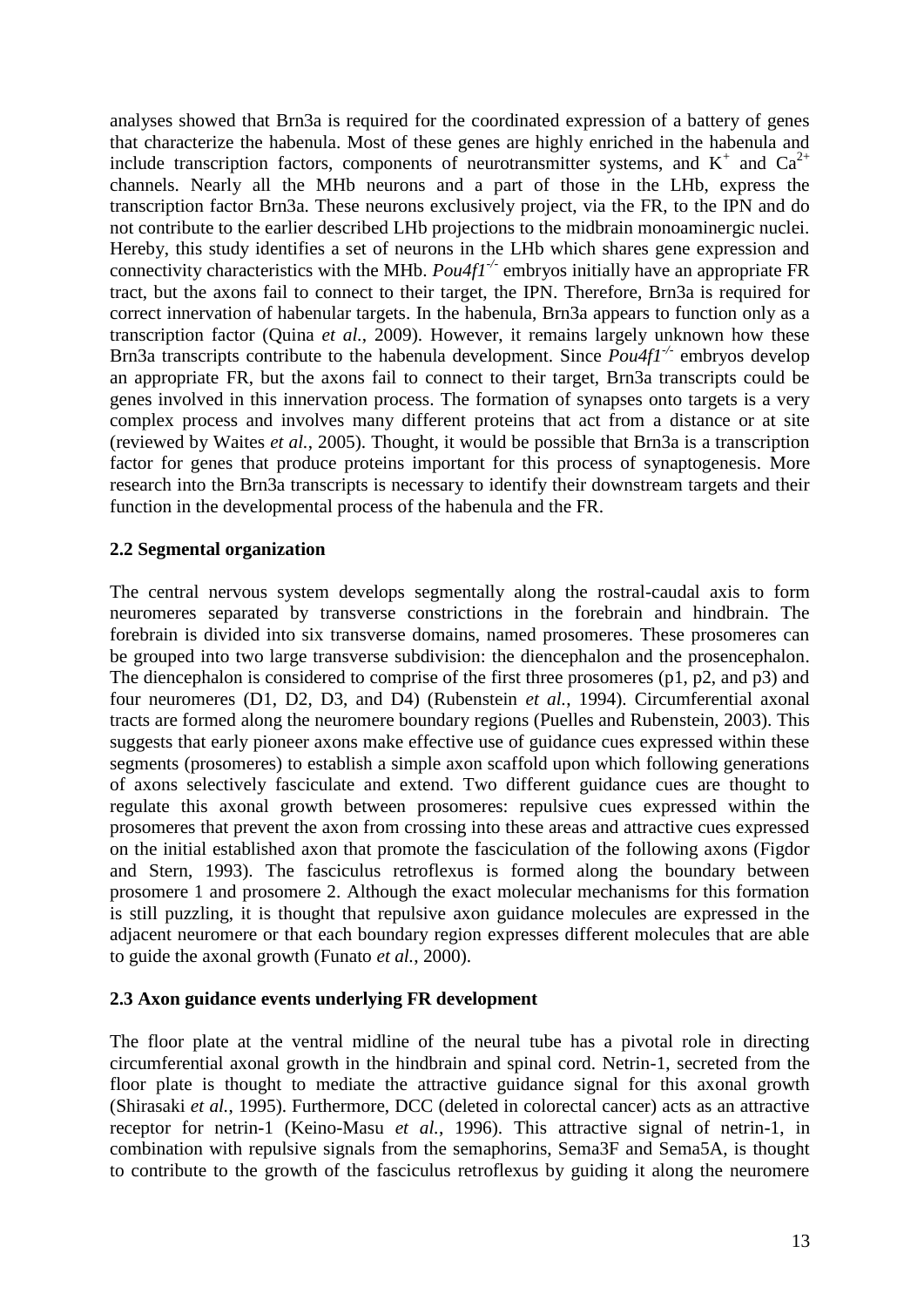boundary region (Funato *et al.*, 2000). In the next paragraphs these axon guidance molecules and their function in the development of the fasciculus retroflexus will be discussed in more detail.

## *Semaphorin family*

Among the earlier mentioned families of guidance molecules, the semaphorin family is the largest family of repulsive and attractive growth cone guidance proteins. Two receptor families have been implicated in mediating many semaphorin functions: plexins and neuropilins. Many classes of semaphorins have shown to interact directly with plexins, however, class 3 secreted semaphorins specifically binds to receptors from the neuropilin protein family. Neuropilins, though, are not sufficient to induce a guidance signal mediated by class 3 semaphorins. An intermediate molecule is necessary to produce guidance activity. Proteins of the plexin family are thought to bind to neuropilins to form a receptor complex for class 3 semaphorins (reviewed by Pasterkamp and Kolodkin, 2003).

### *Development of the habenular nucleus and the fasciculus retroflexus*

Lateral habenula neurons of the rat are developed at embryonic day 12 (E12) through E15, with a peak at E13 and E14 (Altman and Bayer, 1979). One important study by Funato *et al.* (2000) investigated the development of the fasciculus retroflexus. Using different stainings,

they demonstrated that a few axons of the FR reached the ventral midline and then turned caudally at E14. As seen in Figure 5, the FR left the habenular nucleus as a tight bundle and was defasciculated in the ventral region. At E13, a group of growing axons from the habenular nucleus was observed along the neuromere boundary, while at E12 no axonal tract was visible in this region. Therefore, the initial neuronal growth from the habenular nucleus (the FR) occurs between E12 and E13 (Funato *et al.*, 2000). In addition, this study confirms the earlier results of Altman and Bayer (1979) that the first population of the habenular neurons was formed at E12. Since the attractant netrin-1 was expressed at E12 in the ventral region of the diencephalon, the habenular neurons began to differentiate and extend their axons more ventrally between E12 and E13.



Figure 5: Migrating axons of the FR reach the ventral midline region of the caudal diencephalon (arrow). Left is rostral and top is dorsal. Figure adapted from results section Funato *et al.* (2000)

# *Netrin-1*

Funato *et al.* (2000) showed that netrin-1 was capable of attracting habenular neurons. Moreover, the attractive receptor for netrin-1, DCC, was expressed in the FR at E14. The receptor DCC seemed to be necessary for the FR axons to grow towards the netrin-1 expressing cells in the ventral region, as addition of an antibody for DCC in cultured FR axons blocked the axonal outgrowth of the FR neurons (Funato *et al.*, 2000). The role of DCC in this axonal growth has been confirmed by other studies. Shu *et al.* (2000) also found that DCC is expressed in the developing habenular commissure, the FR, and the stria medularis at E13 and E14 (Shu *et al.*, 2000).

#### *Neuropilin-2-Sema3F*

Next, neuropilin-2 was expressed in the habenular neurons, although the expression in the lateral habenula differed from that in the medial habenula. Whereas Neuropilin-2 expression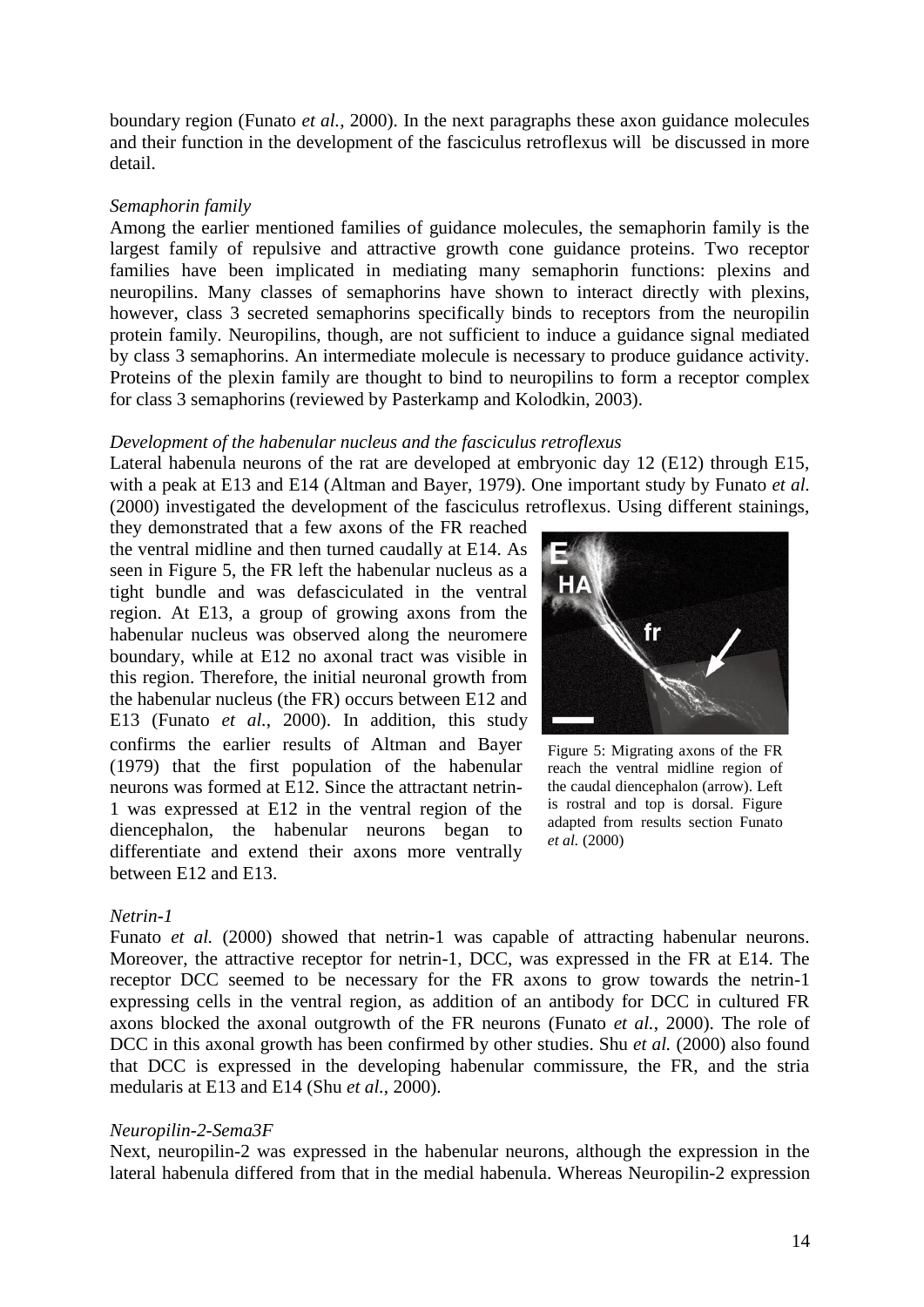in the lateral habenular nucleus was observed at E13 through E15, decreased after E15, and was not detectable after E19. Neuropilin-2 expression in the medial habenular nucleus was generated between E14 and E18, but was observed from E16 through adult stage. Funato *et al.* (2000) hypothesizes that this difference in neuropilin-2 expression in the lateral and medial habenular nuclei may explain the different projection patterns of the habenular nuclei.

In addition to the neuropilin-2 expression in the habenular neurons at E13-E14, there was a strong expression of Sema3F in the developing diencephalon. This expression was limited to the rostral p1, adjacent to the developing FR which arrived from the habenular nucleus expressing neuropilin-2. Through this Sema3F-neuropilin-2 interaction, a repulsive signal is transmitted and thereby regulates the axonal growth of the FR.

As discussed above, neuropilins are not sufficient to induce axon guidance activity via its bindings to the class 3 semaphorins. Proteins of the plexin family are thought to bind to the neuropilins en thereby forming a receptor complex. Neuropilin-2 has been coprecipitated with plexin-A1 and  $-A3$  (Takahashi *et al.*, 1999). In addition, plexin-A1 and -A3 are expressed broadly in the developing diencephalon, including the habenular nucleus at E14. This suggests that both plexin proteins can bind to neuropilin-2 in the FR in order to form a functional receptor for Sema3F (Funato *et al.*, 2000). In addition to these results, other studies showed that neuropilin-2 deficient mice show a defective FR (Chen *et al.*, 2000; Giger *et al.*, 2000), which confirms the importance of neuropilin-2 for the proper axonal growth of the FR.

#### *Sema5A*

As described above, axons from the habenular nucleus pioneer the FR beginning around E13 in rats. Another semaphorin molecule, Sema5A, is expressed in two distinct locations in the diencephalon during this developmental period. At E13.5, Sema5A transcript is expressed in the habenular nucleus itself and at E15.5, Sema5A colocalizes with neuropilin-2. Moreover, Sema5A is expressed in prosomere 2 at E15.5 and tightly surrounds the FR as it projects ventrally. In diencephalic tissues without Sema5A, the FR neurons were no longer restricted to the boundary between p1 and p2; they were more likely to cross into prosomere 2. Furthermore, the FR axons often did not reach their target in the ventral midbrain. These results suggest that this member of the semaphoring family also appears to play an essential role for a proper FR development (Kantor *et al.*, 2004).

As mentioned earlier, intermediate molecules can be necessary for proper



Figure 6: Scheme of circumferential growth of habenular axons along the neuromere boundary. Fr (blue line) originates from the habenular nucleus expressing *neuropilin-2* and DCC. FR is attracted to *netrin-1* secreted from the ventral region of the diencephalon (yellow area) and repulsed by the rostral p1 expressing Sema3F (green area). In addition, p2 (red area) is also repulsive to the FR through Sema5A. The combination of these areaspecific signals is thought to guide the axons to form a thick bundle along the boundary region. Figure adapted from Funato *et al.* (2000)

guidance activity of the semaphorin axon guidance molecules. Sema5A is a bifunctional guidance cue regulated by sulfated proteoglycans. The permissive effects of Sema5A on the habenular axons result from interactions with axonally expressed heparan sulfate proteoglycans (HSPGs), while the inhibitory effects depend on interactions with chondroitin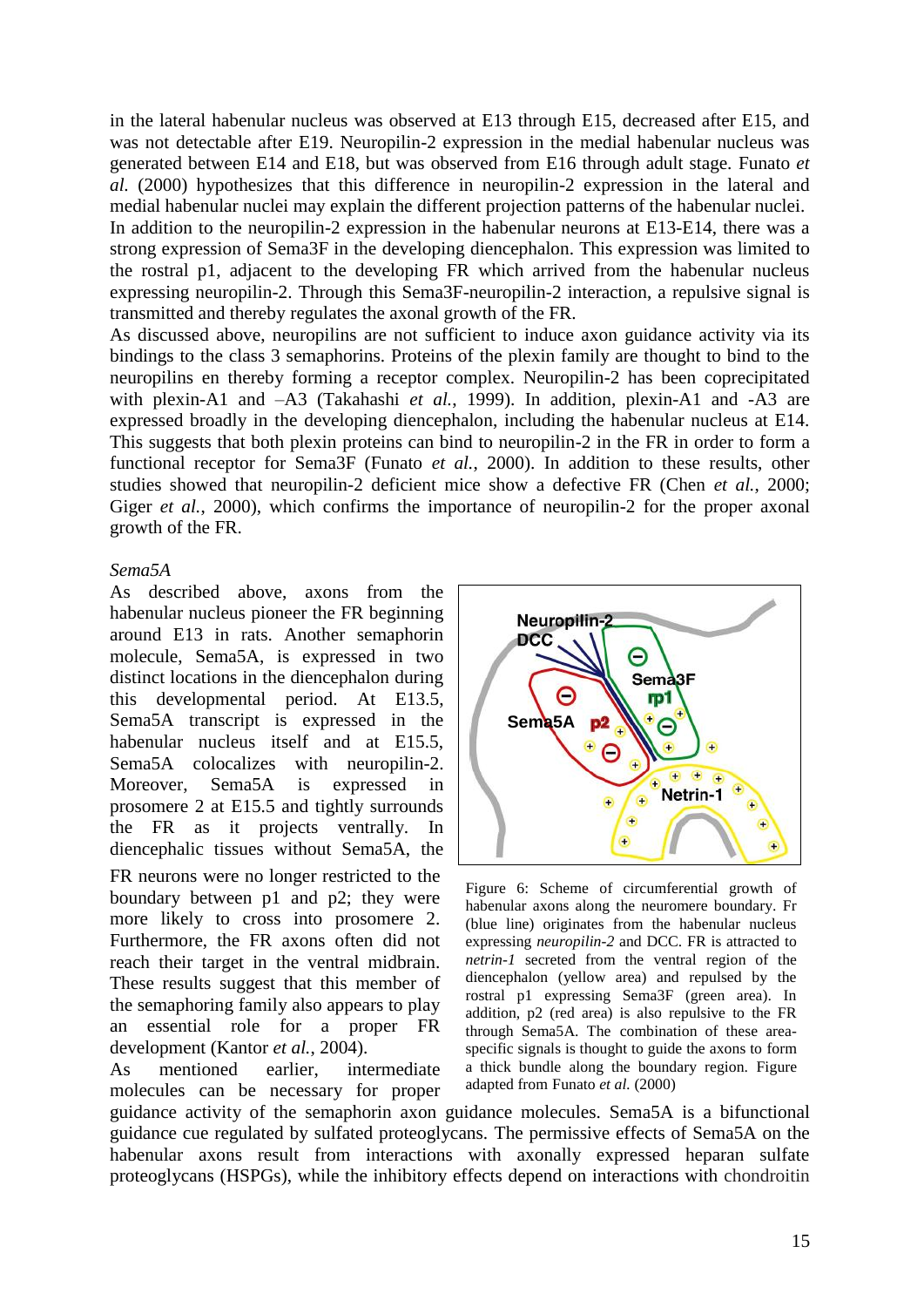sulfate proteoglycans (CSPGs). Thus, depending on the types of sulfated proteoglycans in the developmental environment, the growth cones can react in a different manner to Sema5A. Sema5A expressed on the FR axons is likely to promote the highly fasciculated morphology of the FR through interactions with neuronally expressed HSPGs. Furthermore, both Sema5A and CSPGs are well positioned in the developing diencephalon. Together they create an inhibitory signal to prevent the developing axons of the FR to cross the p2 border (Kantor *et al.*, 2004).

In conclusion, the combination of a repulsive signal from rostral p1 (Neuropilin-2-Sema3F), another repulsive signal from p2 (Sema5A-CSPGs), and an attractive signal from netrin-1 at the ventral side, in combination with the expressed DCC on the developing axons, contributes to the linear and fasciculated growth of the habenular axons along the boundary region (Figure 6) (Kantor *et al.*, 2004; Funato *et al.*, 2000).

# **2.4 Future perspectives**

To fully understand the functions of the habenular complex, it is very important to gain a better understanding of the development of the habenula and its efferents. Since the habenula projects to many different brain areas, it is implicated in a variety of functions. How these different connections been realized is important for the understanding of the different functions. Still, only a little is known about the development of the habenular nuclei. Quina *et al.* (2009) demonstrated that the transcription factor Brn3a plays a crucial role in the development of the habenular neurons. They defined a unique habenular profile of neurotransmitters, receptors, ion channels, and regulatory factors. Knock-out mice of the Brn3a gene develop a proper FR, but it does not innervate its target (Quina *et al.*, 2009). More research into the transcripts of Brn3a is necessary in order to understand its role in the developmental process.

The MHb and LHb project to different brain areas. Besides, axons from only the MHb or the LHb project to a variety of different brain areas. For several important guiding cues it is known how they guide the pioneer axons from the habenula towards the ventral side of the diencephalons. Kantor *et al.* (2004) and Funato *et al.* (2000) created a model for the development of the fasciculus retroflexus. A few pivotal axon guidance cues have been discovered to be crucial for the correct guidance of the FR.

In a recent study by Dugan *et al.* (2011) Slit/Robo signaling molecules showed to play an important role in maintaining proper dorsoventral positioning, promoting straight axonal growth through the diencephalon, and preventing ectopic projections into the ventral midline. These results were shown to be crucial for a proper trajectory of the ventral mesodiencephalic dopaminergic (mdDA) axons (Dugan *et al.* 2011). Therefore, one could assume that these signaling molecules would also prevent the FR from ectopic projections into the floor plate. More research on these signaling molecules in relation to the FR is needed.

The axons from the LHb comprise the sheaths of the FR, while the core of the FR contains the axons from the MHb (Kim *et al*., 2005). How do these differences in core/sheath division of the FR develop? Do these axons of the FR develop different over time? Do they develop at the same time, but are there different guidance cues responsible for the core/sheath differentiation? How are the axons form the core of the FR guided towards different target areas than the axons from the sheath of the FR? These are interesting research questions that remain to be investigated. It would also be interesting to research the kind of connections that are realized in the different target areas. In order to understand the role of the projections to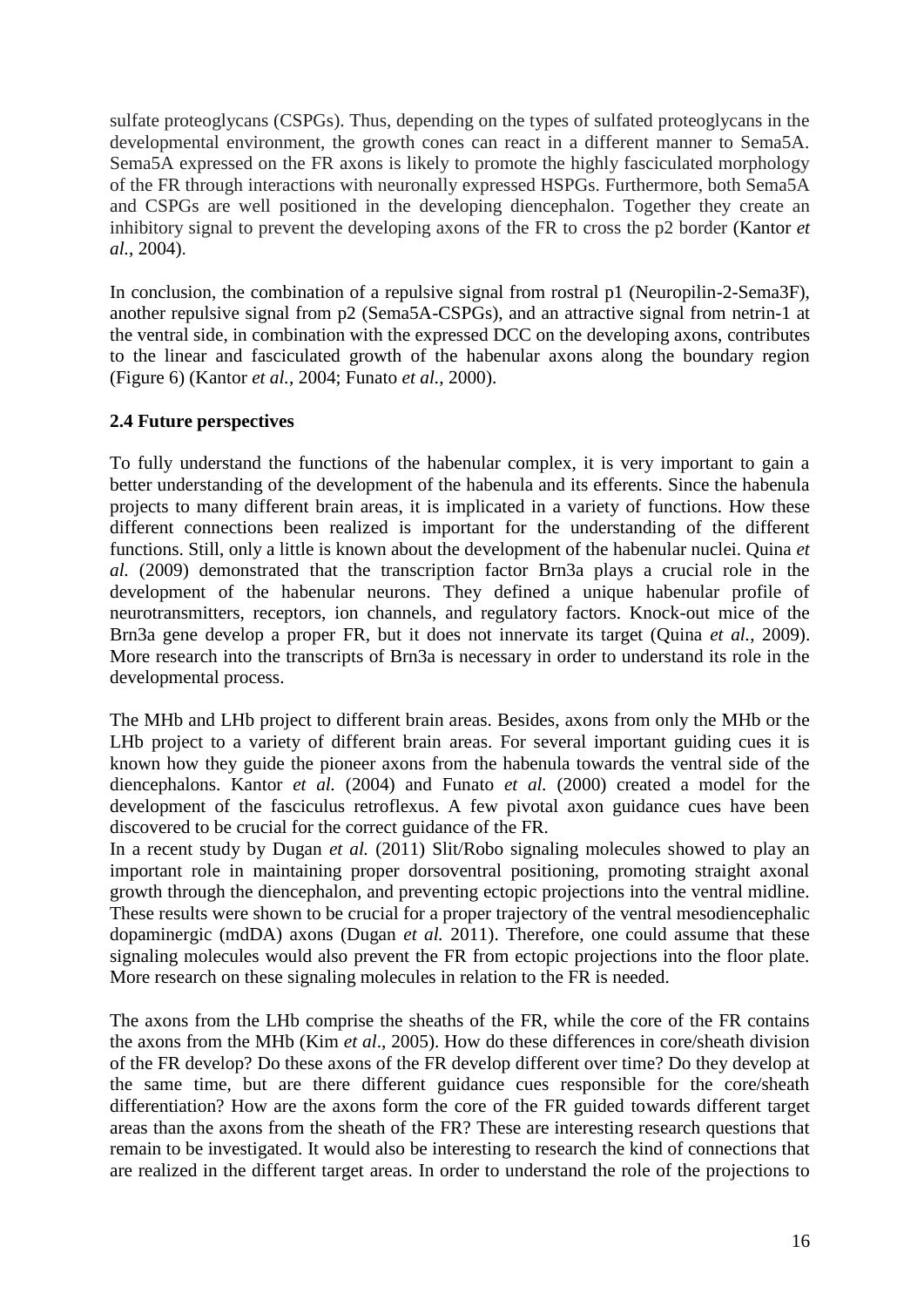the target areas, it is important to what kind of projections these are and how they are established. More research is needed in order to understand the complete developmental process of the habenula and its projection through the FR to the different target areas.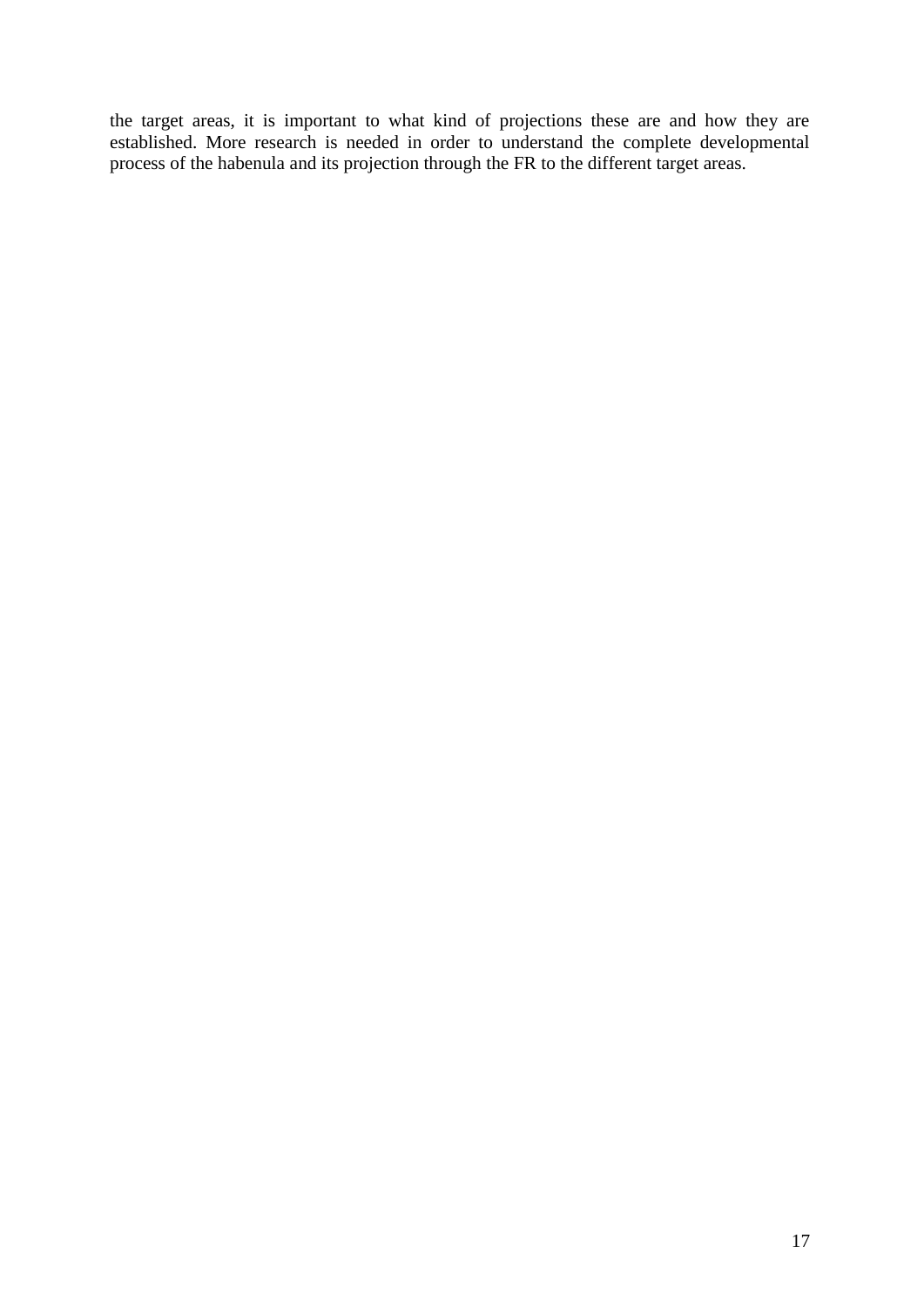# **Chapter 3: Functions of the habenular complex**

The habenular complex and the fasciculus retroflexus exert influence upon many different behaviors. These behaviors include the regulation of sleep, reward, pain, sexual and maternal behaviors, and anxiety. Recently, studies shown that the habenula also plays a role in cognitive behavior, for example, learning, memory, and attention (Lecourtier and Kelly, 2007).

Several recent reports provide evidence for strong functional associations between the LHb and the dopaminergic neurons in the ventral midbrain, which are involved in adjusting motor behaviors and learning new behavioral responses to salient stimuli (Bianco and Wilson, 2009). In addition, the fact that the habenula receives a strong input from the entopeduncular nucleus (see chapter 1), which is the output structure of the basal ganglia, indicates that the LHb is also involved in motor, motivational, and rewarding systems (Lecourtier and Kelly, 2007). Moreover, the involvement of the lateral habenula in spatial learning and memory is proposed by studies in which levels of brain metabolic activity have been associated with the performance in memory tasks and studies in which the effect of habenular lesions on memory is investigated. In support of this notion, fMRI studies have been conducted on human subjects, normally and cognitively impaired groups, while performing cognitive tasks. Evidence from these studies suggests an important role for the LHb and the FR in memory and attention (reviewed by Hikosaka *et al.*, 2008).

Although many neuromodulator systems are influenced by fibers of the fasciculus retroflexus, this paper focuses on the projections that influence the dopamine and serotonin systems, since these seem to be involved in many of the above mentioned behaviors, including the cognitive behaviors.

This chapter will mainly focus on the influence of the LHb in several behaviors, namely the dopamine reward system, learning and memory, and attention. Before elaborating on its implications in the reward system, first the functional relationship between the lateral habenula and dopamine neurons in the VTA and substantia nigra will be discussed. The end of this chapter will focus on the role of the LHb in learning, memory, and attention.

# **3.1 Projections from the lateral habenula to the VTA**

The irregular firing of the VTA neurons changes to a high-frequency burst pattern in response to reward-predicting stimuli and novelty. Glutamatergic afferents play a key role in regulating this VTA cell firing (reviewed by Geisler and Wise, 2008). Activation of these afferents results in an increase in the firing rate of the dopamine neurons in this area. In addition, local infusion of glutamate receptor agonists activates the VTA dopaminergic neurons, while blocking ionotropic glutamate receptors inhibits VTA dopaminergic neurons. These findings emphasize the role of glutamate in exciting neurons in the VTA. There are many brain areas projecting glutamatergic neurons to the VTA, including the lateral habenula (Geisler *et al.*, 2007).

In contrast to the detailed knowledge on the excitation, the inhibition of the dopaminergic neurons in the VTA is less well understood. Several studies have been conducted on the projections from the lateral habenula to the VTA. Growing evidence suggests that the lateral habenula controls the inhibition of the VTA dopaminergic system via its efferents through the FR and thereby influences reward-related behaviors. Supporting evidence for this inhibition comes from lesion-studies of the habenular complex (Nishikawa et al., 1986) and electrical stimuli (Christoph et al., 1986; Ji and Shepard, 2007) of the LHb, resulting in activation and inhibition of the mesencephalic dopamine neurons, respectively.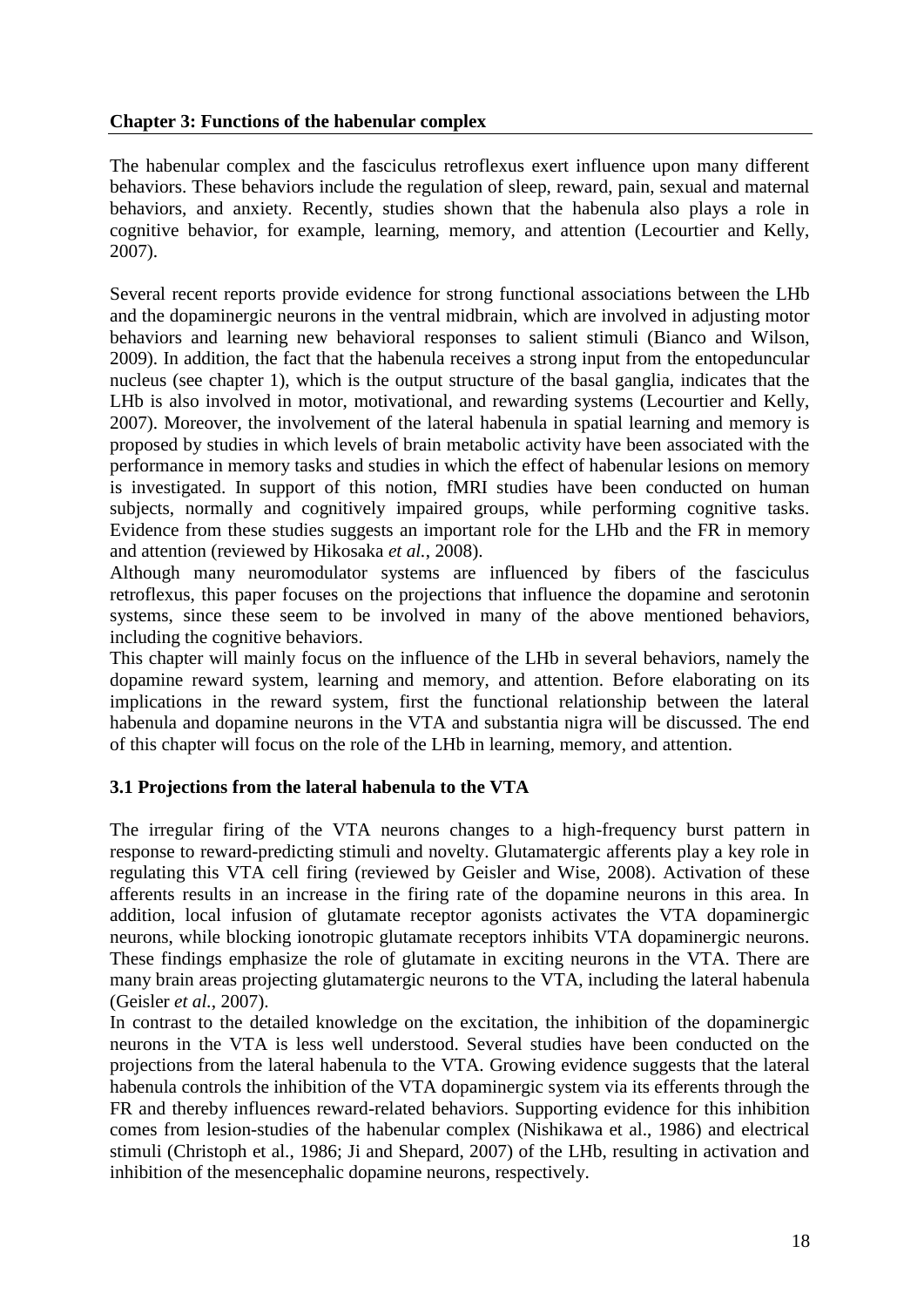The projections from the LHb to the VTA seem to arise mainly from the central and magnocellular subnuclei of the LHb (Brinschwitz *et al.*, 2010). Several lines of evidence showed that this output from the LHb is predominantly glutamatergic (Geisler *et al.*, 2007; Brinschwitz *et al.*, 2010). One important study by Matsuda and Fujimura (1992) demonstrated that activation of habenular efferents primarily produces an excitation in any type of VTA neurons. Moreover, this effect appeared to be mediated by the neurotransmitter glutamate. In conclusion, the habenular efferents are glutamatergic and therefore excitatory (Matsuda and Fujimura, 1992).

Since activation of habenula neurons result in inhibition of dopamine neurons in the VTA, the excitatory axons from the LHb may most likely terminate on inhibitory interneurons in the VTA. In addition, the LHb efferents could end in the tail of the VTA, also called mesopontine rostromedial tegmental nucleus (tVTA/RMTg), which provides *gamma*aminobutyric acid (GABA)ergic projections to the VTA (Geisler and Trimble, 2008; Jhou *et al.*, 2009). Then, the excitatory input from the LHb can cause an inhibitory response on the dopaminergic VTA neurons.

Recently, some studies have been conducted to examine these glutamatergic projections from the LHb to the VTA. One of these studies showed evidence that the LHb-dependent inhibitory activity in the VTA is due to an excitatory glutamatergic projection of LHb neurons, through the FR, targeting inhibitory GABAergic neurons in the VTA or the tVTA/RMTg. Only a small portion (about 10%) of the incoming LHb fibers would terminate directly on the dopamine neurons in the VTA (Brinschwitz *et al.*, 2010). Besides, connections have been established between GABA neurons and neighboring dopamine cells in the VTA. Thus, some LHb efferents that synapse onto GABA cells in the VTA will indirect inhibit the dopamine neurons (Omelchenko and Sesack, 2009).

A second study by Omelchenko *et al.* (2009) showed that the LHb projections exhibit no overt selectivity for synapsing onto GABA- versus dopamine neurons (Omelchenko *et al.*, 2009). While these data, LHb efferents making synapses directly onto dopaminergic neurons, first appeared surprising, recent electrophysiological experiments have revealed that a few dopaminergic VTA neurons indeed displayed excitatory responses to habenular stimulation (Ji and Shepard, 2007).

Figure 7 shows a schematic diagram illustrating the projections from the LHb to the VTA. However, this relatively small circuitry (LHb - GABA(VTA) - dopamine(VTA)) does not explain how LHb stimulation could evoke inhibition in VTA dopamine neurons (Ji and Shepard, 2007). The observation of only modest synapses within the VTA suggests that the uniform inhibitory influence mediated by the LHb onto dopamine cells involves some other intermediate source of GABA. For several reasons the tVTA/RMTg is the best candidate for this intermediary. Firstly, the tVTA/RMTg receives substantial innervations from the LHb (Herkenham and Nauta, 1979; Jhou *et al.*, 2009), secondly, it contains almost exclusively GABAergic neurons (Olson and Nestler, 2007), and lastly, it has proven to project widely to the entire nigra-VTA complex (Jhou *et al.*, 2009).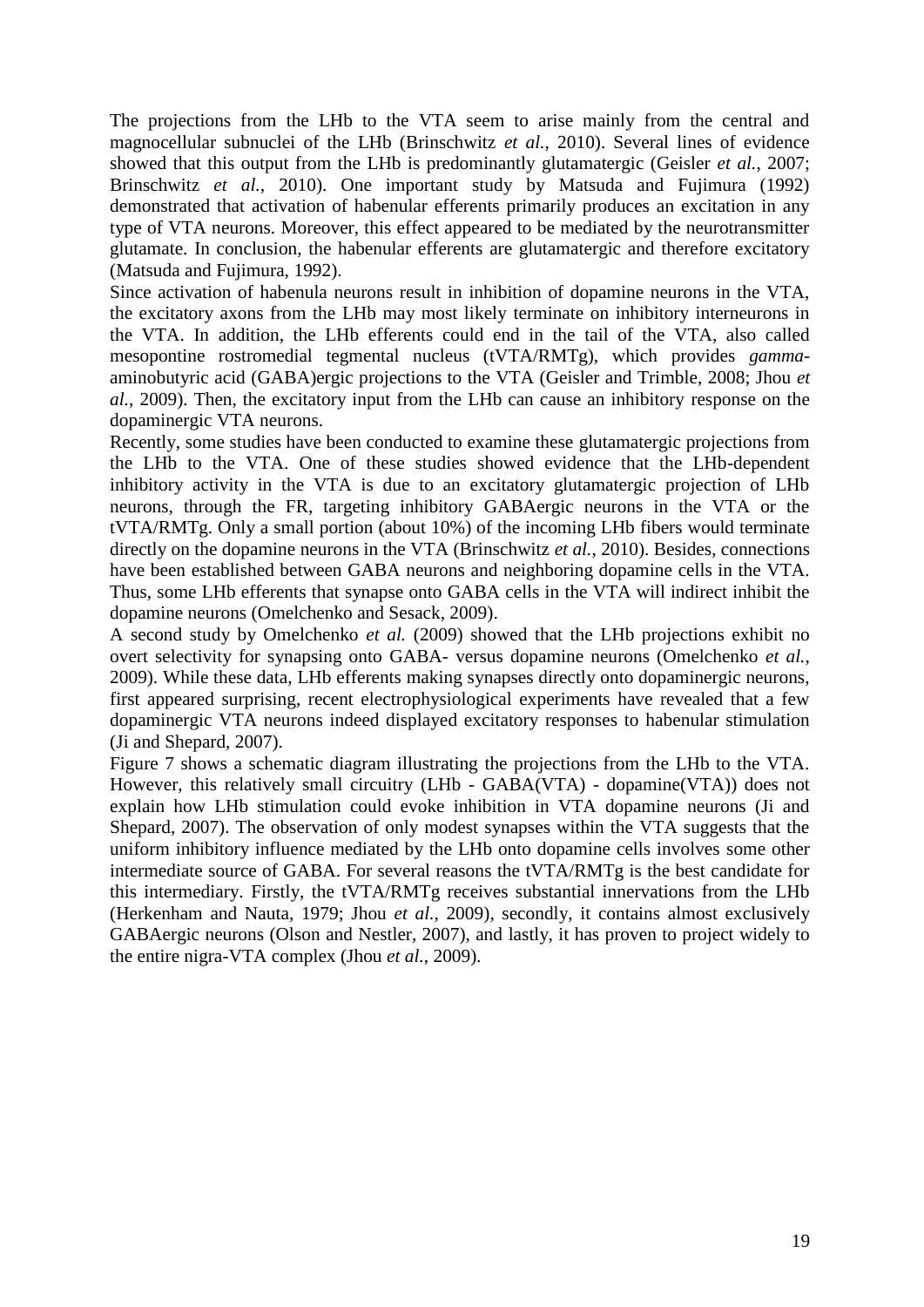

Figure 7: schematic diagram illustrating the projections from the LHb to the VTA. LHB projections, via the FR, to the VTA are predominantly glutamatergic (black) and synapse onto both dopamine (light grey) and GABA (dark grey) neurons. The latter provides collateral innervation of dopamine cells. An extrinsic source (question mark) contributes to the inhibition of the dopamine cells; this is most likely the tVTA/RMTg. Figure adapted from Omelchenko *et al.* (2009).

The presence of multiple direct and indirect pathways that connect the LHb to the VTA suggests that the overall functional impact of the LHb on the VTA is likely to be complex. Even more complex is the fact that the VTA projects directly and indirectly back to the LHb. Therefore, the LHb has a controlling effect on dopamine neurons in the VTA and substantia nigra.

The lateral habenula, which receives dopaminergic inputs from the substantia nigra and VTA (Gruber *et al.*, 2007), contains considerable D2 but fewer D1 dopamine receptors. Several limbic forebrain dopamine-rich areas are innervated by the VTA. Three of these (frontal cortex, cingulated cortex, and nucleus accumbens) project directly back to the medial sector of the LHb. The LHb projects back to the VTA, thus completing a loop. The lateral habenula receives also a direct input from the VTA, specifically from a subgroup of midline VTA neurons in the intrafascicular nucleus (IFN) and medial paranigral VTA (VTApn). This dopaminergic input to the LHb projects to the medial or "limbic" portion of the lateral nucleus (Phillipson and Pycock, 1982). If these direct projections of dopaminergic VTA neurons also travel through the fasciculus retroflexus is still unclear.

# **3.2 The dopamine reward system**

Midbrain dopaminergic neurons are indispensable for goal directed behavior. They respond to rewards and reward-predicting stimuli. That dopamine is important for reward has been proposed in many studies. Normally, rewarding stimuli of all kinds, food, water, and several drugs of abuse, become ineffective as reward in animals given low doses of dopamineantagonists. Furthermore, animals do not lever-press for food or water if the dopamine function is impaired (reviewed by Wise, 2004). Animal models have demonstrated the importance of the VTA and its dopaminergic projections to the nucleus accumbens, limbic, and frontal structures (Figure 8) for reward and exploratory behavior.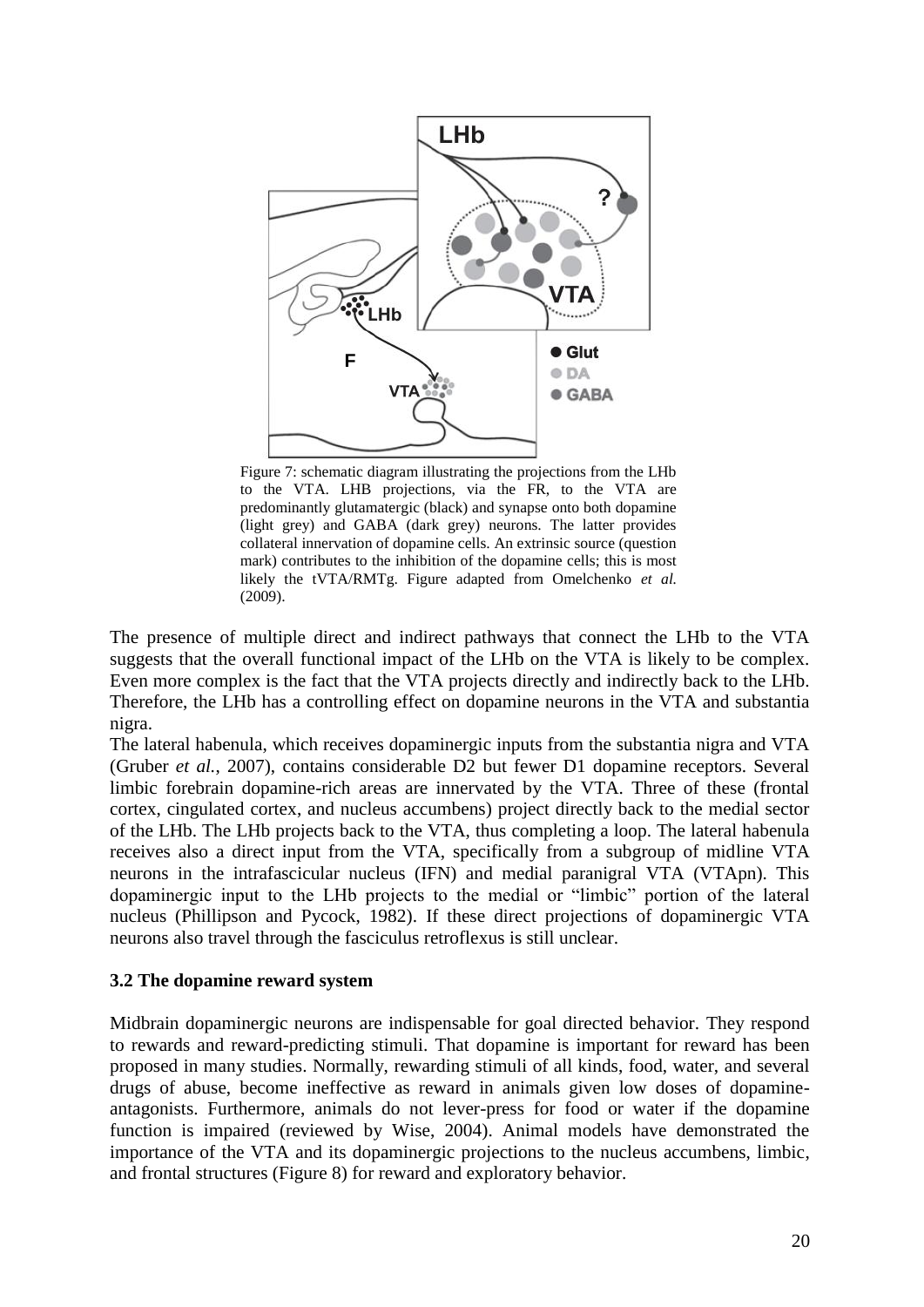Figure 8: Human (left) and rat (right) brains, showing the mesolimbic and mesocortical dopamine pathways, which originate in the VTA and send ascending projections to the nucleus accumbens (NAc) and prefrontal cortex (PFC), respectively.



Thus, firing of midbrain dopamine neurons is essential for reward learning. The firing increases when an unexpected reward occurs, if however, a fully predicted reward was withheld, a transient cessation in spontaneous firing occurred precisely at the time the reward would have been delivered. These results indicate that dopamine neurons program an error signal that reports the difference between observed and expected events (reviewed by Schultz, 2006). Moreover, one could suggest that the brain dopamine is more responsive to the predictors of reward than to the reward itself (reviewed by Wise, 2004). Several recent studies have suggested that the lateral habenula may have an important influence in the reward-related dopamine cell activity (Shepard *et al.*, 2006).

#### *The role of the lateral habenula projections in dopamine reward processing.*

As described above, the lateral habenula projections to the midbrain are able to alter the activity of dopamine neurons. Lesions of the LHb or FR result in an increased dopamine release in the nucleus accumbens, frontal cortex, and striatum, suggesting that the LHb has an inhibitory influence on the midbrain dopamine neurons. Since dopamine plays an important role in reward-related behavior, the hypothesis that the habenula has a function in the reward system is very likely. Several studies, both animal and human, have been conducted in order to investigate this hypothesis.

The pivotal role of the lateral habenula in encoding negative outcomes for the reward system has recently been demonstrated in a study comparing the activity of habenula neurons and dopamine neurons in behaving primates. This study showed that in unrewarded trials, the excitatory response of habenula neurons started earlier than the inhibitory response of the dopamine neurons; in rewarded trials, however, the excitatory response of the dopamine neurons started earlier than the inhibitory response of the habenula neurons. Thus, the excitation of habenula neurons could inhibit dopamine neurons in unrewarded trials, but inhibiting habenula neurons could not initiate the excitation of dopamine neurons in rewarded trials. The pattern of LHb cell activity is the inverse of dopamine neurons firing under the same conditions. The investigators of this study suggest that the lateral habenula is capable of producing the negative reward response of dopamine neurons. Therefore, it appears that the LHb provides information regarding the nature of salient environmental stimuli to the midbrain reward circuits in the form of negative reward-related signals (Matsumoto and Hikosaka, 2007). Thus, the habenula appears to support the neuronal trafficking necessary for an adaptive response to error, the habenula and non-dopaminergic neurons in the midbrain suppress dopamine neuron firing and generate a representation of "error" through this inhibition (Shepard *et al.*, 2006). The importance of the habenular complex in reward processing and its influence on the dopmainergic system was demonstrated in humans by Ullsperger and von Cramon in 2003. In this study they already suggest a role for the habenular complex in determining the error in reward prediction. They demonstrated that the habenula of human subjects is activated in response to the informative negative feedback that indicates behavioral errors and also when positive feedback following correct responses is omitted (Ullsperger and von Cramon, 2003). It remains however unknown how lateral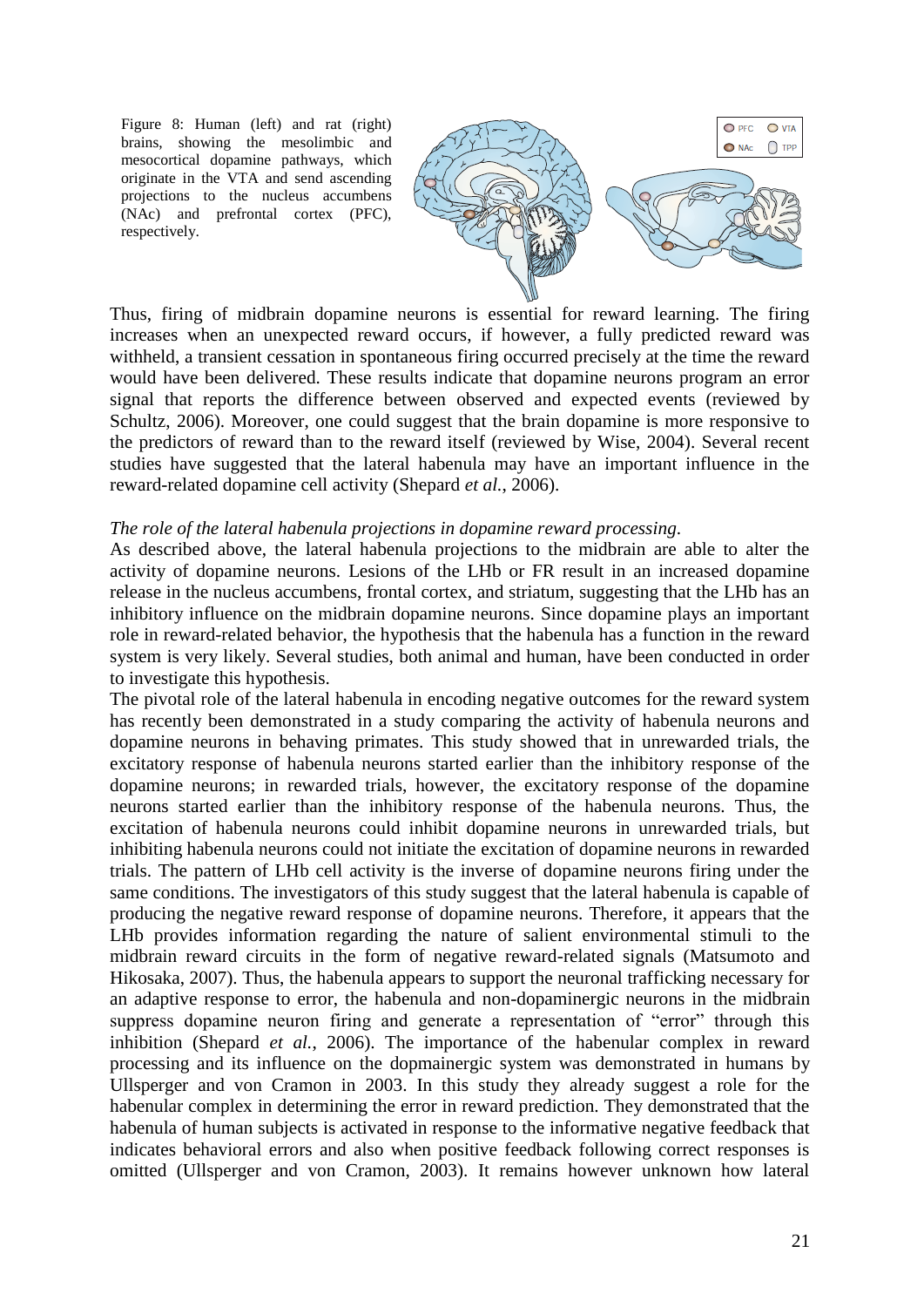habenula neurons acquire the negative reward information. Dysfunction of this system could diminish a person's ability to learn from errors. Interestingly, this is one of the most characteristic cognitive deficits associated with schizophrenia. This will be discussed in more detail in chapter 4.

# **3.3 The serotonin reward system**

As mentioned above, the dopamine system plays a crucial role in guiding behavior based on rewards. Many studies suggest that another monoamine neurotransmitter, serotonin, is also involved in reward processing. A prerequisite for proving this hypothesis is to show that reward related areas are strongly interconnected with serotonergic neurons. There is a great amount of anatomical evidence showing that there are major serotonergic projections to areas implicated in reward, such as the LHb, as well as projections from these sites to the raphe nuclei (reviewed by Kranz *et al.*, 2010). One important, recent study using primates provides convincing results concerning the major role of serotonin in reward-related behavior. This study of Nakamura *et al.* (2008) demonstrates that single neurons in the monkey dorsal RN encode reward information before and after the delivery of the reward. Since 30-70% of all the DRN neurons are serotonergic, depending on species, the investigators examined whether these neurons were responsible for the reward-related activity. This study indicates that the serotonergic DRN neurons modulate their activity depending on reward information. This modulation of the DRN neurons was different from those observed in dopamine neurons as a respond to reward. Whereas the dopamine neurons respond to a reward-predicting sensory stimulus, DRN neurons respond to both the reward-predicting stimuli and the reward itself. Moreover, whereas dopamine neurons only respond to a reward when this was larger or smaller then expected (they encode reward prediction error), DRN neurons respond to all the received rewards, whether or not it was expected. Finally, whereas dopamine neurons exhibit phasic responses, DRN neurons typically exhibit tonic responses (Nakamura *et al.*, 2008). More studies indicate that serotonin has a function in reward processing. There are experimental results indicating that serotonin-depleted mice show impulsive tendencies (Wogar *et al.*, 1993; Winstanley *et al.*, 2004). Furthermore, the human DRN was activated when subject learned to obtain large future rewards (Tanaka *et al.*, 2004).

# *The role of the lateral habenula projections in serotonin reward processing.*

The reward-related responses of the DRN neurons may originate from brain areas that project to the DRN; these include dopamine neurons from the SNc, the VTA and neurons from the LHb. The dopamine neurons of the SNc and the VTA are excited as a result of a stimulus that predicts a large reward. Therefore, the DRN neurons would also be excited by the stimulus that predicts a large reward (Nakamura *et al.*, 2008). The lateral habenula exhibits a small reward preference. Thus, it is inhibited by stimuli that predict large rewards and excited by stimuli that predict small rewards (Matsumoto and Hikosaka, 2007). These changes in habenula activity would be translated in the DRN into the large-reward preference. Moreover, evidence showed that electrical stimulation of the LHb results in inhibition of dorsal raphe cell firing. Therefore, it controls the DRN activity and possibly has a direct influence on reward-related responses of the DRN (Wang and Aghajamian, 1977).

As described above, both the dopamine and the serotonin system are involved in rewardrelated behaviors. Dysfunctions of these systems can result in symptoms of some neuropsychiatric disorders, such as schizophrenia or depression.

For instance, anhedonia, a failure to experience rewarding stimuli, is a key characteristic of many psychiatric disorders. It is considered to be one of the negative symptoms of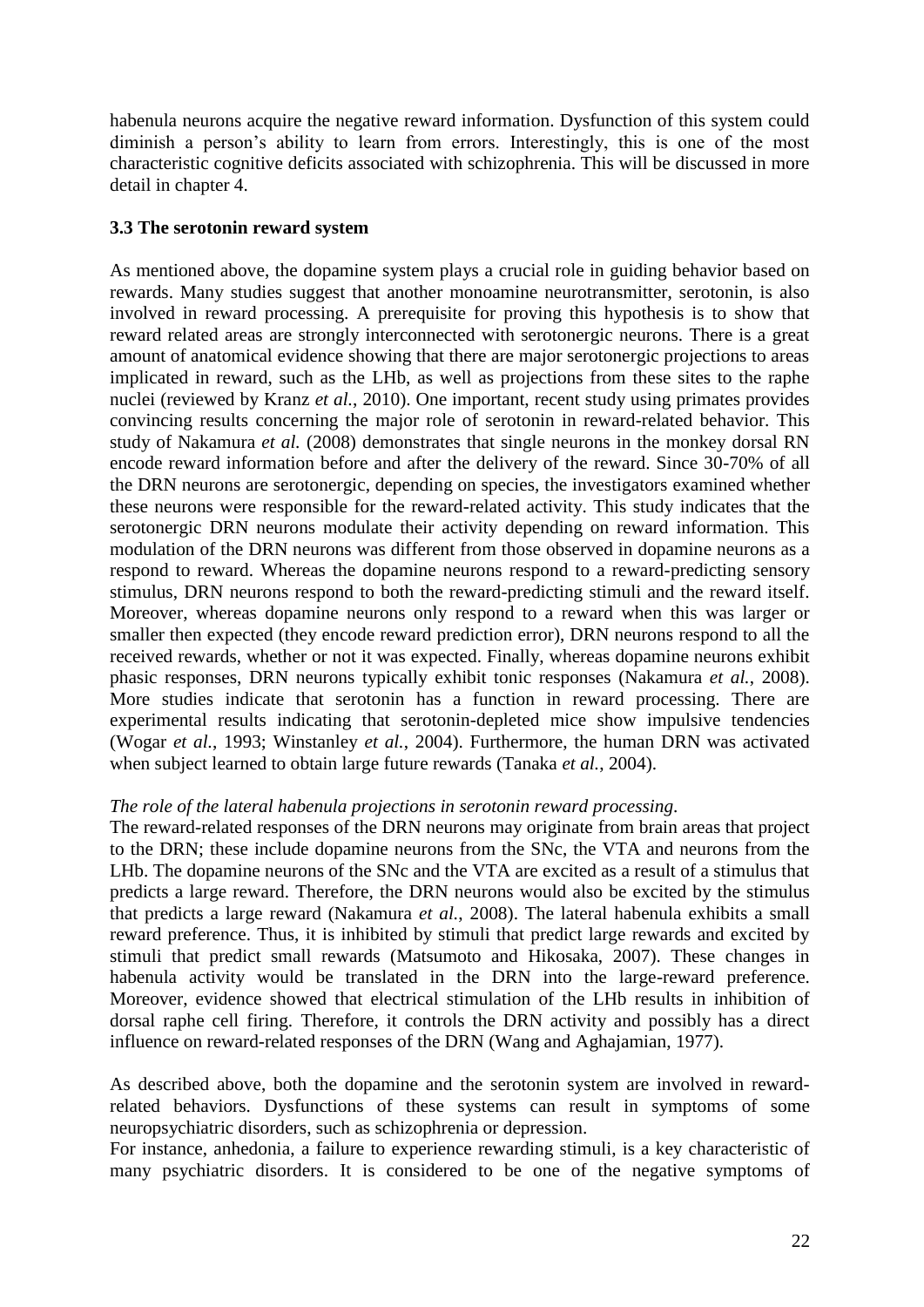schizophrenia (Hales *et al.*, 1999). Dysfunction of the reward system can cause anhedonia, the loss of a person's ability to experience rewarding stimuli. Moreover, a decreased drive to seek rewards and, consequently, mooddisorders can be due to dysfunction of the reward system. Since the LHb exerts some inhibitory control over serotonin and dopamine neurons, elevated activity of the LHb can result in a decreased drive to seek rewards. These features may contribute to depressed behavior (reviewed by Geisler and Trimble, 2008). As mentioned before, the role of the LHb and its projections in these psychiatric disorders will be discussed in more detail in chapter 4.

In summary, both dopaminergic and serotonergic neurons play a major role in the aspects of reward processing, although in a distinct manner. Whereas dopamine neurons provide phasic signals related to reward prediction error, DRN neurons provide tonic signals related to expected and received reward values. In both systems, the LHb has an influence, via its projections through the FR, on these reward processes. The LHb can either inhibit dopamine neurons in the VTA through GABAergic interneurons, or inhibit serotonergic neurons in the DRN. In both systems, dysfunctions can lead to symptoms of psychiatric disorders.

# **3.4 Cognitive functions of the lateral habenula**

In addition to its function in motivational and motor control of behavior, a role for the LHb in cognition has recently been emphasized, particular in relation to spatial learning and attention. Therefore, the last paragraphs of this chapter will briefly discuss the function of the LHb in spatial learning, memory, and attention.

# *Spatial learning and memory*

The involvement of the lateral habenula in spatial learning and memory is proposed by studies in which levels of brain metabolic activity in the habenula (readout for neuronal activity) have been associated with the performance in memory tasks and studies in which the effect of habenular lesions on memory is investigated. In addition, fMRI studies have been conducted on human subjects, normally and cognitively impaired groups, while performing cognitive tasks.

In rats, studies of brain metabolic activity revealed a selective activation of the LHb after the retrieval phase of an odor discrimination task for food reward (Tronel and Sara, 2002). In another study, using the Morris water maze, levels of brain metabolic activity have been investigated in young and old rats. This Morris water maze is a classical test in which the animal (in most studies rats) has to swim in a water maze searching for the (hidden) platform, a well-established test for spatial memory involving the hippocampus (Morris *et al.*, 1982). The animal prefers to be on the platform instead of the water. Villarreal *et al.* (2002) found in their study that after training in the Morris water maze, old and impaired rats showed a reduced metabolic activity in the lateral habenula compared to younger trained rats. The LHb was one of the only few brain areas that showed a reduction in metabolic activity. Since there were no changes in metabolic activity in non-trained young or old rats, the differences found in metabolic activity in trained rats occurred as a result of training-related processes and not from swimming effects in older rats (Villarreal *et al.*, 2002). Supporting evidence for these findings came two years later when Lecourtier *et al.* (2004) performed likewise experiments using habenula-lesioned rats. Concluding from these experiments, several deficits were observed in the habenula-lesioned rats. There were deficits of latency to find the hidden platform and distance swum before finding the platform. Since there were no impairments for the habenula-lesioned animals to find a visual platform in the water maze, the animals must have the necessary motivation and motor abilities to perform the task. Thus, when the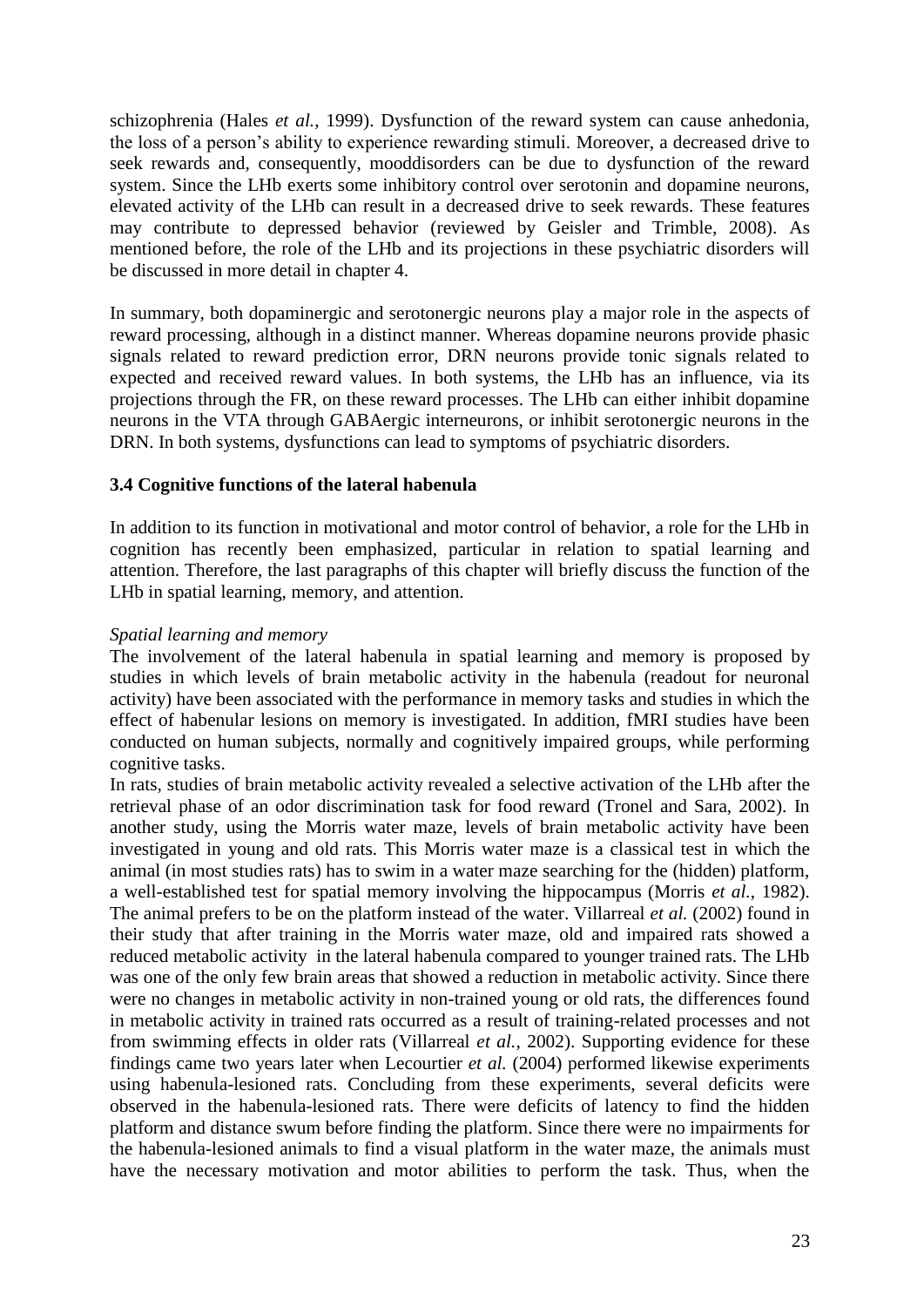animals are able to see the platform, they are perfectly capable to swim to and climb on this platform, even when their habenula is damaged. These results strongly suggest that their impairment in the hidden platform task is attributed to a deficit of spatial memory, and not to motivation or motor abilities. Furthermore, their impairment cannot be attributed to a small incidental lesion to the hippocampus, as the hippocampus-lesioned group showed no impairments to these tests (Lecourtier *et al.*, 2004). Finally, habenula lesions induced a hypersensitivity to stress, as the learning deficits in habenula-lesioned animals are intensified in stressful situations (Thornton and Davies, 1991). These findings, in combination with the results of Villarreal *et al.*, (2002) strongly indicate that an intact habenula complex is necessary for optimal spatial reference memory.

A number of possible mechanisms could account for the memory impairment observed in the above mentioned studies. These are mechanisms by which habenula damage could result in dysfunction of the hippocampus, a structure that is very important in spatial learning (Squire, 2004; Sargolini *et al.*, 2003; Setlow and McGaugh, 1998).

One of the possibilities is that the involvement of the habenular complex in learning and memory is strengthen by the fact that its lesion alters plasticity in the hippocampus-nucleus accumbens pathway, an important pathway connecting two structures which are both important in learning and memory processes. This phenomenon is likely to be the consequence of an enhanced dopamine release as a result of the habenular lesions (Lecourtier *et al.*, 2006). Not only the hippocampus is a well known structure involved in spatial memory, also the nucleus accumbens is shown to be involved. Using the Morris water maze, impaired spatial memory is shown in mice by dopamine or *N*-Methyl-D-aspartic acid (NMDA)-antagonists injected into the nucleus accumbens (Sargolini *et al.*, 2003). Moreover, lesions of the nucleus accumbens induce memory deficits during the learning phase of the Morris water task (Pennartz *et al.*, 1994).

Another possibility is through the habenulo-raphe pathway, which is an inhibitory influence on the serotonergic cells of the dorsal raphe. The LHb alters serotonergic activity in many structures including the substantia nigra and hippocampus. Lecourtier *et al.* (2004) discusses that induction of long-term depression (LTD) in the hippocampus has been shown to be prevented by serotonin. Since activity of the lateral habenula inhibits the activity of dorsal raphe neurons, it would be possible that in habenula-lesioned animals the dorsal raphe is never properly inhibited, such that LTD in the hippocampus is impaired (Lecourtier *et al.*, 2004). However, the prevention of LTD in the hippocampus by the presence of serotonin has never been confirmed in the literature.

Another possible mechanism in which the habenular complex influences memory impairment also includes serotonin. The LHb participates in the regulation of the medial septumhippocampus pathway, which is involved in spatial reference memory. As described above, the LHb modulates the activity of raphe serotonin neurons and serotonin transmission. Serotonin, in turn, regulates the neuronal activity of the medial septum and, consequently, of the medial septum-hippocampus pathway. Since these are both important structures for spatial memory, habenular damage could result in memory impairment by influencing this pathway (reviewed by Hikosaka *et al.*, 2008).

#### *Attention*

Thornton and Evans suggested already in 1982 that lesions of the habenular complex lead to deficits of attention. Though, this had not been investigated with a well-accepted attention test till 2005. Then, the effects of habenular lesions on attention were explored using the 5- Choice Serial Reaction Time Task (5-CSRTT). The major behavioral consequences of these lesions on the test outcomes were a marked increase in the number of premature responses, which may reflect an impulsive mode of behavior, and alterations in accuracy. Interestingly,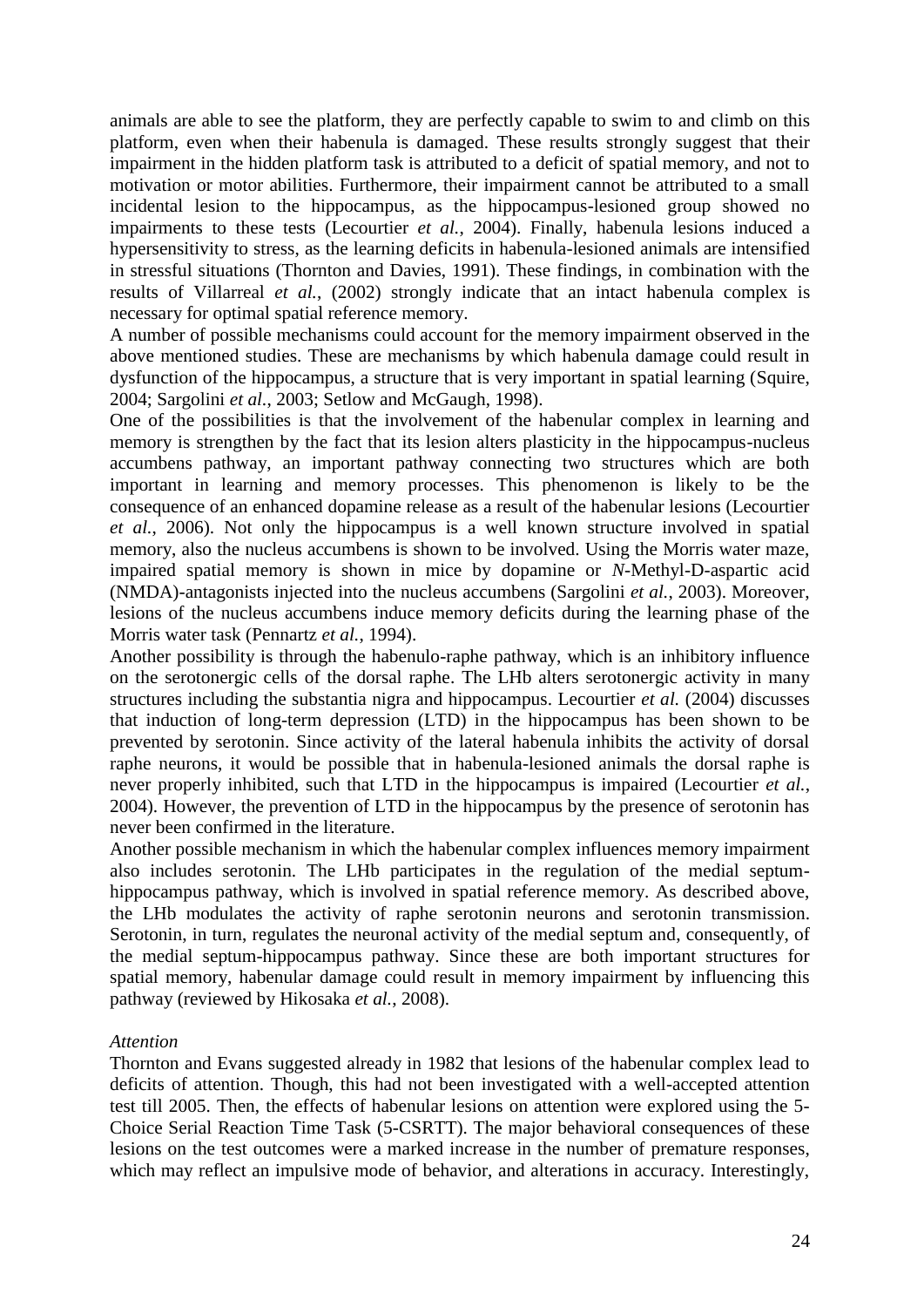the increase in premature responses occurred direct after the lesions, while the accuracy was not altered in the first tests but became progressively worse as testing progressed. These opposite time-courses indicate that different mechanisms are responsible for the different impairments. This view was supported by the fact that the increase in premature responding was blocked by haloperidol (dopamine antagonist), suggesting that these outcomes are caused by an increased dopaminergic transmission. The decline in choice accuracy was not caused by alterations in dopaminergic transmissions, since haloperidol seemed to have no effect on the choice accuracy. In addition, induction of the dopamine  $D_2$  antagonist decreased premature responding without affecting choice accuracy (Lecourtier and Kelly, 2005, 2007). Considering that the habenular complex plays a role in controlling dopaminergic transmission towards forebrain limbic and striatal structures (as discussed above; Christoph *et al.*, 1986) and given that intra-accumbens infusions of D-amphetamine (increases dopamine release) results in an increase in impulsive, premature responses, with no obvious change in response accuracy during the 5-CSRTT (Robbins, 2002), one could suggest that the increased dopamine release after lesions in the habenular complex leads to an increased amount of premature responses (Lecourtier and Kelly, 2005, 2007).

The observation that choice accuracy is not immediately impaired, but shows a progressive decline is an unusual feature. The exact explanation for this feature is still unclear, but interestingly, progressive alterations in serotonergic and GABAergic function in the interpeduncular nucleus are observed after lesions in the fasciculus retroflexus (Takashita *et al.*, 1990). Therefore, the decrease in choice accuracy could be partially due to the alterations in serotonergic and GABAergic functions in the IPN.

In summary, several lines of evidence suggest an important role of the habenular complex in cognitive functions, such as learning, memory, and attention. Most probably by its direct influence, via projections through the FR, upon serotonergic and dopaminergic transmission towards various key structures involved in cognitive processes, such as the hippocampus and nucleus accumbens.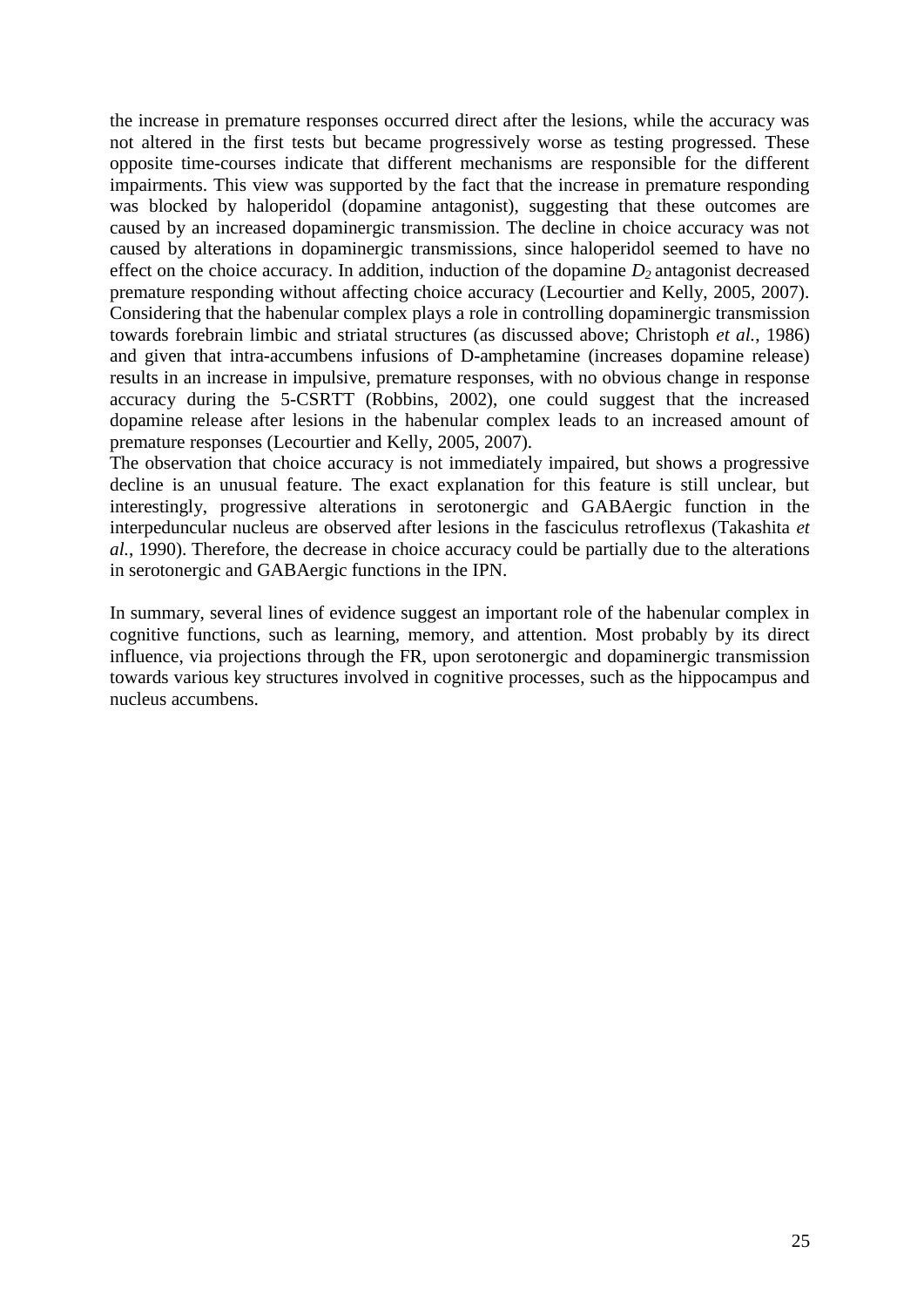# **Chapter 4: Dysfunctions of the habenula in psychiatric disorders**

As discussed in previous chapters, the habenular nucleus complex is an evolutionary conserved link between forebrain and midbrain areas. These midbrain areas, such as the raphe nuclei, substantia nigra, and VTA, project widely to most brain areas (Sutherland, 1982). Given the reciprocal connections between the LHb, dopamine and serotonin neurons, it is not surprising that these pathways have been linked to neuropsychiatric disorders in which monoamine-containing neurons have been implicated (Hikosaka *et al.*, 2008). Thus, the DDC circuitry is implicated in various psychological conditions including depression, schizophrenia, and neuropathological responses to addictive drugs (reviewed by Bianco and Wilson, 2009).

This chapter will discuss the link of the habenular complex and the fasciculus retroflexus to these neuropsychiatric conditions. Furthermore, it will elaborate on how the dopamine and serotonin systems are implicated in the pathogenesis of depression and schizophrenia.

# **4.1 Depression**

Many studies have been conducted to one of the major psychiatric disorders, namely depression. The LHb consistently exhibits increased metabolic activity in various animal models for depression, whereas lesions of the habenula improve the behavioral responses of depressed animals. Consequently, both the serotonin and the dopamine system have been associated with depression. In the next paragraph, several crucial findings regarding the LHb and depression will be discussed.

Using three different animal models of depression, Caldecott-Hazard showed in 1988 a specifically increased metabolic activity in the LHb. Moreover, this elevated rate of metabolic activity in the LHb, as well as the depressive behaviors, were prevented by administration of tranylcypromine, an antidepressant drug (Caldecott-Hazard *et al.*, 1988). Earlier studies showed that the habenular complex provides the main forebrain projection to the raphe nucleus and that serotonin neurons in the dorsal raphe were inhibited by habenular stimulation (Wang and Aghajanian, 1977). Since an elevated level of metabolic activity in the habenula contributes to depressive behaviors (above) and the LHb controls the serotonergic neurons, this contribution could occur via LHb's projections through the FR to the serotonergic neurons in the DRN.

In support of this notion, Morris *et al.* (1999) demonstrated that human patients experiencing transient depressive episodes triggered by a reduction in dietary tryptophan (the precursor to serotonin) showed increased regional blood flow in the habenula. This increased blood flow correlates directly with ratings of depressed mood and inversely with plasma tryptophan levels (Morris *et al.*, 1999).

Recently, it was shown that in two different animal models for depression the serotonin levels in the DRN were lower than that in normal animals. Lesions in the LHb improved the behavioral responses of these depressed animals in different tasks. Furthermore, an increased serotonin level was observed in the lesioned-groups of the depressed animals compared with the control animals. Therefore, overactivity of the LHb, and, consequently, depletion of the serotonin levels by inhibiting the raphe may contribute to the pathogenesis of depression (Yang *et al.*, 2008).

As discussed in chapter 3, the serotonin neurons of the DRN play a pivotal role in reward processing. Anhedonia, the failure to experience rewarding stimuli, is one important characteristic of many psychiatric disorders, including depression and schizophrenia. This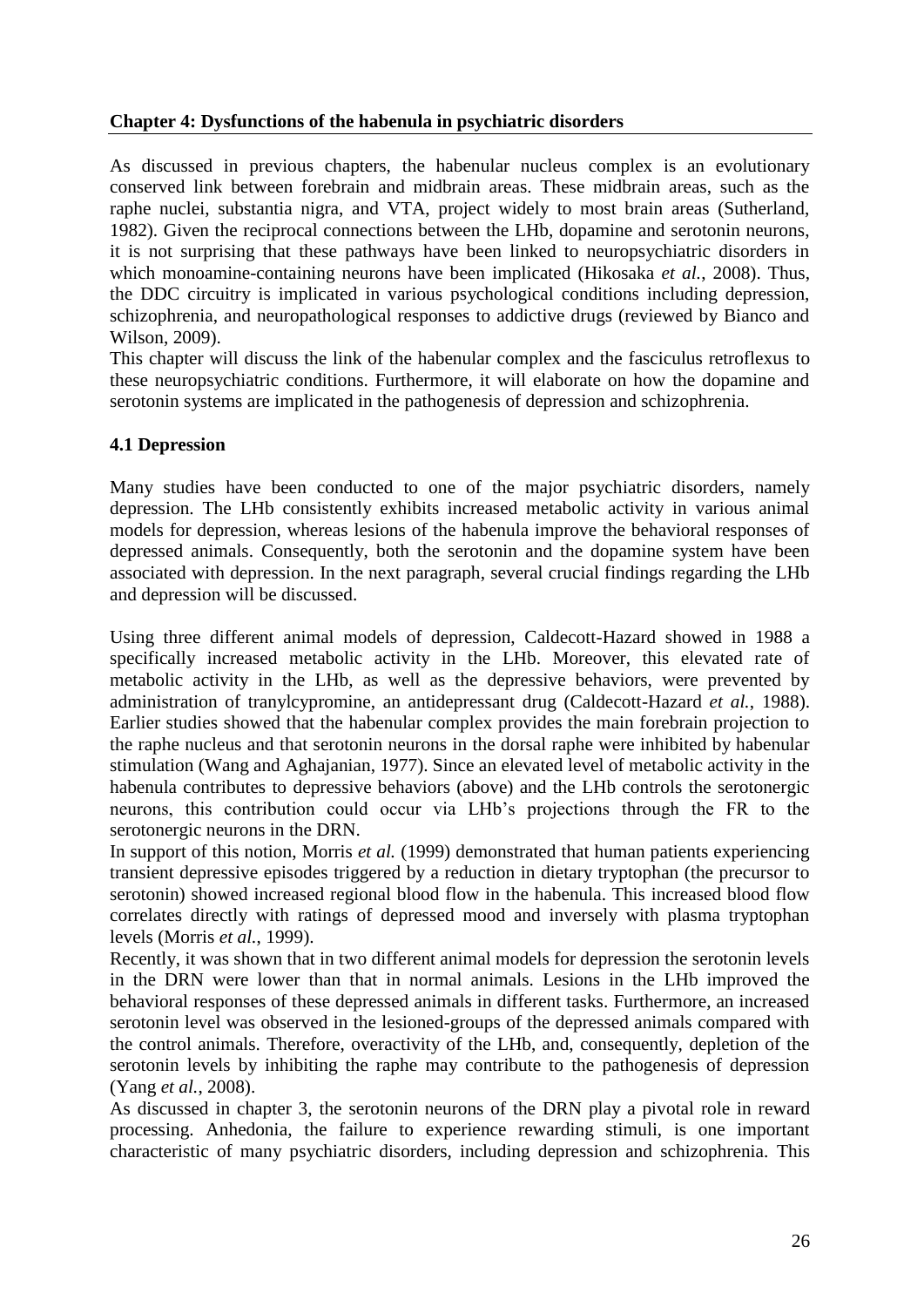feature could be partially due to the above described findings in the animal models for depression.

As discussed in chapter 3, also the dopamine system is crucial in reward-related behavior. The increased metabolic activity in the animal models for depression does not only inhibit the serotonergic neurons in the DRN, but also the midbrain dopaminergic neurons. Overactivity of the LHb would result in more inhibition of the dopaminergic system. This could possibly result in a decreased drive to seek reward, and, consequently, mooddisorders, which may contribute to depressed behavior (Geisler and Trimble, 2008).

# **4.2 Schizophrenia**

Recently, a number of findings suggested that pathology of the habenula and the fasciculus retroflexus could be involved in some of the symptoms of schizophrenia. Although the cause and the effects of the observed habenular dysfunction are unknown, there have been studies regarding potential pathological mechanisms. This paragraph will highlight the most important research conducted upon this topic.

Firstly, in 1992, Sandyk demonstrated that in 87% of schizophrenia patients, habenular calcification has been observed. Since habenular calcification in a normal population is 15%, these findings demonstrate an almost six-fold higher prevalence of habenular calcification compared to normal controls. Although the implications of habenular calcifications for the functions of the structure remain largely unclear, this high rate of calcification patients may play an important role in the pathophysiology of schizophrenia (Sandyk, 1992).

Secondly, the influenza A virus selectively attacks the habenula, paraventricular thalamic nuclei, and brainstem monoaminergic areas (VTA and raphe nucleus), when introduced into the mouse brain via the olfactory bulb. Furthermore, the paraventricular thalamic nuclei can be selectively activated by antipsychotic drugs, indicating that those may represent a target of action for these substances. Since the brain structures targeted by the influenza virus are implicated in the pathogenesis of some neurospychiatic disorders, there might be a potential role for this virus to cause such psychiatric dysfunctions (Mori *et al.*, 1999). In humans, prenatal exposure to influenza A increases the risk to develop schizophrenia (Venables *et al.*, 2007).

Next, research has revealed that the DDC circuitry is particularly susceptible to the neurotoxic effects of addictive drugs. Continuous administration of amphetamine and cocaine has similar neurotoxic effects in the LHb and FR. Most neurotoxic effects of drugs of abuse are due to pharmacologically local neurotoxic results of the drugs on neuronal elements. However, the effects of amphetamine or cocaine on the FR are much more severe; they cause degeneration of axons in the sheath of the FR deriving from the LHb. Interestingly, continuous administration of nicotine causes a specific degeneration of axons from the MHb neurons, which descend in the core of the FR. As discussed in chapter 3, lesions of the habenula and/or FR lead to a higher firing rate of the dopamine neurons in the midbrain. In case of degeneration of the FR, the inhibitory feedback control over dopamine release in the midbrain would drop, resulting in a hyperdopaminergic state (Ellison, 1994, 2002). Several studies have shown that psychosis can be induced primarily by a hyperstimulation of dopamine receptors (reviewed by Ellison, 1994). FR pathology may therefore be involved in various psychoses.

Based on these findings, several mechanisms of how habenula damage could result in symptoms of schizophrenia have been proposed. If damage of the habenula is indeed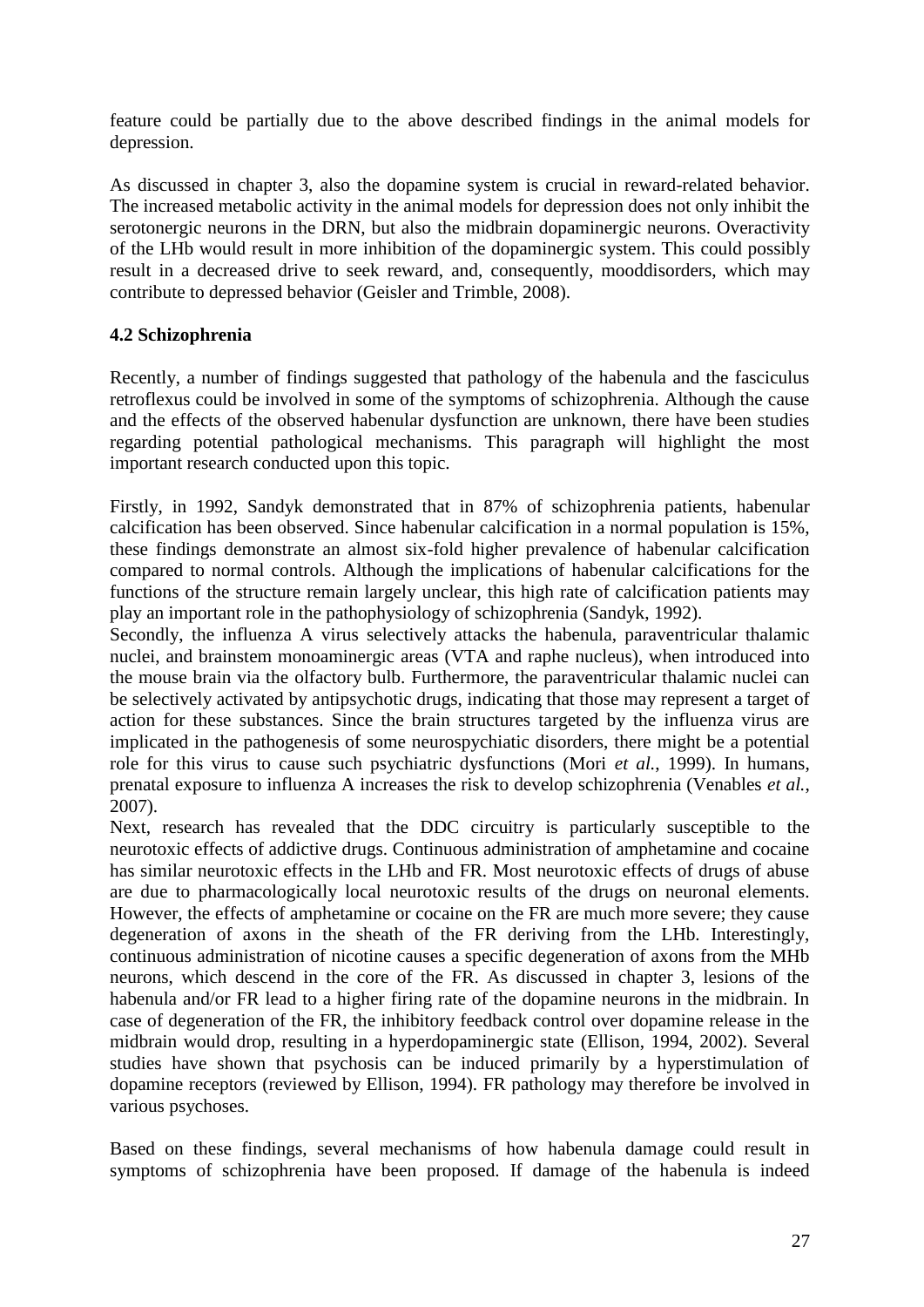involved in schizophrenia, then lesions of the habenula would result in schizophrenia-like symptoms. This hypothesis was investigated by Lecourtier *et al.* (2004); they made lesions in the habenula of experimental animals and tested these animals for several behaviors. The behaviors examined were social interaction, prepulse inhibition (PPI), and memory function, since all these behaviors are proved to be disturbed in schizophrenic patients. A clear impairment was only observed in the Morris water maze test of spatial memory; there were no effects of the habenula lesions on social exploration time or prepulse inhibition. These findings strongly suggest a role for the habenula in spatial memory, but do not support the major role of habenula pathology in reductions of social interaction and PPI in schizophrenia (Lecourtier *et al.*, 2004). Although, It should be taken into account that in another form of social behavior, namely maternal behavior, the habenula plays a pivotal role. This form of social behavior has been proven to be disturbed in schizophrenia (Goodman, 1987; Corodimas *et al.*, 1993).

As discussed in chapter 3, one study has shown that neuronal activity in the LHb is briefly increased in primates experiencing the loss of an anticipated reward. These changes are opposite from those observed in the dopamine neurons. Therefore, this study provides support for the role of the LHb in the generation of a teaching signal in order to select an action (Matsumoto and Hikosaka, 2007). Many patients with psychiatric disorders are not able to use this negative feedback to guide action selection. In support of this notion, in a human fMRI study, subjects (control volunteers and schizophrenic patients) had to perform a difficult mental task and therefore made numerous errors. In error trails where informative (negative) feedback was provided, activation occurred in the habenular complex and the midbrain of the control group. In contrast, the schizophrenic patients exhibited no activation in these areas. These results indicate that impaired activity in the habenula-midbrain projections is correlated with impaired cognitive performance in schizophrenia. The investigators of this study suggested that LHb dysfunction would limit a person's ability to learn from errors, which is one of the most characteristic features of schizophrenia (Shepard *et al.* 2006). These differences may partially account for the maladaptive behaviors of schizophrenic patients.

Another frequent neurocognitive abnormality observed in schizophrenic patients is disrupted attention. As already discussed in chapter 3, some aspects of attention can be influenced by the dopaminergic system. Habenula lesions in rats caused multiple deficits in an attention test that was developed after a performance task of attention, which was used to test schizophrenia patients. These patients appeared to be impaired in this test. Thus, habenula lesions contribute to cognitive impairments observed in schizophrenic patients (Lecourtier and Kelly, 2005). Whether damage to the habenula causes schizophrenia or only contributes to the pathology of the disorder needs further investigation.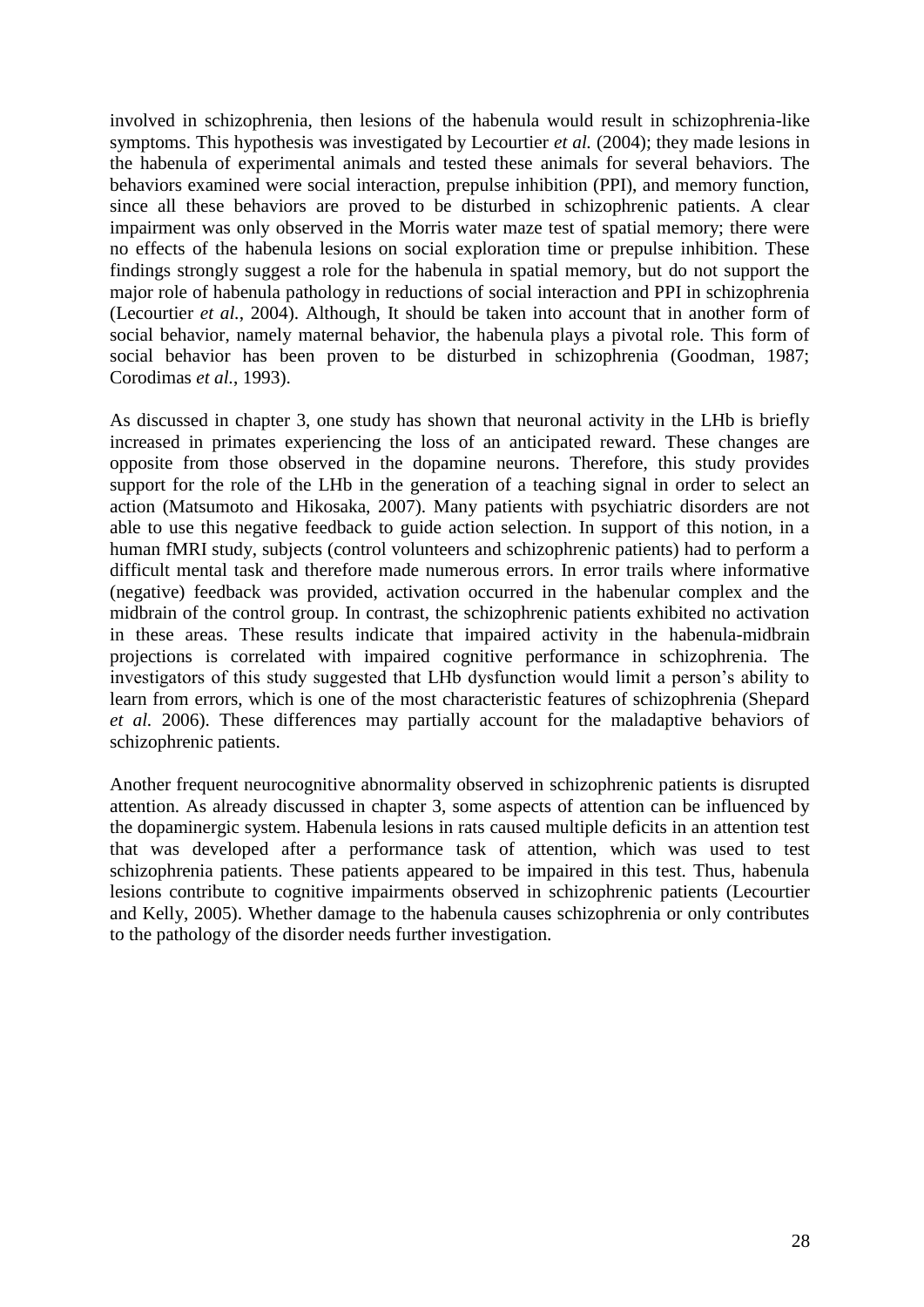#### **Summary and Discussion**

The habenular complex is a point of convergence for neuronal information from the basal ganglia and the limbic forebrain. It conveys this neuronal information to monoaminergic midand hindbrain areas via a prominent fiber tract; the fasciculus retroflexus (Sutherland, 1982). The lateral habenula mostly innervates the serotonergic neurons in the raphe nucleus and the dopaminergic neurons in the VTA and substantia nigra pars compacta (Figure 9). Through these innervations, the LHb can control the activity of the dopamine and serotonin neurons, and thereby, the levels of these monoamines in the midbrain (Hikosaka *et al.*, 2008).



Figure 9: Most important afferent and efferent connections of the habenula. Green and blue lines indicate the axonal connections associated with the MHb and LHb, respectively, black lines are associated with both. The thickness of the line implies the strength of the connection. For abbreviations: see abbreviation list. Figure adapted from Hikosaka *et al.* (2008).

Studies have revealed that lesions of the lateral habenula or the FR result in an increased dopamine release in the VTA, nucleus accumbens, frontal cortex, and striatum. Furthermore, stimulation of the LHb neurons results in inhibition of the dopamine neurons in the VTA and nucleus accumbens (Ji and Shepard, 2007). This suggests that the LHb has an inhibitory influence on the midbrain dopamine neurons. Moreover, stimulation of the LHb neurons inhibits dorsal raphe cell firing (Nakamura *et al.*, 2008). Therefore, it also exerts an inhibitory influence on the midbrain serotonin neurons.

Several pharmacological and behavioral studies have suggested that both the dopamine and serotonin systems are important elements in the brain reward circuitry (Wise, 2004; Schultz, 2006). Since the LHb is implicated in these monoamine systems, it is thought that the LHb also plays a role in reward-related behavior (Shepard *et al.*, 2006). The projections of the LHb towards the midbrain dopaminergic neurons contribute to determining errors in reward prediction. Furthermore, the projections towards the serotonergic neurons of the DRN contribute to the prediction of large rewards. The LHb influences the various reward processes via these distinct manners (Matsumoto and Hikosaka, 2007; Shepard *et al.*, 2006).

Dysfunctions in these systems are believed to contribute in the pathogenesis of several neurospychiatric disorders, for example, depression. Several animal models for depression showed an increased metabolic activity in the LHb, which led to a depletion of serotonin and dopamine in the midbrain. The decreased levels of these monoamines will result in several implications in the reward system: a disability to learn from errors, as well as anhedonia, the failure to experience rewarding stimuli (Yang *et al.*, 2008).

In addition to its implications in depression, the LHb is thought to contribute to the pathology of other neuropsychiatric disorders, such as schizophrenia. Many studies have suggested a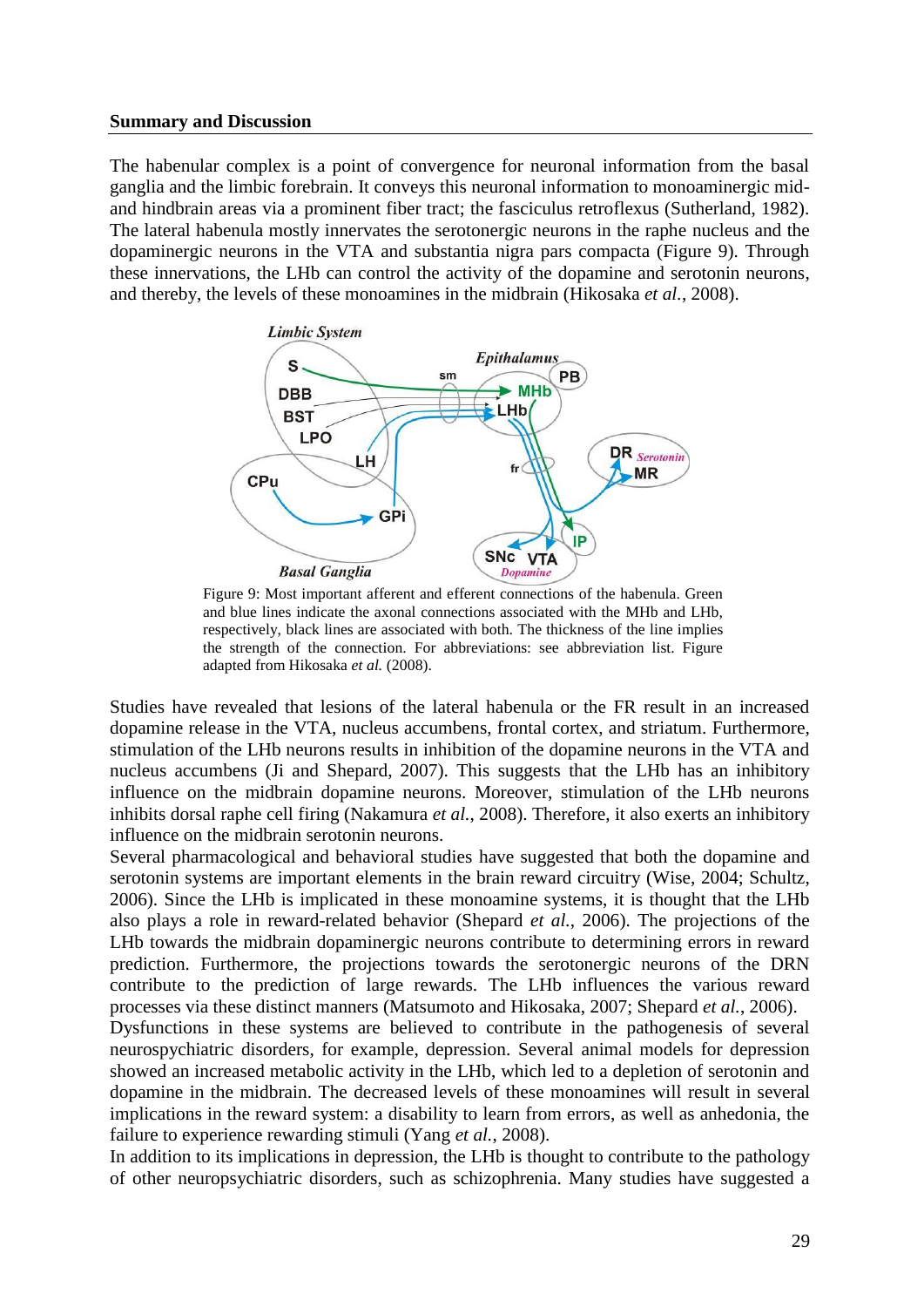role for the habenula in the pathology of schizophrenia, but the exact mechanism of how habenular dysfunction will contribute to the development of schizophrenia remains unclear. Known is that schizophrenic patients have a higher percentage of calcification of the habenula (Sandyk, 1992). Furthermore, the influenza A virus is thought to attack the habenula en causes schizophrenia-like symptoms (Mori *et al.*, 1999). Several drugs of abuse can also damage the habenula or FR. This leads to a hyperdopaminergic system, as a result of the lack of a higher control circuitry. It is thought that this hyperdopaminergic state of the brain contributes to the pathology of schizopohrenia (Ellison, 1994, 2002). What remains uncertain is if these alterations, for instance the high level of calcification, are the initial changes or if they are consequential to the disorder. Besides, how habenular damage contributes to the pathology of schizophrenia is still unclear. Further investigation into these mechanisms is necessary.

Schizophrenic patients show an impaired cognitive performance; they cannot use negative feedback to guide actions and several forms of social behavior and attention have been proven to be disturbed. Some of these schizophrenia-like symptoms have been observed in animal models with lesions of the habenula or FR. As a result of habenula impairments, cognitive behaviors such as spatial learning, memory, and attention appear to be altered (reviewed by Lecourtier and Kelly, 2007). However, there were also habenula-lesioned animals with normal social behavior, this indicates that not all the behaviors are impaired as a result of the habenular lesions (Lecourtier *et al.*, 2004). It could be possible that the habenula only contributes partially to the pathology of this disorder. Whether habenular damage causes schizophrenia or only contributes partially to the pathology of this disorder needs further investigation.

Only little is known about the development of the habenula and the fasciculus retroflexus. The habenula is a very intriguing and complex structure: it comprises of at least 15 subnuclei and it is implicated in many functions and behaviors (as discussed above). To completely understand how the habenula exerts influence upon these many different brain structures and behaviors, it is important to know what kind of connections they make and how these connections were realized.

A few important axon guidance cues have been discovered to be crucial for a proper development of the habenula and its projections to the ventral midbrain (Funato *et al.*, 2000; Kantor *et al.*, 2004). Still, there are many remaining questions regarding this development that need to be answered. It has been shown that the axons from the MHb comprise the core of the FR, while the axons from the LHb form the sheath of the FR (Kim *et al.*, 2005). How do these differences in core/sheath arrangement develop? Are the axons from the core of the FR directed towards different targets than the axons from the sheath of the FR? How are these differences in target directions accomplished? Are there more axon guidance cues that play a role here? More research into axon guidance cues at the crucial age of E12-E16 is necessary to answer these questions.

In a recent study by Dugan *et al.* (2011) Slit/Robo signaling molecules showed to play an important role in maintaining proper dorsoventral positioning, promoting straight axonal growth through the diencephalon, and preventing ectopic projections into the ventral midline. These results were shown to be crucial for a proper trajectory of the ventral mesodiencephalic dopaminergic (mdDA) axons (Dugan *et al.* 2011). One could assume that these signaling molecules would also prevent the FR from ectopic projections into the floor plate. Therefore, more investigation on these signaling molecules in relation to the FR is needed.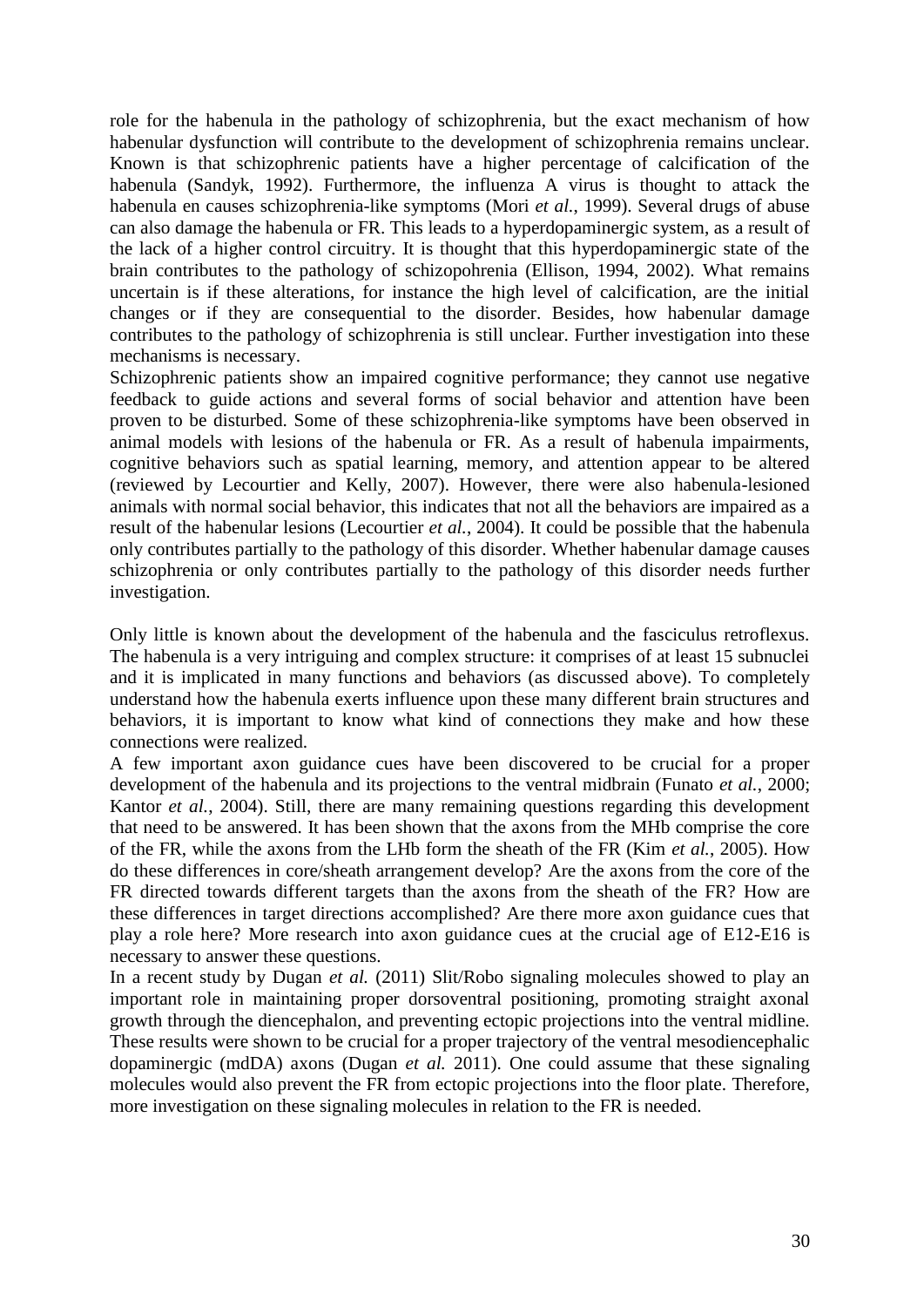## *Future perspectives*

Considering the anatomical and neurochemical complexity of the habenular complex, much work remains to reveal the details on how this complex exerts its multiple effects on behavior and to establish if and how its pathology contributes to neuropsychiatric disorders, such as depression and schizophrenia. As described in this paper, the habenula is involved in many functions, from which only a few were discussed here.

Lesions of the habenula or the FR have an impact on both the dopamine and serotonin systems. Some of the targets of the VTA and DRN towards structures as the prefrontal and cingulate cortices need to be explored, using tracing studies, as these interactions may contribute to the cognitive deficits. The hypothesis that habenula dysfunction contributes to the cognitive impairment in depressed- and schizophrenia patients deserves further consideration. Moreover, since the habenula exists of at least 15 different subnuclei (Andres *et al.*, 1999; Geisler *et al.*, 2003), damage of only a few subnuclei would not necessary result in deficits of all the behaviors that the habenula is involved in. Therefore, it would be interesting to research the different functions of the many subnuclei. Which subnuclei project to what midbrain area? This could be done by combining studies of specific lesions and localized stimulations. Then depending on the exact distribution of the damage, multiple mechanisms may contribute to the behavioral disturbances.

It should also be interesting to conduct more research to habenular dysfunction at cellular levels. In order to understand the substrates for lesion-induced effects on, e.g. learning and memory, synaptic plasticity could be measured in the prefrontal cortex or hippocampus. Are there differences in neuronal strength of the neurons projecting to these areas, before and after habenula lesions? What are the exact influences of habenula lesions on these brain areas that are important for learning and memory? Furthermore, the receptors in these areas could be investigated. Are there different types of receptors in the target areas of these monoamines? What are the results of habenula lesions on these receptors? Besides, the differences between immediate and progressive lesion-induced effects could be measured at cellular level.

Finally, more research should be done to the development of the habenula and the fasciculus retroflexus. In order to completely understand the functions of the habenula and its projections in the many different behaviors, it is important to know how these connections were realized. The habenula projects to many different brain areas. Little is known about the development of the FR, but it remains unclear how the axons reach and innervate the different destinations. More research into this developmental process in necessary in order to understand how these projections were realized.

Dugan *et al*. (2011) briefly discussed the importance of axon guidance research. Since stem cell research is making major progress, in neurodegenerative diseases, transplant therapies are being considered. The difficulty of these therapies is to let the neurons grow along appropriate pathways to find their targets. Understanding of how (dopaminergic) neurons grow and navigate through their environment is necessary to increase the efficiency and success of these transplants. More research to different signaling cues could provide information necessary for clinical therapy.

This paper has focused on depression and schizophrenia, it proposed that damage to the habenula or FR could contribute to the pathology of these neuropsychiatric disorders. It would be very interesting to investigate if and how the damaged axons of the FR could be replaced with transplant therapies. Then, it would be necessary to know exactly which axon guidance molecules are essential to guide the transplanted axons along their appropriate pathways towards their targets.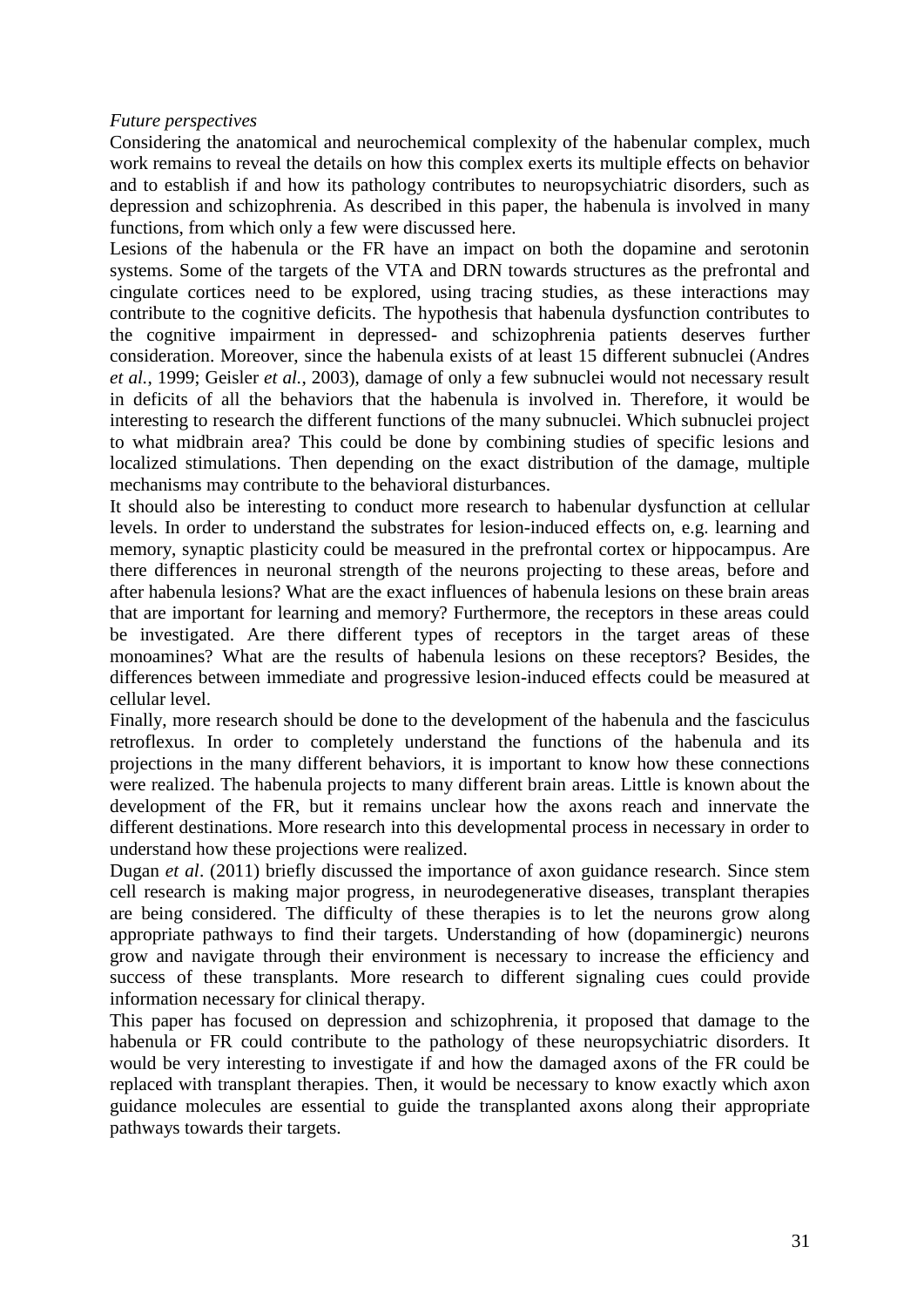- Altman, J., Bayer, S.A. (1979) Development of the diencephalon in the rat. IV. Quantitative study of the time of origin of neurons and the internuclear chronological gradients in the thalamus. *J Comp Neurol.* 188:455-471
- Andres, K.H., von Düring, M., Veh, R.W. (1999) Subnuclear organization of the rat habenular complexes. *J Comp Neurol.* 407:130-150
- Araki, M., McGeer, P.L., Kimura, H. (1988) the efferent projections of the rat lateral habenular nucleus revealed by the PHA-L anterograde tracing method. *Brain Res.* 441:319-330
- Bianco, I.H., Wilson, S.W. (2009) The habenular nuclei: a conserved asymmetric relay station in the vertebrate brain. *Phil. Trans. R. Soc. B* 364:1005-1020
- Brinschwitz, K., Dittgen, A., Madai, V.I., Lommel, R., Geisler, S., Veh, R.W. (2010) Glutamatergic axons from the lateral habenula mainly terminate on GABAergic neurons of the ventral midbrain. *Neuroscience* 168:463–476
- Caldecott-Hazard, S., Mazziotta, J., Phelps, M. (1988) Cerebral correlates of depressed behavior in rats, visualized using 14C-2-deoxyglucose autoradiography. *J Neurosci.* 8(6):1951-l 961
- Castro, de F. (2003) Chemotropic molecules: Guides for axonal pathfinding and cell migration during CNS development. *News Physiol Sci* 18:130-136
- Chen, H., Bagri, A., Zupicich, J.A., Zou, Y., Stoeckli, E., Pleasure, S.J., Lowenstein, D.H., Skarnes, W.C., Chedotal, A., Tessier-Lavigne, M. (2000) Neuropilin-2 regulates the development of select cranial and sensory nerves and hippocampal mossy fiber projections. *Neuron* 25:43-56
- Christoph, G.R., Leonzio, R.J., Wilcox, K.S. (1986) Stimulation of the lateral habenula inhibits dopamine-containing neurons in the substantia nigra and ventral tegmental area of the rat. *J Neurosci.* 6(3):613-619
- Corodimas, K.P., Rosenblatt, J.S., Canfield, M.E., Morrell, J.I. (1993) Neurons of the lateral subdivision of the habenular complex mediate the hormonal onset of maternal behaviors in rats. *Behav Neurosci.* 107:827-843
- Dickson, B.J. (2002) Molecular mechanisms of axon guidance. *Science* 298:1959-1964
- Dugan, J.P., Stratton, A., Riley, H.P., Farmer, W.T., Mastick, G.S. (2011) Midbrain dopaminergic axons are guided longitudinally through the diencephalon by Slit/Robo signals. *Mol Cell Neurosci.* 46:347-356
- Ellison, G. (1994) Stimulant-induced psychosis, the dopamine theory of schizophrenia, and the habenula. *Brain Res Rev* 19:223-239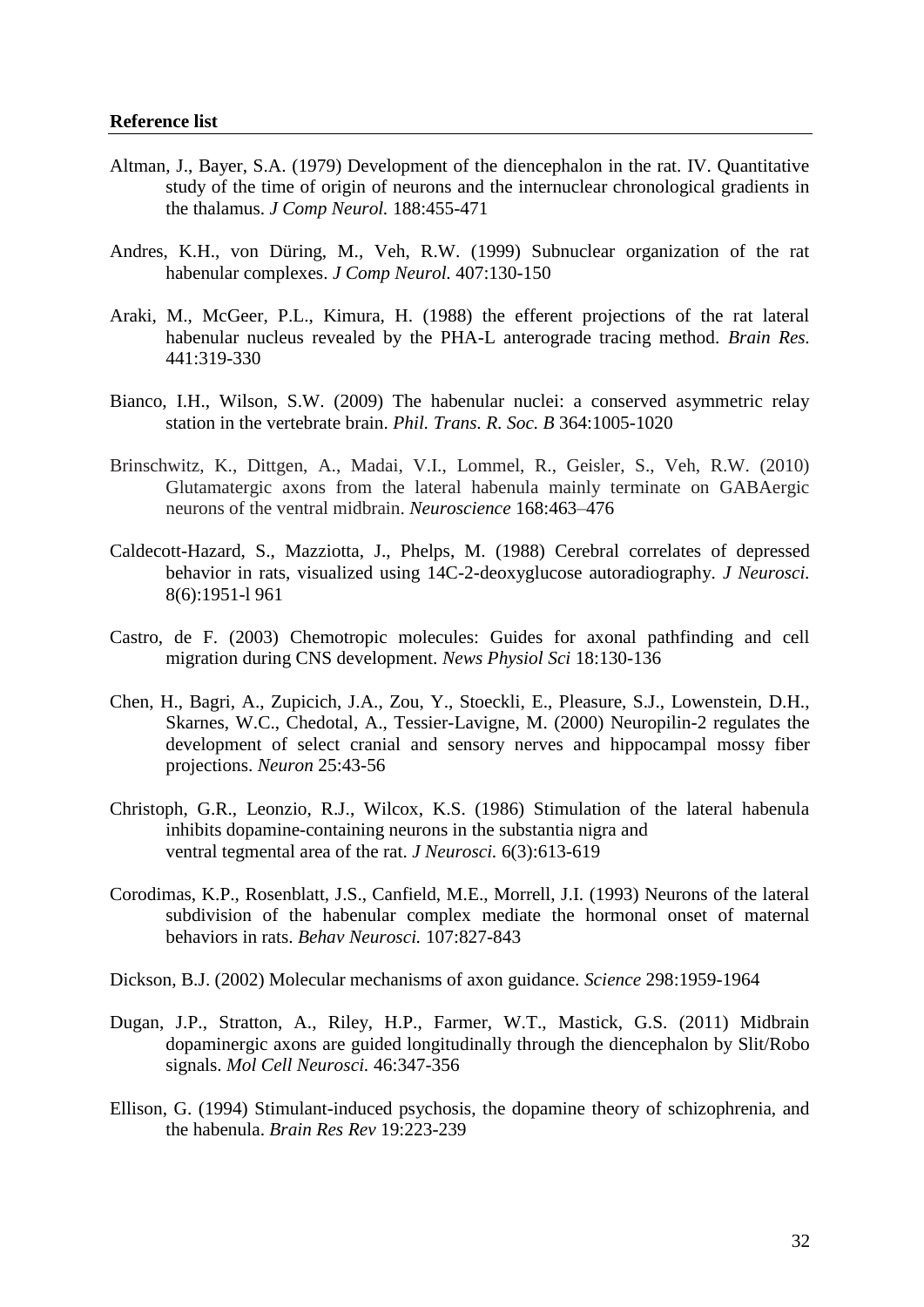- Ellison, G. (2002) Neural degeneration following chronic stimulant abuse reveals a weak link in brain, fasciculus retroflexus, implying the loss of forebrain control circuitry. *Eur Neuropsychopharmacol.* 12:287-297
- Figdor, M.C., Stern, C.D. (1993) Segmental organization of embryonic diencephalon. *Nature* 363:630-634
- Funato, H., Nakazato, Y.S., Takahashi, H. (2000) Axonal growth from the habenular nucleus along the neuromere boundary region of the diencephalon is regulated by Semaphorin 3F and netrin-1. *Mol Cell Neurosci.* 16(3):206-20
- Geisler, S., Andres, K.H., Veh, R.W. (2003) Morphologic and cytochemical criteria for the identification and delineation of individual subnuclei within the lateral habenular complex of the rat. *J Comp Neurol.* 458:78-97
- Geisler, S., Derst, C., Veh, R.W., Zahm, D.S. (2007) Glutamatergic afferents of the ventral tegmental area in the rat. *J Neurosci.* 27(21):5730-5743
- Geisler, S., Trimble, M. (2008) The lateral habenula: No longer neglected. *CNS Spectr.* 13(6):484-489
- Geisler, S., Wise, R.A. (2008) Functional implications of glutamatergic projections to the ventral tegmental area. *Rev Neurosci.* 19(4-5):227–244
- Giger, R.J., Cloutier, J.F., Sahay, A., Prinjha, R.K., Levengood, D.V., Moore, S.E., Pickering, S., Simmons, D., Rastan, S., Walsh, F.S., Kolodkin, A.L., Ginty, D.D., Geppert, M. (2000) Neuropilin-2 is required in vivo for selective axon guidance responses to secreted semaphorins. *Neuron* 25:29-41
- Goodman, S.H. (1987) Emory university project on children of disturbed patents. *Schizophr. Bull.* 13:411-423
- Gruber, C., Kahl, A., Lebenheim, L., Kowski, A., Dittgen, A., Veh, R.W. (2007) Dopaminergic projections from the VTA substantially contribute to the mesohabenular pathway in the rat. *Neurosci Lett* 427:165–170
- Hales, R., Yudofsky, S., Talbott, J. (1999) Textbook of Psychiatry 3rd ed. Washington DC: The American Psychiatric Press.
- Herkenham, M., Nauta, W.J. (1977) Afferent connections of the habenular nuclei in the rat. A horseradish peroxidase study, with a note on the fiber-of-passage problem. *J Comp Neurol.* 173(1):123-146
- Herkenham, M., Nauta, W.J. (1979) Efferent connections of the habenular nuclei in the rat. *J Comp Neurol.* 187(1):19-47
- Hikosaka, O., Sesack, S.R., Lecourtier, L., Shepard, P.D. (2008) Habenula: Crossroad between the basal ganglia and the limbic system. *J Neurosci.* 28(46):11825-11829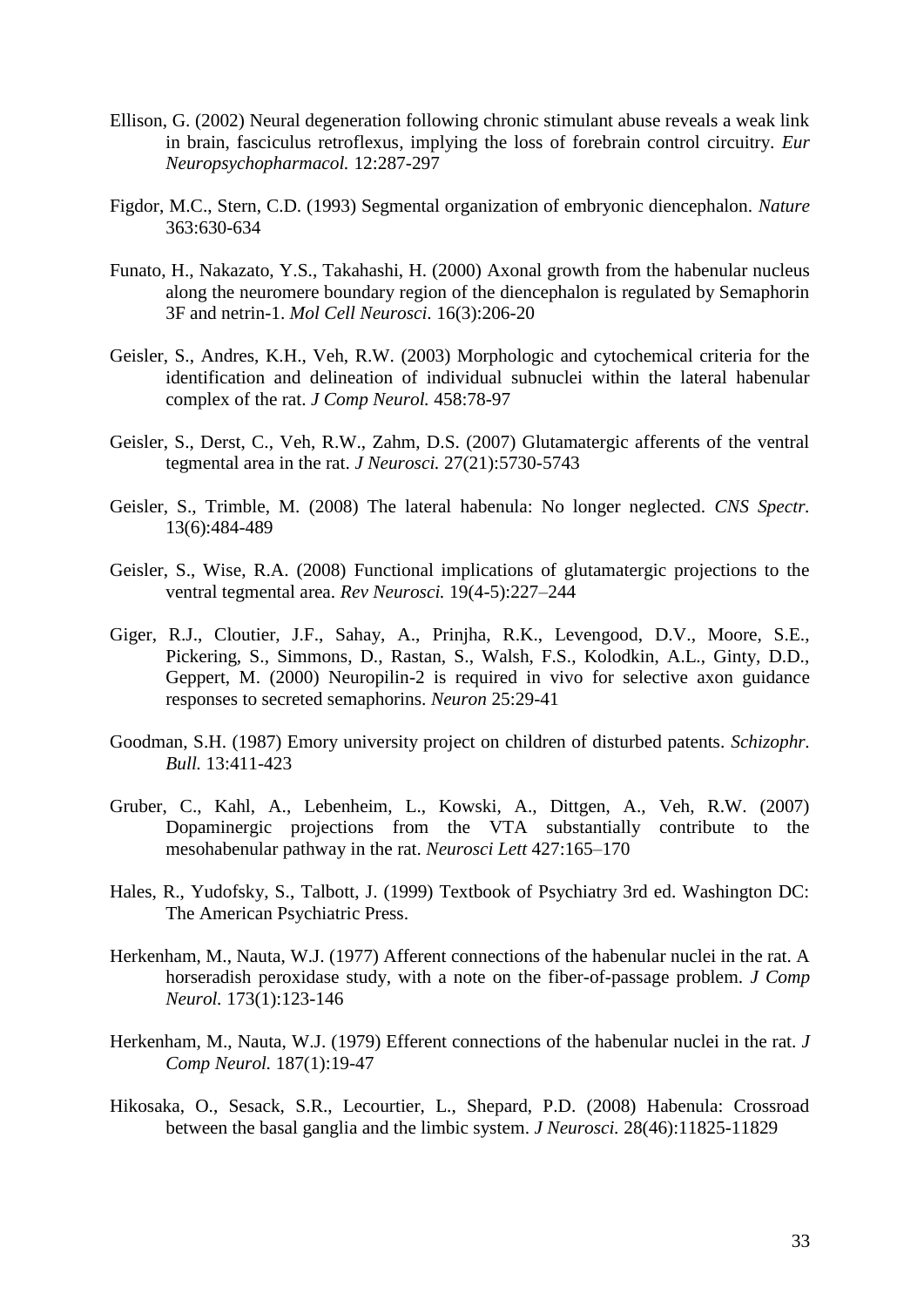- Jhou, T.C., Geisler, S., Marinelli, M., Degarmo, B.A., Zahm, D.S. (2009) The mesopontine rostromedial tegmental nucleus:A structure targeted by the lateral habenula that projects to the ventral tegmental area of tsai and substantia nigra compacta. *J Comp Neurol.* 513(6):566-596.
- Ji, H., Shepard, P.D. (2007) Lateral habenula stimulation inhibits rat midbrain dopamine neurons through a GABA<sup>A</sup> receptor-mediated mechanism. *J Neurosci.* 27(26):6923:6930
- Kantor, D.B., Chivatakarn, O., Peer, K.L., Oster, S.F., Inatani, M., Hansen, M.J., Flanagan, J.G., Yamaguchi, Y., Sretavan, D.W., Giger, R.J., Kolodkin1, A.L. (2004) Semaphorin 5A is a bifunctional axon guidance cue regulated by heparin and chondroitin sulfate proteoglycans. *Neuron* 44:961–975
- Keino-Masu, K., Masu, M., Hinck, L., Leonardo, E.D., Chan, S.S.Y., Culotti, J.G., Tessier-Lavigne, M. (1996) *Deleted in Colorectal Cancer* (*DCC*) encodes a netrin receptor. *Cell* 87:175–185
- Kim, U., Chang, S.U. (2005) Dendritic morphology, local circuitry, and intrinsic electrophysiology of neurons in the rat medial and lateral habenular nuclei of the epithalamus. *J comp Neurol.* 483:236-250
- Kim, U. (2009) Topographic commissural and descending projections of the habenula in the rat. *J Comp Neurol.* 513:173-187
- Kranz, G.S., Kasper, S., Lanzenberger, L. (2010) Reward and the serotonergic system. *Neurosci.* 166:1023-1035
- Kuan, Y.S., Yu, H.H., Moens, C.B., Halpern, M.E. (2007) Neuropilin asymmetry mediates a left-right difference in habenular connectivity. *Development* 134:857-865
- Lecourtier, L., Neijt, H.G., Kelly, P.H. (2004) Habenula lesions cause impaired cognitive performance in rats: implications for schizophrenia *Eur J Neurosci*. 19(9):2551-60
- Lecourtier, L., Kelly, P.H. (2005) Bilateral lesions of the habenula induce attentional disturbances in rats. *Neuropsychopharmacology* 30:484-496
- Lecourtier, L., Deschaux, O., Arnaud, C., Chessel, A., Kelly, P.H., Garcia, R. (2006) Habenula lesions alter synaptic plasticity within the fimbria-accumbens pathway in the rat. *Neuroscience* 141:1025–1032
- Lecourtier, L., Kelly, P.H. (2007) A conductor hidden in the orchestra? Role of the habenular complex in monoamine transmission and cognition. *Neurosci Biobehav Rev.* 31(5):658-72
- Matsuda, Y., Fuijmura, K. (1992) Action of habenular efferents on ventral tegmental area neurons studied in vitro. *Brain Res Bull.* 28:742-749
- Matsumoto, M., Hikosaka, O. (2007) Lateral habenula as a source of negative reward signals in dopamine neurons. *Nature Letters* 447:1111-1115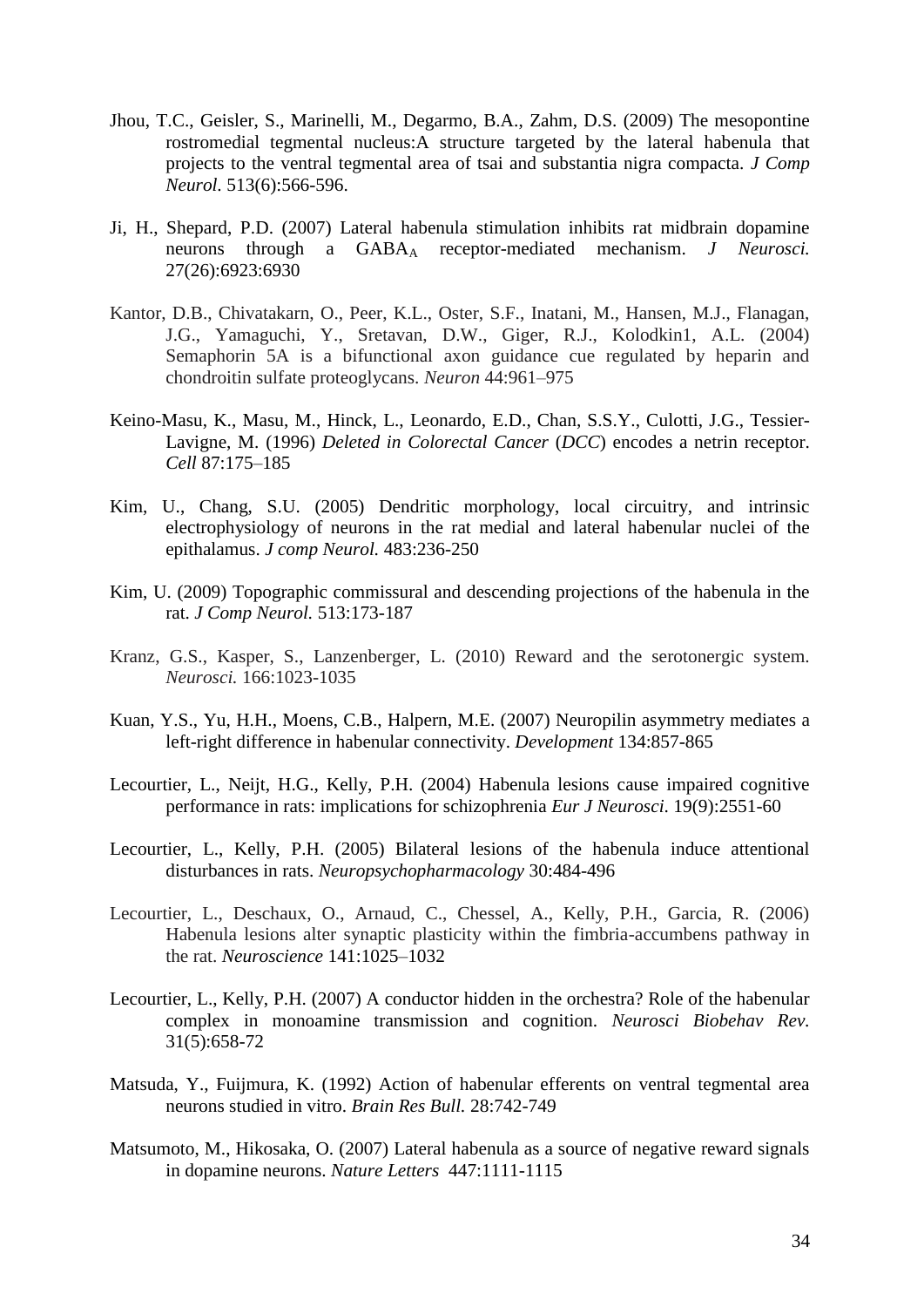- Mori, I., Diehl, A.D., Chauhan, A., Ljunggren, H.G., Kristensson, K. (1999) Selective targeting of habenular, thalamic midline and monoaminergic brainstem neurons by neurotropic influenza A virus in mice. *J Neurovirol* 5(4):355-362.
- Morris, J.S., Smith, K.A., Cowen, P.J., Friston, K.J., Dolan, R.J. (1999) Covariation of activity in habenula and dorsal raphe nuclei following tryptophan depletion. *Neuroimage* 10:163–172
- Morris, R.G., Garrud, P., Rawlins, J.N., O'Keefe, J. (1982) Place navigation impaired in rats with hippocampal lesions. *Nature* 297:681-683
- Mueller, B.K. (1999) Growth cone guidance: First steps towards a deeper understanding. *Annu. Rev. Neurosci*. 22:351–88
- Nakamura, K., Matsumoto, M., Hikosaka, O. (2008) Reward-dependent modulation of neuronal activity in the primate dorsal raphe nucleus. *J Neurosci.* 28(20):5331–5343
- Nishikawa, T., Fage, D., Scatton, B. (1986) Evidence for, and nature of, the tonic inhibitory influence of habenulointerpeduncular pathways upon cerebral dopaminergic transmission in the rat. *Brain Res* 373:324 –336.
- Olson, V.G., Nestler, E.J. (2007) Topographical organization of GABAergic neurons within the ventral tegmental area of the rat. *Synapse* 61:87–95
- Omelchenko, N., Bell, R., Sesack, S.R. (2009) Lateral habenula projections to the rat ventral tegmental area: Sparse synapses observed onto dopamine and GABA neurons. *Eur J Neurosci.* 30(7):1239–1250
- Omelchenko, N., Sesack, S.R. (2009) Ultrastructural analysis of local collaterals of rat ventral tegmental area neurons: GABA phenotype and synapses onto dopamine and GABA cells. *Synapse* 63:895-906
- Pasterkamp, R.J., Kolodkiny, A.L. (2003) Semaphorin junction: making tracks toward neural connectivity. *Curr Opin Neurobiol* 13:79–89
- Pennartz, C.M.A., Groenewegen, H.J., Lopez da Silva, F.H. (1994) The nucleus accumbens as a complex of functionally distinct neuronal ensembles: an integration of behavioral, electrophysiological, and anatomical data. *Prog Neurobiol.* 42(6):719-761
- Phillipson, O.T., Pycock, C.J. (1982) Dopamine neurones of the ventral tegmentum project to both medial and lateral habenula. *Exp Brain Res.* 45:89-94
- Puelles, L., Rubenstein, J.L.R. (2003) Forebrain gene expression domains and the evolving prosomeric model. *Trends Neurosci.* 26(9):469-76
- Quina, L.A., Wang, S., Ng. L., Turner, E.E. (2009) Brn3a and Nurr1 mediate a gene regulatory pathway for habenula development. *J Neurosci*. 29(45):14309–14322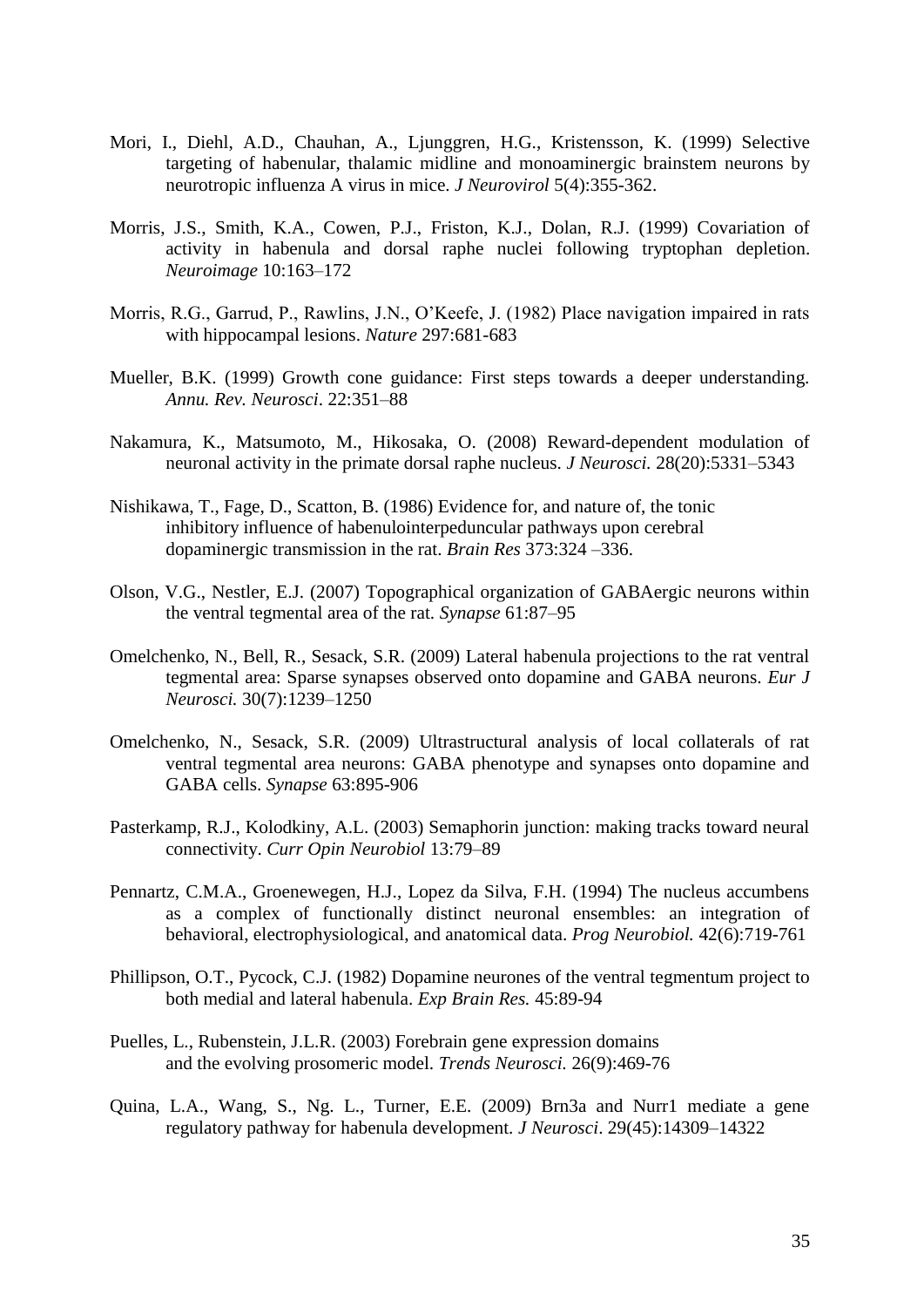- Robbins, T.W. (2002) The 5-choice serial reaction time task: behavioral pharmacology and functional neurochemistry. *Psychopharmacology* 163:362-380
- Rubenstein, J.L.R., Martinez, S., Shimamura, K., Puelles, L. (1994) The embryonic vertebrate forebrain: The prosomeric model. *Science* 226:578-580
- Sandyk, R. (1992) Pineal and habenula calcification in schizophrenia. *Int J Neurosci.* 67(1- 4):19-30
- Sargolini, F., Florian, C., Oliverio, A., Mele, A., Roullet, P. (2003) Differential involvement of NMDA and AMPA receptors within the nucleus accumbens in consolidation of information necessary for place navigation and guidance strategy of mice. *Learn Mem.* 10:285-292
- Schultz, W. (2006) Behavioral theories and the neurophysiology of reward. *Annu. Rev. Psychol.* 57:87-115
- Setlow, B., McGaugh, J.L. (1998) Sulpiride infused into the nucleus accumbens impairs memory for spatial water maze training. *Behav Neurosci.* 112:603-610.
- Shepard, P.D., Holcomb, H.H., Gold, J.M. (2006) The presence of absence: Habenular regulation of dopamine neurons and the encoding of negative outcomes. *Schizophr Bull.* 32(3):417-421
- Shirasaki, R., Tamada, A., Katsumata, R., Murakami, F. (1995) Guidance of cerebellofugal axons in the rat embryo: Directed growth toward the floor plate and subsequent elongation along the longitudinal axis. *Neuron* 14:961-972
- Shu, T., Valentino, K.M., Seaman, C., Cooper, H.M., Richards, L.J. (2000) Expression of the netrin-1 receptor, deleted in colorectal cancer (DCC), is largely confined to projecting neurons in the developing forebrain. *J Comp Neurol.* 416(2):201-12.
- Squire, L.R., Stark, C.E.L., Clark, R.E. (2004) The medial temporal lobe. *Annu Rev Neurosci.* 27:279-306
- Sutherland, R.J. (1982) The dorsal diencephalic conduction system: a review of the anatomy and functions of the habenular complex. *Neurosci Biobehav Rev.* 6(1):1-13
- Takahashi, T., Fournier, A., Nakamura, F., Wang, L.H., Murakami, Y., Kalb, R.G., Fujisawa, H., Strittmatter, S.M. (1999) Plexin-Neuropilin-1 complexes form functional Semaphorin-3A receptors. *Cell* 99:59-69
- Takishita, N., Kubo, H., Mitani, A., Nakamura, Y., Masuda, S., Iwahashi, K., Kataoka, K. (1990) Differential effects of fasciculus retroflexus lesions on serotonin, glutamate and gamma-aminobutyrate content and choline acetyltransferase activity in the interpeduncular nucleus. *Brain Res Bull.* 25:569-574.
- Tanaka, S.C., Doya, K., Okada, G., Ueda, K., Okamoto, Y., Yamawaki, S. (2004) Prediction of immediate and future rewards differentially recruits cortico-basal ganglia loops. *Nat Neurosci* 7:887-893.